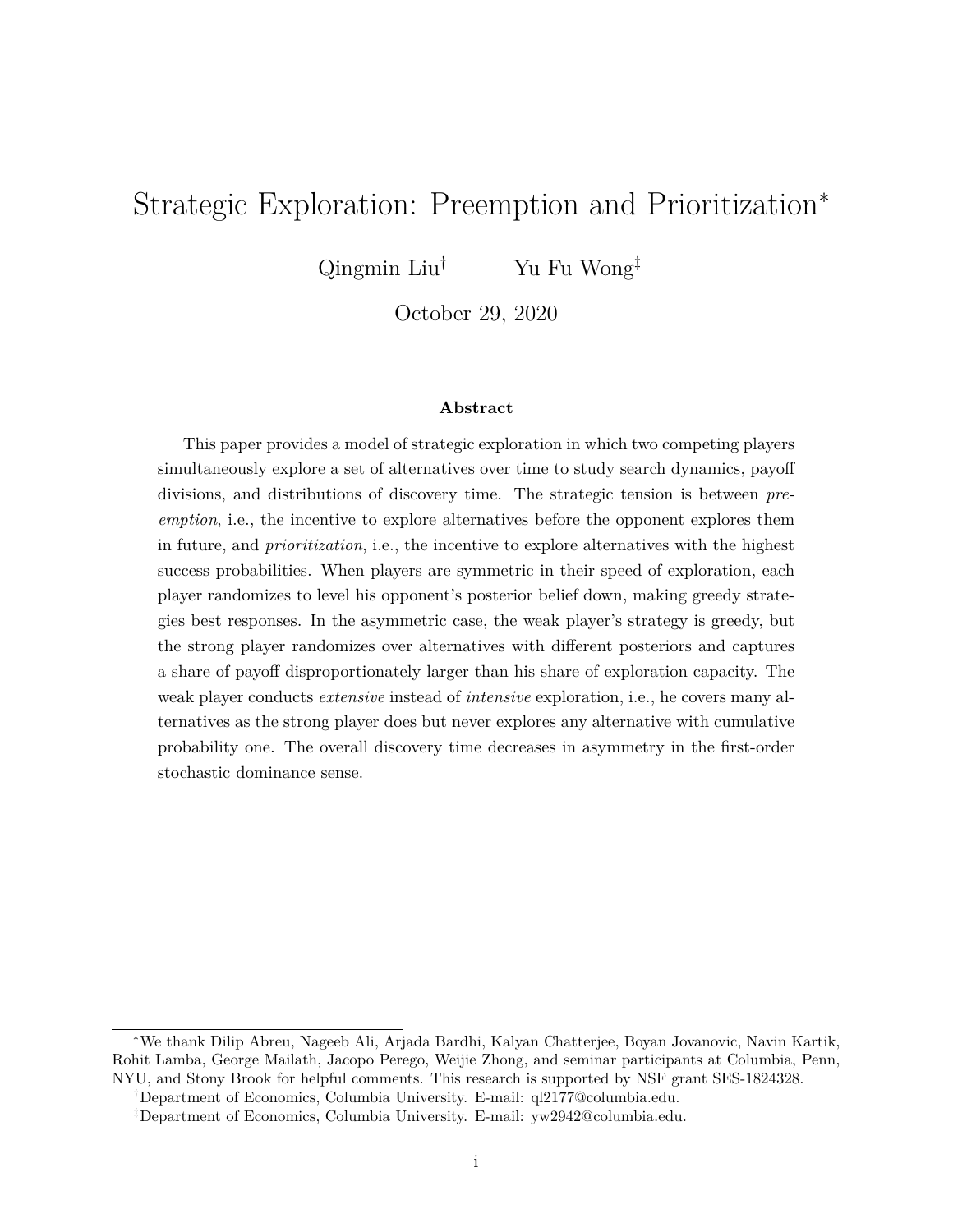# **Contents**

| 1        |                                                     | Introduction                                                                                                                           | 1                                                                                                    |
|----------|-----------------------------------------------------|----------------------------------------------------------------------------------------------------------------------------------------|------------------------------------------------------------------------------------------------------|
| $\bf{2}$ | Model<br>2.1<br>2.2                                 | 2.2.1<br>2.2.2<br>2.2.3                                                                                                                | $\overline{\mathbf{4}}$<br>$\overline{4}$<br>$\overline{5}$<br>$\overline{5}$<br>6<br>$\overline{7}$ |
|          | 2.3<br>2.4                                          |                                                                                                                                        | 9<br>9                                                                                               |
| 3        | 3.1<br>3.2<br>3.3                                   | <b>Equilibration of Preemption and Prioritization</b><br>3.3.2                                                                         | 10<br>10<br>11<br>14<br>15<br>16                                                                     |
| 4        | 4.1<br>4.2                                          | <b>Impact of Asymmetric Capacities</b>                                                                                                 | 16<br>17<br>19                                                                                       |
| $\bf{5}$ | 5.1<br>5.2<br>5.3<br>5.4                            | <b>Further Results</b>                                                                                                                 | 20<br>20<br>22<br>23<br>24                                                                           |
|          | <b>References</b>                                   |                                                                                                                                        | 26                                                                                                   |
|          | A Proofs<br>A. 1<br>A.2<br>A.3<br>A.4<br>A.5<br>A.6 | Proof of Lemma 1<br>A.4.1<br>Formal Proof (and a series and a series and a series and a series and a series of $\overline{a}$<br>A.4.2 | 28<br>28<br>28<br>29<br>35<br>35<br>36<br>39<br>39                                                   |
|          | A 7<br>A.8                                          |                                                                                                                                        | 41<br>42                                                                                             |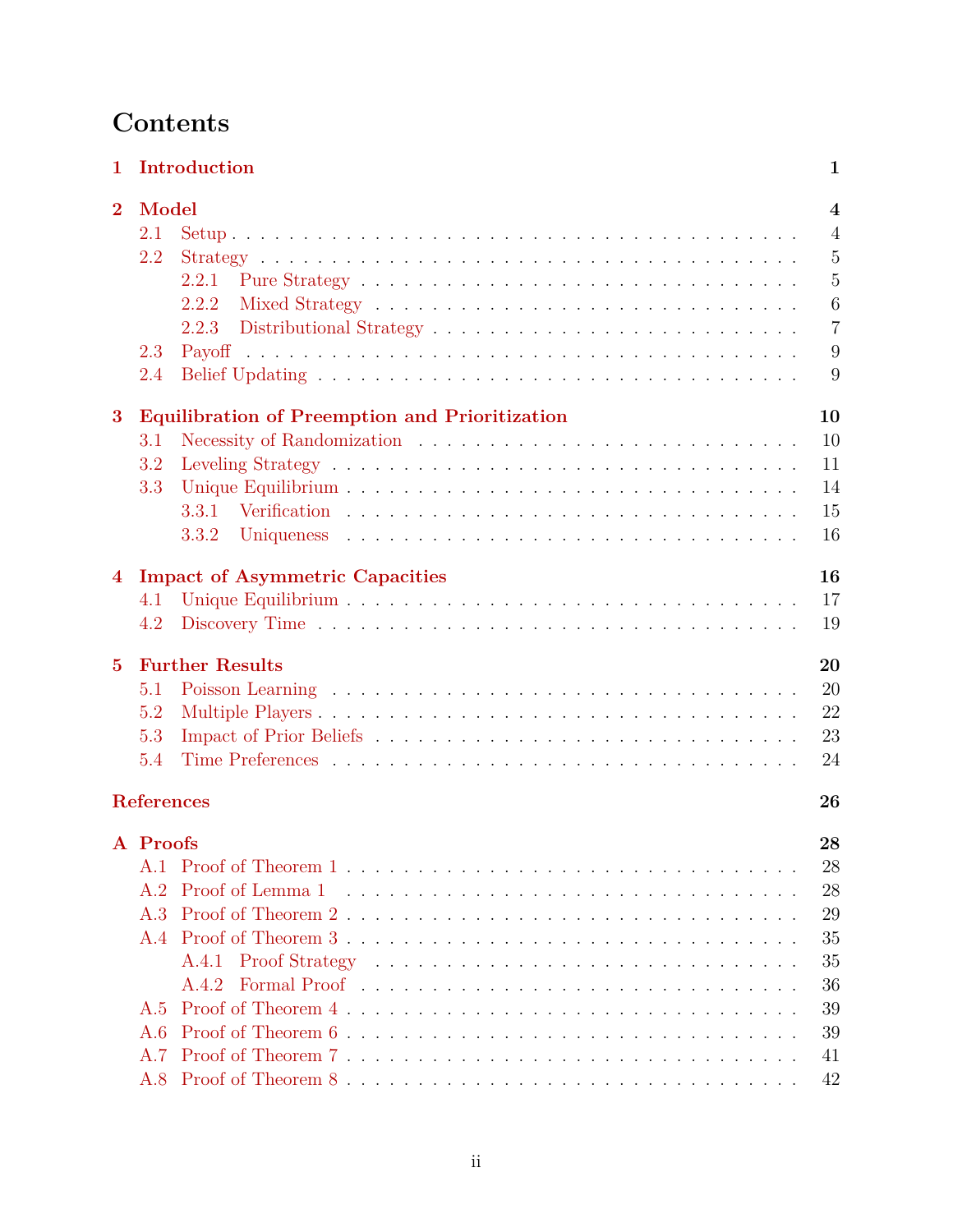## <span id="page-2-0"></span>**1 Introduction**

This paper presents and analyzes a model of strategic exploration in which players compete over time to explore a set of alternatives in order to find good candidates. The benchmark model is in its simplest form. The set of alternatives is the unit interval, and at most one alternative is good. Two players sharing a common prior explore the set of alternatives independently and simultaneously in continuous time, without directly observing each other's exploration activities. They each face a capacity constraint on the measure of the alternatives explored per unit of time. Whoever finds the good alternative first will claim its return exclusively; they split the return equally in the case of simultaneous discovery.<sup>[1](#page-2-1)</sup>

The model captures a trade-off between preemption and prioritization. Players are incentivized by competition to preempt their opponents' future explorations, but the presence of multiple available alternatives with different success probabilities incentivizes them to prioritize over the more promising ones. The trade-off remains the driving force of equilibrium behavior in more complex settings where the tools and concepts developed for the benchmark model are still applicable, such as asymmetric capacity constraints, general spaces of alternatives, multiple (or a continuum of) good alternatives, more than two players, and general time preferences. We will also consider gradual learning where the outcome of each alternative arrives at a Poisson rate controlled by resources allocated to the alternative. We show that the distributional strategy in the benchmark model of instantaneous learning materializes as a pure strategy in effort allocations over alternatives. This extension is an instance of tractable strategic bandit problems with a continuum of arms; in contrast, conventional strategic bandit models with more than two arms are often intractable.

The trade-off of preemption and prioritization appears in many dynamic economic search problems. These alternatives can be scientific experiments, research ideas, product designs, job opportunities, dating partners, etc. The primary objective of this paper is to study the strategic and payoff implications of this trade-off in a simple and flexible model and to develop useful analytical tools.

Preemption motives under capacity constraint necessitate randomization. In the model of continuous time and a continuous space of alternatives, the conventional approach of defining both pure and mixed strategies based on intuitions from discrete models is no longer useful (and a fully discrete model is not tractable either), as it does not take advantage of the continua to simplify the analysis. We redefine the pure strategy on the outcome space, which

<span id="page-2-1"></span><sup>&</sup>lt;sup>1</sup>The analysis and the results remain the same if, instead, the first finder enjoys a larger return, and they split the return in an arbitrary way in the case of simultaneous discovery.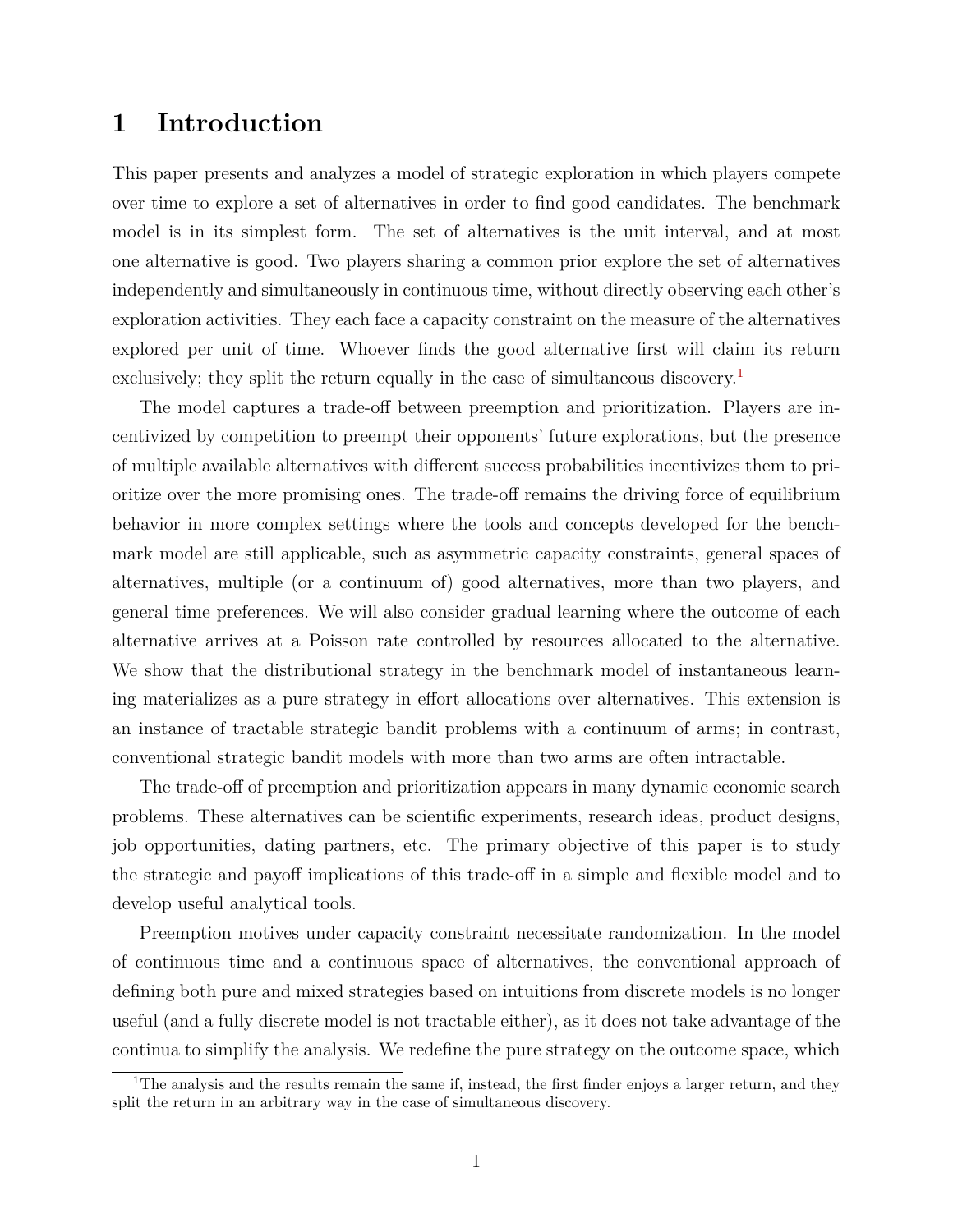stipulates whether or not an alternative will be tried by each moment in time. We then define a notion of *distributional* strategies, and show that it is an appropriate representation of a mixture over pure strategies. The simple language of distributional strategies in continuous time and a continuous action space is convenient for describing the evolution of posterior beliefs and facilitating equilibrium analysis that is intractable in discrete problems.

The model has a unique Nash equilibrium in distributional strategies. Both players randomize over unexplored alternatives with the same highest posteriors from an expanding set, in a way so that the posteriors are "leveled off" gradually over time. The equilibrium strategy is "greedy" in that it searches only alternatives with the highest posterior. Myopic optimization happens to be a best response, but the equilibrium is not a result of myopic optimization. Players must consider not only the myopic value of each alternative (measured by its posterior density) but also the option value (which is determined by how intensively his opponent will explore certain alternatives in the future). Indeed, the expanding set of alternatives and its expansion over time are determined by the dynamic equilibration of preemption and prioritization. The necessity of randomization drives a wedge between equilibrium exploration and optimal exploration that minimizes the time of discovery. Without concerns of preemption, the latter would be achieved by a coordinated exploration that prioritizes alternatives according to their prior probabilities. The unique equilibrium in distributional strategies, determined fully by the level of the highest posterior beliefs over time, remains the same when the space of alternatives is multidimensional, or when there are multiple good alternatives that are independent and identically distributed, even though the implementation of mixed strategies necessarily depends on the space of alternatives.

The unique Nash equilibrium is symmetric if players have symmetric exploration capacity, i.e., the measure of alternatives a player explores per unit of time. With asymmetric capacities, the Nash equilibrium in distributional strategies is again unique. But the equilibrium posteriors facing the two players can no longer be the same due to their different speeds of exploration. The strategy of the strong player (she) is not greedy because she randomizes over alternatives with different posteriors. Her strategy levels off the posterior for the weak player (he) who plays a greedy strategy, i.e., he randomizes over alternatives with the highest posterior. The weak player covers all alternatives, but never explores any single one with cumulative probability one, even though he has the capacity to do so for a subset of them. In other words, the weak player conducts *extensive* exploration instead of *intensive* exploration. In contrast, the strong player always explores all alternatives with probability one. The unique equilibrium has an interesting payoff implication. We give a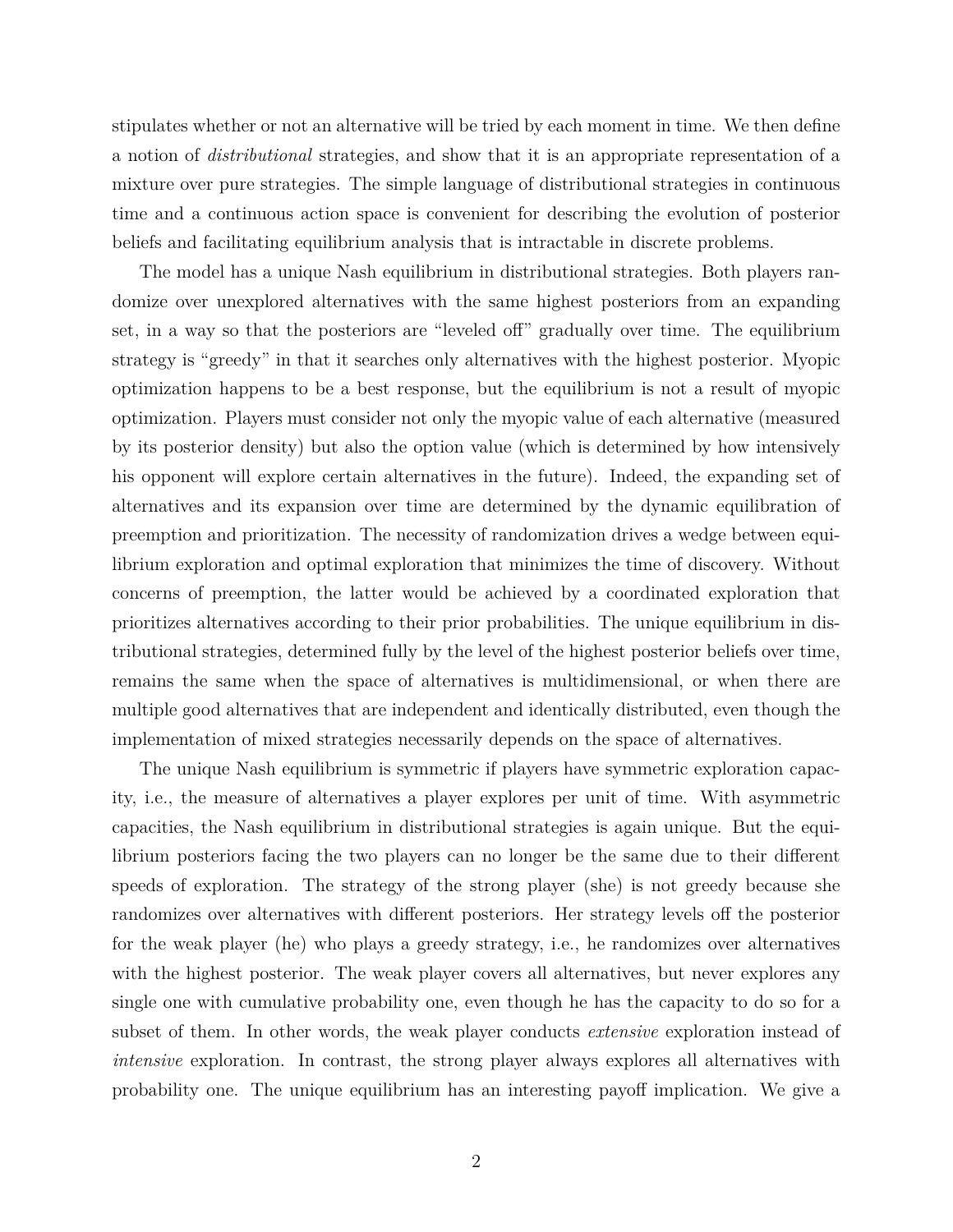simple formula for the equilibrium payoffs, showing that the strong player enjoys a larger share in payoff than in exploration capacity. If the exploration capacity of the weak player is fraction  $\alpha < 1$  of that of his opponent, the strong player enjoys fraction  $(1 - \alpha) + \frac{1}{2}\alpha$  of the surplus in equilibrium. It is as if the strong player exclusively enjoys fraction  $1 - \alpha$ , before the two split the remainder equally. If we fix the total capacity and vary its division between the players, the overall discovery time decreases in asymmetry in the first-order stochastic dominance sense, but the preemption incentive plays a non-vanishing role in slowing down discovery even when the weak player's capacity is vanishingly small.

## **Related literature**

The paper relates to several branches of active research. Optimal exploration of an unknown area is a classic problem in operations research and computer science because of its applications in navigation algorithms and robotics, where inefficiency typically arises from the path dependence of exploration of physical locations.[2](#page-4-0) This literature has so far neglected game-theoretic aspects of explorations, although many applications involve interactions of multiple agents. We do not consider the path-dependence in exploring physical locations. Instead, the alternatives can be research ideas, scientific experiments, job opportunities, etc., all of which are of interest in economics.

Fershtman and Rubinstein [\(1997\)](#page-27-1) study a discrete-time finite-alternative search problem with preemption. As their analysis demonstrates, the discrete problem is intractable once we go beyond the case of a uniform prior. Under a uniform prior, however, there does not exist a trade-off between prioritization and preemption, which is the central strategic issue we study in this paper.<sup>[3](#page-4-1)</sup> Matros, Ponomareva, Smirnov, and Wait [\(2019\)](#page-27-2) consider a discrete-time continuum-alternative search model, but it is qualitatively different because the preemption incentive is assumed away so that an equilibrium can be found in pure strategies; furthermore, simultaneous discoveries are assumed to destroy the prize, so the rent is dissipated completely in the pure-strategy equilibrium by a Bertrand-style competition.[4](#page-4-2)

Chatterjee and Evans [\(2004\)](#page-27-3) embed a two-alternative model of treasure hunting in a dy-

<span id="page-4-1"></span><span id="page-4-0"></span><sup>2</sup>See, for example, the surveys by Kleinberg [\(1994\)](#page-27-4) and Megow, Mehlhorn, and Schweitzer [\(2012\)](#page-28-0).

<sup>3</sup>Fershtman and Rubinstein [\(1997\)](#page-27-1) discuss the case where exactly one alternative has a different probability of success from the rest. Establishing an equilibrium is intricable even in this case. They make the observation that, under some parameter values, this alternative cannot be searched first with probability 1.

<span id="page-4-2"></span><sup>&</sup>lt;sup>4</sup>Their uniqueness fails, however, without the assumption of symmetric or Markovian strategies. In fact, there exists a continuum of equilibria, one for each welfare level between the social optimal and zero with arbitrary division of rent. Matros and Smirnov [\(2016\)](#page-28-1) and de Roos, Matros, Smirnov, and Wait [\(2018\)](#page-27-5) look into variants of this model with observable actions and with/without coordination.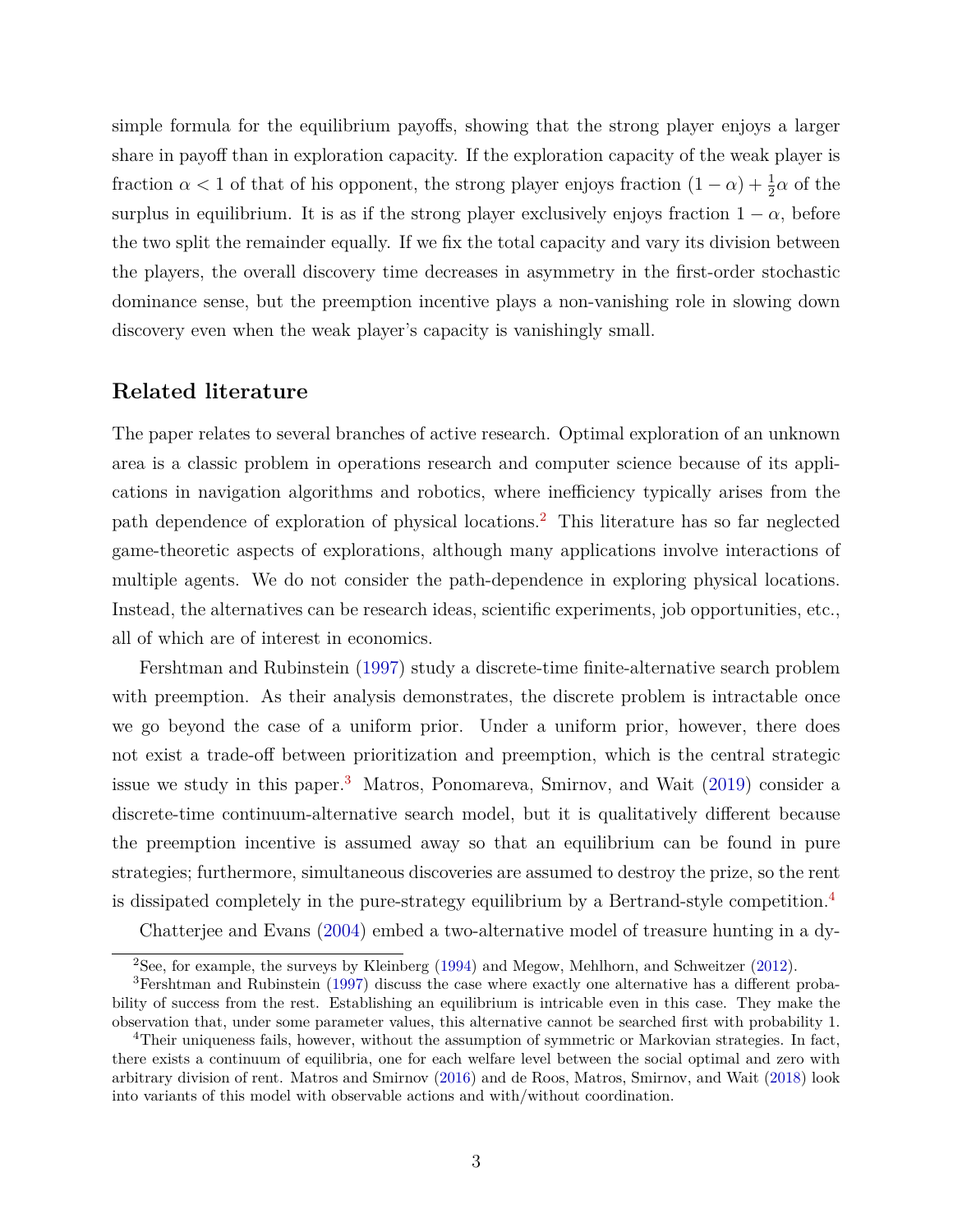namic R&D game with Poisson bandits. Klein and Rady [\(2011\)](#page-27-6) analyze a continuous-time model of a negative correlated bandit, in which one of the two arms contains a prize and two players share a common value instead of competing with each other. Again there is no preemption–prioritization trade-off. The canonical models of strategic experimentation by Keller, Rady, and Cripps [\(2005\)](#page-27-7) and Bolton and Harris [\(1999\)](#page-27-8), which capture a trade-off of exploration and exploitation, are very useful for studying dynamic search, learning, and innovation. These models are also used to investigate incentive designs and information rev-elation for experimentation in various economic applications.<sup>[5](#page-5-2)</sup> Most models in this literature are variants of a one-armed bandit, with one risky alternative and a safe default option, which preclude the rich set of experiments available in many search and innovation processes. In addition, the issue of dynamic prioritization is assumed away in a model with only one risky arm. Multiple-armed strategic bandit problems, even when the arms are independent, are largely intractable. This paper focuses on exploration with the trade-off of preemption and prioritization. With an appropriate formulation of strategies, a continuous-time continuumarmed strategic bandit introduced in this paper overcomes these analytical difficulties and hence has a potential for applied research. $6$ 

## <span id="page-5-0"></span>**2 Model**

## <span id="page-5-1"></span>**2.1 Setup**

A good alternative x, if it exists, is in  $X := [0, 1]$  endowed with the Lebesgue measure. The prior density  $f$  over  $X$  for it is bounded and strictly positive almost everywhere.<sup>[7](#page-5-4)</sup> Let  $\pi := \int_X f(x)dx \in (0,1]$  denote the prior probability that the good alternative exists. Two players compete to find it in continuous time  $t \in T := [0, 1]$  without observing each other's activities. Each player can explore a subset of alternatives at each moment in time, and the good alternative is discovered if it is contained in the set. The players face an identical capacity constraint: the Lebesgue measure of the set of alternatives explored by

<span id="page-5-3"></span><span id="page-5-2"></span><sup>5</sup>See, Halac, Kartik, and Liu [\(2016\)](#page-27-9), McClellan [\(2019\)](#page-28-2), Awaya and Krishna [\(2019\)](#page-27-10), etc.

<sup>&</sup>lt;sup>6</sup>There are several other novel alternative models of experimentation with multiple arms. Kremer, Mansour, and Perry [\(2014\)](#page-27-11) present a model of two-alternative experimentation with a continuum of payoff levels. Jovanovic and Rob [\(1990\)](#page-27-12) and Callander [\(2011\)](#page-27-13) offer models with a rich set of alternatives where individuals draw observations on a sample path of a Brownian motion, and Wong [\(2020\)](#page-28-3) extends the model to forwardlooking agents, but they do not consider strategic interactions of multiple players. Chen [\(2020\)](#page-27-14) introduces a game of experimentation in which players have random opportunities to revise their actions subject to probabilistic breakdowns.

<span id="page-5-4"></span><sup>7</sup>The boundedness of the prior density can be relaxed at the cost of additional notations.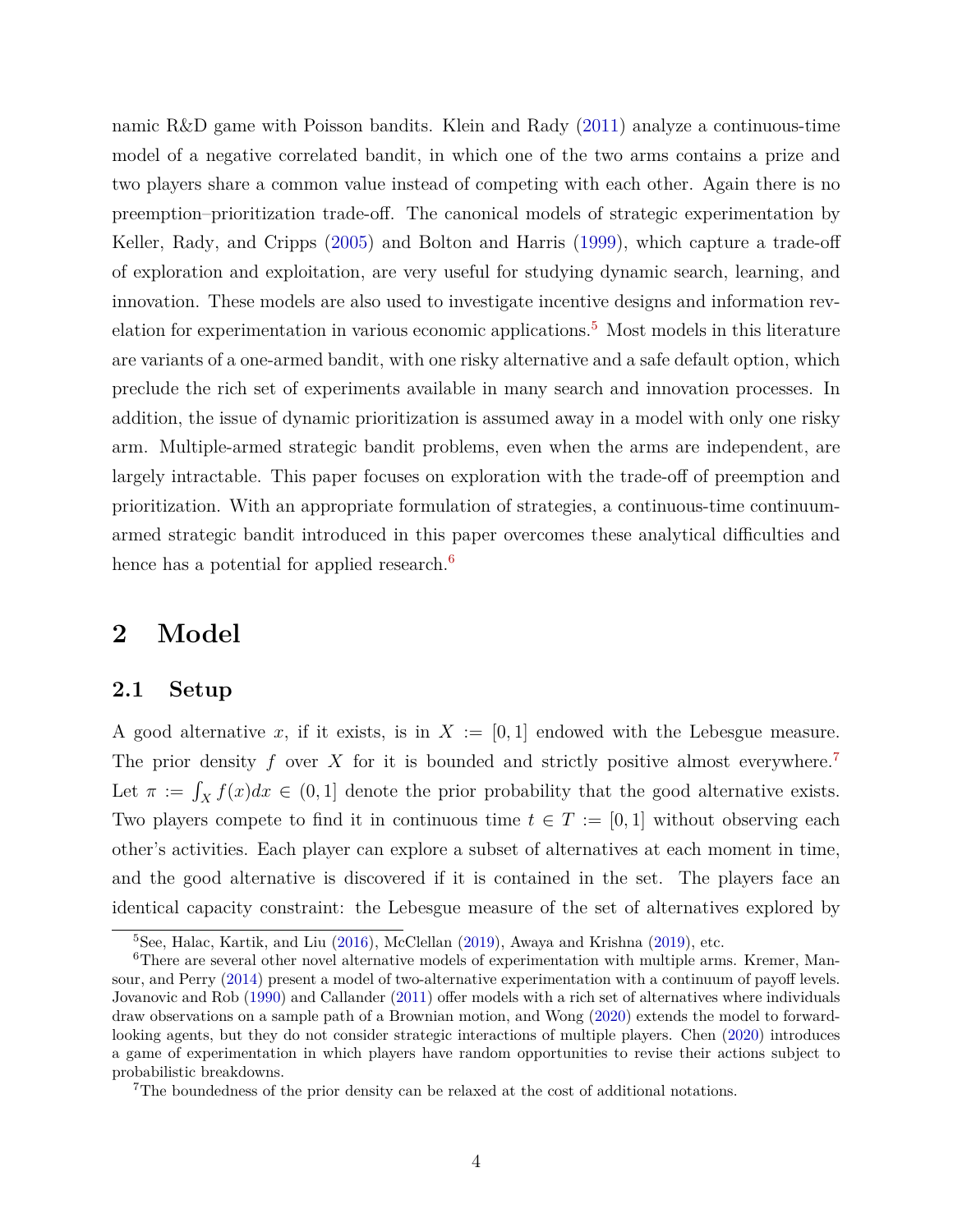each player per unit time is constant and normalized to 1. The first player to find the good alternative exclusively claims its return—a payoff of 1—and the two split it equally in the case of simultaneous discovery. In all other cases, their payoffs are normalized to 0. There is no temporal discounting. Once the good alternative is found, the discovery is publicly announced and the game is over (alternatively, we can assume that the discovery is not made public but the prize is taken away from the good alternative once discovered).

## <span id="page-6-0"></span>**2.2 Strategy**

The definition of strategies exploits two ideas: an *outcome function approach* to overcoming the indeterminacy of continuous-time strategies and a *distributional approach* to handling randomization.

Before introducing the formal definition, it is useful to explain why the intuition of "exploring one alternative per period" inherited from a discrete problem does not work. First, this measure-preserving bijection between continuous time and continuous alternative space is not a tractable object. Secondly, a good definition should naturally cover the case of an abstract space of alternatives, but the existence of a measure-preserving bijection is not always ensured, let alone equilibrium analysis in such bijections. Thirdly, the exploration activity should be a correspondence that specifies for each moment in time a *set* of alternatives to be explored. Instead of defining such a correspondence and dealing with an uncountable union (over time) of measurable sets, it is more useful to specify outcome functions that ambiguously determines the play of the game.

We shall formally define pure and mixed strategies, explaining the outcome function approach. An eager reader may skip directly to Section [2.2.3](#page-8-0) for the definition of distributional strategies.

#### <span id="page-6-1"></span>**2.2.1 Pure Strategy**

A pure strategy is a function  $\sigma: T \times X \to \{0, 1\}$  which specifies that an alternative  $x \in X$ is explored at or before time  $t \in T$  if and only if  $\sigma(t, x) = 1$ .

<span id="page-6-2"></span>**Definition 1.** *A function*  $\sigma: T \times X \rightarrow \{0, 1\}$  *is a pure strategy if it satisfies the following four conditions:*

- *1. Initial condition:*  $\sigma(0, \cdot) = 0$ *;*
- *2. Monotonicity and right-continuity:*  $\sigma(\cdot, x)$  *is non-decreasing and right continuous for*  $all x \in X;$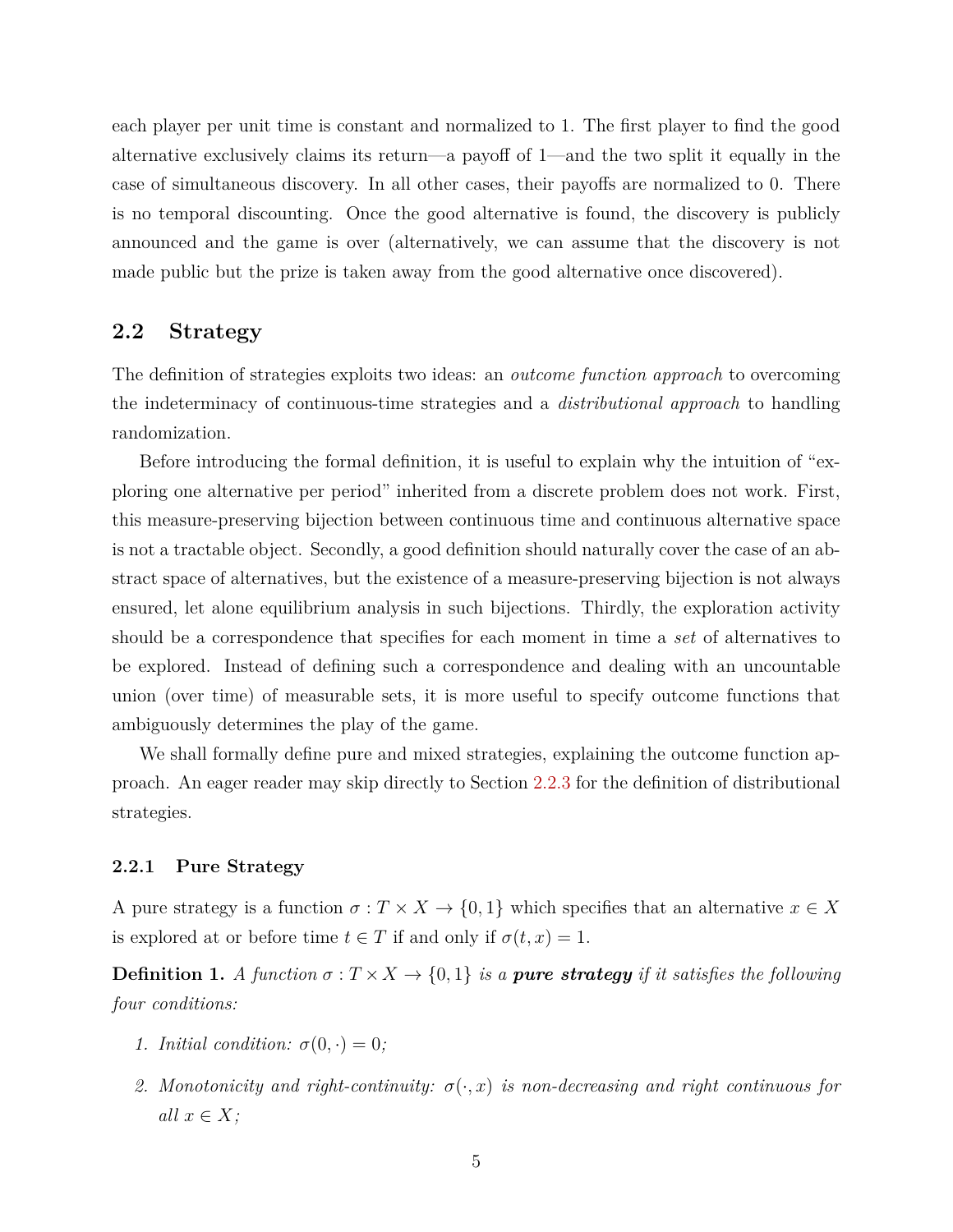- *3. Measurability:*  $\sigma(t, \cdot)$  *is measurable for all*  $t \in T$ *;*
- 4. *Capacity constraint:*  $\int_X \sigma(t, x) dx = t$  *for all*  $t \in T$ *.*

The four conditions are obvious requirements. The *initial condition* states that none of the alternatives has been explored at the beginning of the game. The *monotonicity* condition requires that, once an alternative has been explored, it will have been explored in the future as well. The right continuity property, similar to that of a cumulative distribution function, guarantees that the time at which an alternative  $x \in X$  is explored,

$$
\tau(x) := \min\{t : \sigma(t, x) = 1\},\tag{2.1}
$$

is well defined. The *measurability* condition furthers that  $\tau : X \to T$  is a measurable function and  $\tau^{-1}(t)$ , the set of alternatives to be explored at time *t*, is a measurable set. It is this induced map  $\tau^{-1}$  that instructs how the player should actually search, and hence the strategy  $\sigma$  is operational. The set of alternatives explored up to any time *t* is given by

<span id="page-7-3"></span>
$$
\{x : \sigma(t, x) = 1\} = \bigcup_{s \in [0, t]} \tau^{-1}(s),\tag{2.2}
$$

which is measurable.<sup>[8](#page-7-1)</sup> Lastly, the *capacity constraint* describes how quickly a player can explore the space of alternatives. The measure of alternatives explored per unit of time is normalized to 1. It implies the terminal condition:  $\sigma(1, \cdot) = 1$  almost everywhere. Similar to the study of Lebesgue-measurable functions, we identify a strategy  $\sigma$  up to a stationary null set of *X*. [9](#page-7-2)

#### <span id="page-7-0"></span>**2.2.2 Mixed Strategy**

We introduce a probability space  $(\Omega, \mathcal{F}, \mathbb{P})$  to describe randomization following Aumann [\(1964\)](#page-27-15). In addition, weak measurability is used to accommodate continuous time and continuous space. This allows the usage of the (Gelfand–Pettis) weak integral, which extends

<span id="page-7-1"></span><sup>&</sup>lt;sup>8</sup>The measurability of the uncountable union of measurable sets in Equation  $(2.2)$  is an example of why it is more convenient to define a pure strategy in this way than to define  $\tau^{-1}$  directly as in discrete problems. Note also that the measurability of the mapping  $\tau^{-1}$  is irrelevant because it does not concern outcomes and payoffs.

<span id="page-7-2"></span><sup>9</sup>Simon and Stinchcombe [\(1989\)](#page-28-4) point out the *indeterminacy* of the continuous-time strategy when it is written as a function of histories (including a player's own past actions). The same issue is present here as available actions at each moment in time depends on previous exploration. This issue is overcome by the definition of pure strategies as paths of outcomes, and the assumption of unobservability of the opponent's actions.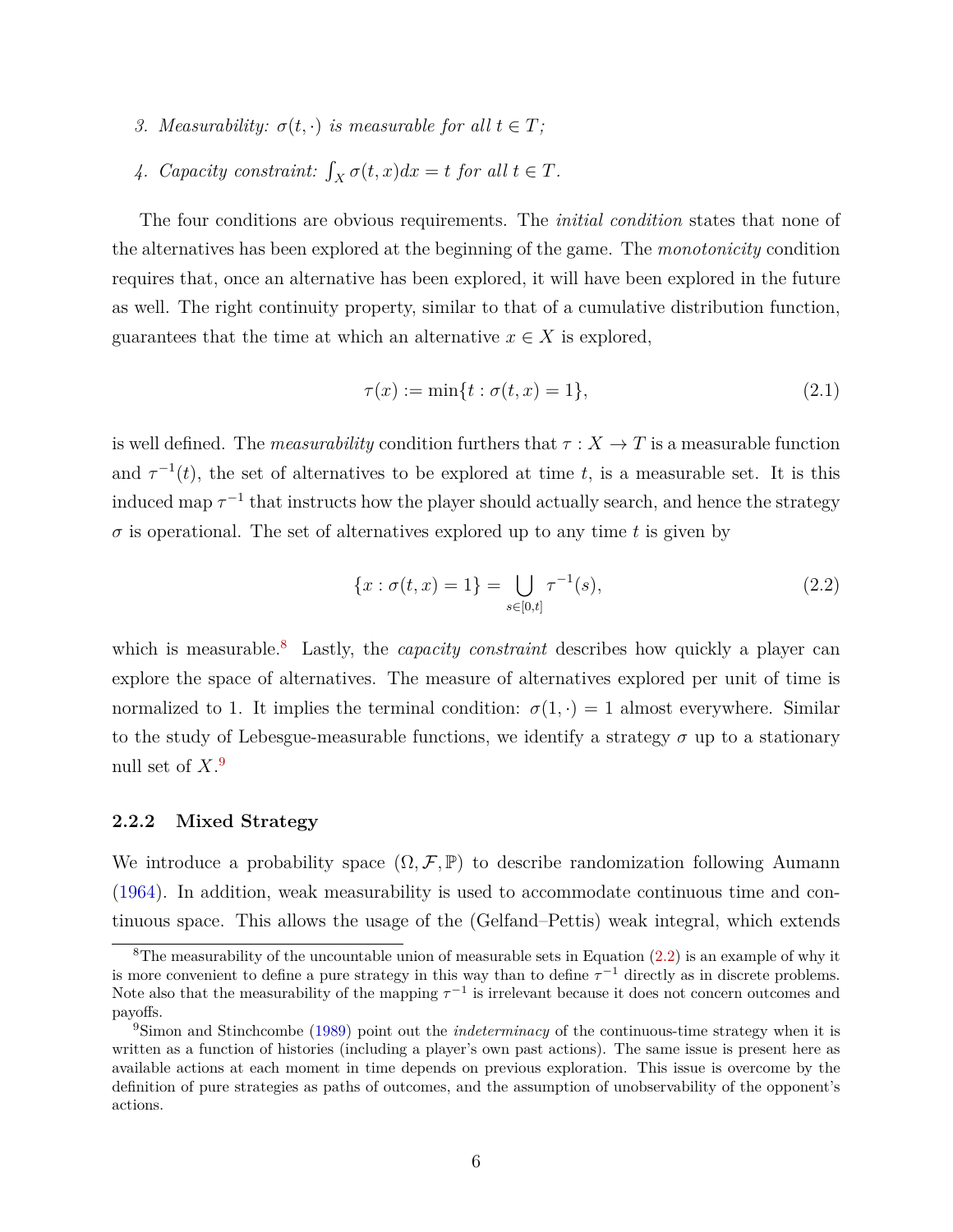<span id="page-8-2"></span>Lebesgue integral to functional spaces.<sup>[10](#page-8-1)</sup>

**Definition 2.** *A* **mixed strategy** on a probability space  $(\Omega, \mathcal{F}, \mathbb{P})$  is a function  $\sigma : \Omega \times T \times T$  $X \rightarrow \{0, 1\}$  *that satisfies the following conditions:* 

- *1. Initial condition:*  $\sigma(\omega, 0, \cdot) = 0$  *for all*  $\omega \in \Omega$ ;
- *2. Monotonicity and right-continuity:*  $\sigma(\omega, \cdot, x)$  *is non-decreasing and right continuous for all*  $\omega \in \Omega$  *and*  $x \in X$ ;
- *3. Measurability:* mapping  $x \mapsto \sigma(\cdot, t, x) \in L^2(\Omega)$  *is weakly measurable for all*  $t \in T$ ;
- *4. Capacity constraint:*  $\int_X \sigma(\omega, t, x) dx = t$  *for all*  $t \in T$ *, where the integral is the weak integral.*

The initial condition and the monotonicity and right-continuity condition are the realizationby-realization generalizations of their counterparts in Definition [1](#page-6-2) of pure strategies. The measurability condition and the capacity constraint in Definition [2](#page-8-2) for mixed strategies, however, are weaker than their counterparts. They must hold when averaged over any measurable event in  $\Omega$  that has a positive probability under  $\mathbb{P}$ , but not necessarily at each  $\omega \in \Omega$ . If  $\Omega$  is a singleton, a mixed strategy reduces to a pure strategy as defined in Definition [1.](#page-6-2)

With realization  $\omega \in \Omega$ , an alternative  $x \in X$  is explored at or before time  $t \in T$  if and only if  $\sigma(\omega, t, x) = 1$ , analogously to the pure strategy case. The stochastic time at which alternative *x* is searched is a random variable on  $\Omega$  given by  $\tau(\omega, x) = \min\{t : \sigma(\omega, t, x) = 1\}.$ 

#### <span id="page-8-0"></span>**2.2.3 Distributional Strategy**

A mixed strategy in Definition [2](#page-8-2) is explicit about randomization in continuous time and continuous action space and hence is an operational instruction that the players can follow, but it is not amenable to analysis. The essence of randomization is the induced distributions that span the space of all feasible outcomes and payoffs.<sup>[11](#page-8-3)</sup> We therefore define a notion of distributional strategy that specifies a distribution for each time  $t \in T$ .

A distributional strategy is a function  $\rho: T \times X \to [0, 1]$  which specifies that an alternative  $x \in X$  is explored by time  $t \in T$  with probability  $\rho(t, x)$ .

<span id="page-8-4"></span>**Definition 3.** *A function*  $\rho: T \times X \rightarrow [0, 1]$  *is a distributional strategy if it satisfies the following conditions:*

<span id="page-8-3"></span><span id="page-8-1"></span><sup>10</sup>See Talagrand [\(1984\)](#page-28-5) for an exposition of Gelfand–Pettis integral.

<sup>&</sup>lt;sup>11</sup>This insight is already evident in Milgrom and Weber [\(1985\)](#page-28-6) for continuous type spaces in games with incomplete information.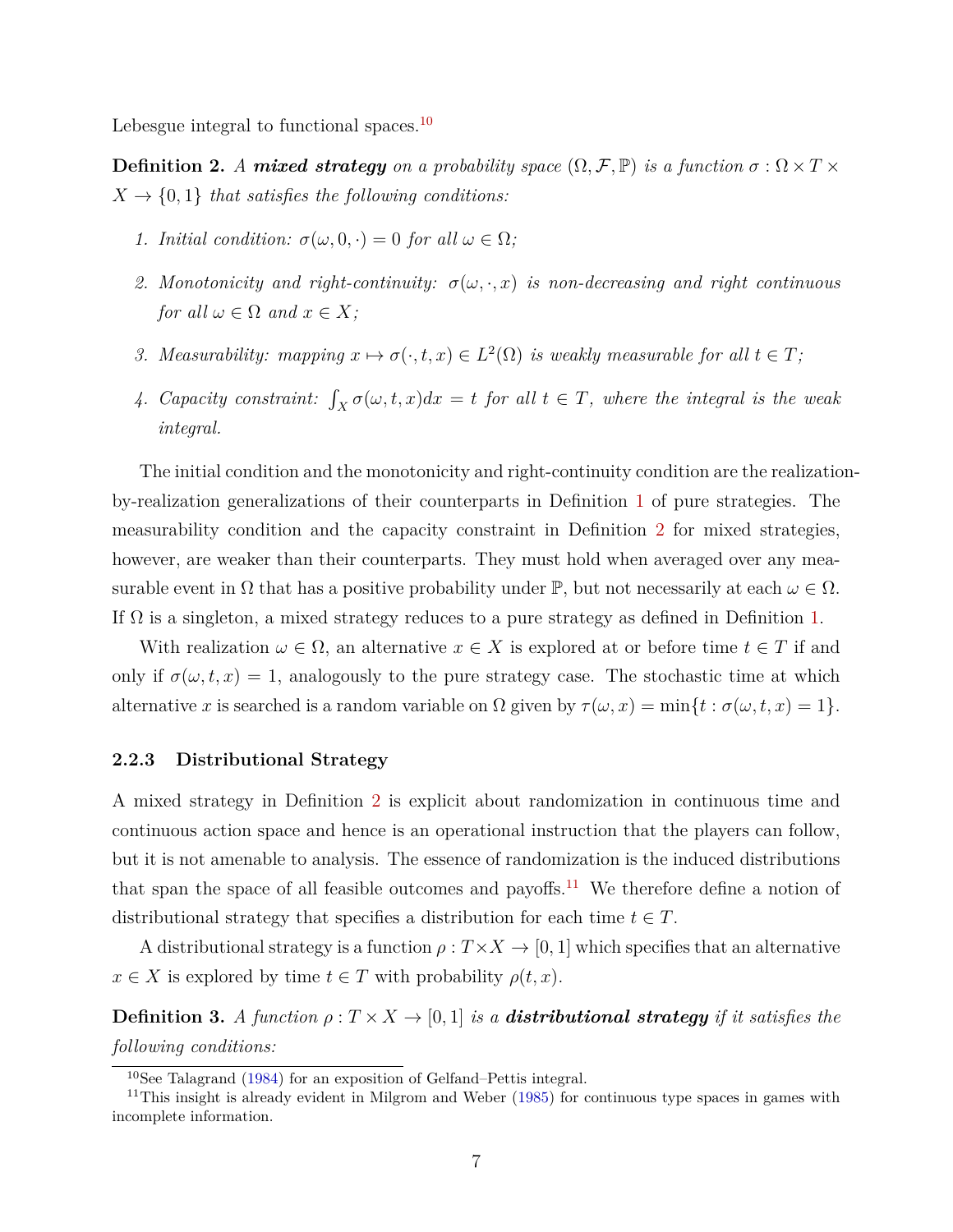- *1. Initial condition:*  $\rho(0, \cdot) = 0$ *;*
- *2. Monotonicity and right-continuity:*  $\rho(\cdot, x)$  *is non-decreasing and right continuous for*  $all x \in X;$
- *3. Measurability:*  $\rho(t, \cdot)$  *is measurable for all*  $t \in T$ *;*
- 4. *Capacity constraint:*  $\int_X \rho(t, x) dx = t$  *for all*  $t \in T$ *.*

The four natural conditions need no further explanation. A distributional strategy *ρ* reduces to a pure strategy if  $\rho(t, x) \in \{0, 1\}$  $\rho(t, x) \in \{0, 1\}$  $\rho(t, x) \in \{0, 1\}$ , following a comparison of Definition 1 and Definition [3.](#page-8-4) The language of distributional strategies allows us to describe and analyze the play of the game, but it does not offer a specific instruction to the players on how to play it. The representation theorem below fills the gap. It shows that mixed strategies and distributional strategies are outcome equivalent for all  $(t, x) \in T \times X$ , and hence it is without loss of generality to study equilibria and payoffs in terms of distributional strategies.

- <span id="page-9-0"></span>**Theorem 1.** *1. For every mixed strategy*  $\sigma : \Omega \times T \times X \rightarrow \{0, 1\}$  *on a probability space*  $(\Omega, \mathcal{F}, \mathbb{P})$ *, the function*  $\rho$ *, defined by*  $\rho(t, x) := \mathbb{E}[\sigma(\cdot, t, x)]$  *for*  $t \in T$  *and*  $x \in X$ *, is a distributional strategy that represents*  $\sigma$ , *i.e.*, the probability of an alternative  $x \in X$ *being explored by*  $t \in T$  *under*  $\sigma$  *is*  $\rho(t, x)$ *.* 
	- *2.* For every distributional strategy  $\rho$ , there exists a probability space  $(\Omega, \mathcal{F}, \mathbb{P})$  and a mixed *strategy*  $\sigma : \Omega \times T \times X \to \{0, 1\}$  *that implements*  $\rho$ *, i.e.,*  $\mathbb{E}[\sigma(\cdot, t, x)] = \rho(t, x)$  *for all*  $t \in T$  *and*  $x \in X$ *.*

Theorem [1](#page-9-0) is proved in Appendix [A.1](#page-29-1) by construction. We remark that the mixedstrategy implementation is not unique.

**Example 1.** *Under the Lebesgue probability space on*  $\Omega = [0, 1]$ *, both mixed strategies*  $\sigma_1(\omega, x, t) := \mathbf{1}_{\{\text{frac}(\omega, t) \leq t\}}$  and  $\sigma_2(\omega, x, t) := \mathbf{1}_{\{\text{frac}(\omega, t) \leq t\}}$ , where **1** *denotes the indicator function and*  $frac(y) = y - y$  *denotes the fractional part of y, implement the same distributional strategy*  $\rho(t, x) = t$ *. Intuitively, according to the mixed strategy*  $\sigma_1$ *, a player searches to the right starting from*  $x = \omega$ *, where*  $\omega$  *is drawn uniformly from the interval* [0,1], and *continues at*  $x = 0$  *after reaching*  $x = 1$ *, while according to*  $\sigma_2$ *, a player searches in the other direction starting from the same starting point.*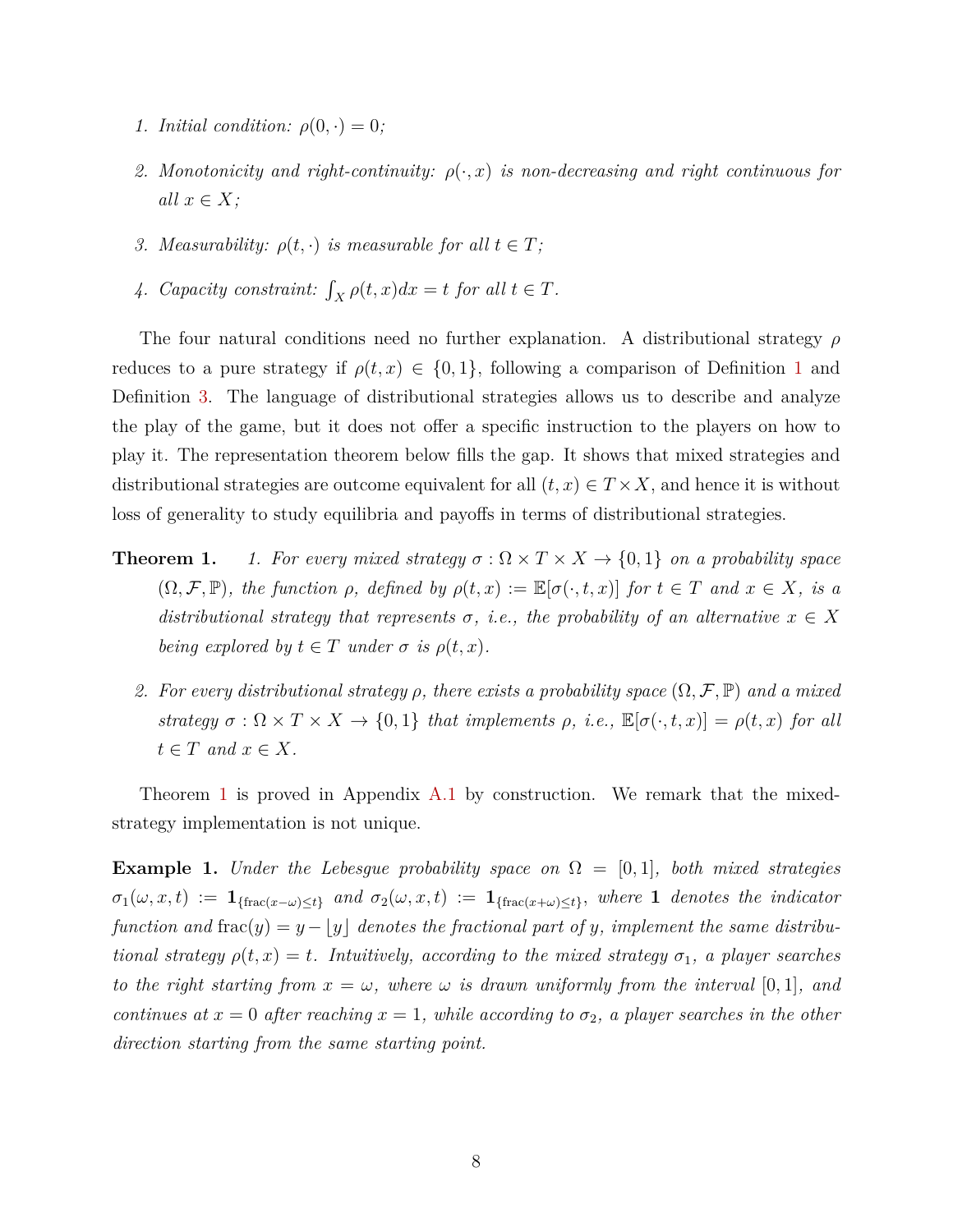### <span id="page-10-0"></span>**2.3 Payoff**

We abuse the notion by using −*i* to denote player *i*'s opponent. Given a profile of distributional strategies  $(\rho_i, \rho_{-i})$ , player *i*'s expected payoff  $u_i(\rho_i, \rho_{-i})$  is

<span id="page-10-2"></span>
$$
\int_{X} \int_{T} f(x)(1 - \rho_{-i}(t, x)) d_{t} \rho_{i}(t, x) dx + \frac{1}{2} \int_{X} f(x) \sum_{t \in D_{x}} \Delta_{t} \rho_{i}(t, x) \Delta_{t} \rho_{-i}(t, x) dx.
$$
 (2.3)

The first term in [\(2.3\)](#page-10-2) is player *i*'s expected payoff from discovering the good alternative before her opponent. The time integral is the Lebesgue–Stieltjes integral with respect to the non-decreasing and right-continuous function  $t \mapsto \rho_i(t, x)$ .<sup>[12](#page-10-3)</sup>  $f(x)$  is the probability that *x* is the good alternative,  $1 - \rho_{-i}(t, x)$  is the probability density that player  $-i$  has not explored x by time t, and  $d_t \rho_i(t, x)$  is the instantaneous probability that player i explores *x* at time *t*. The second term in [\(2.3\)](#page-10-2) is player *i*'s expected payoff from simultaneously discovering the good alternative with her opponent. For each *x*, the set  $D_x \subset T$  is the at most countable set of discontinuity points of both  $\rho_i(\cdot, x)$  and  $\rho_{-i}(\cdot, x)$ . The function  $\Delta_t \rho_i(t, x) := \rho_i(t, x) - \rho_i(t^-, x)$  is the jump measure of the distributional strategy  $\rho_i(\cdot, x)$ on T, where  $\rho_i(t^-,x) := \lim_{s \uparrow t} \rho_i(s,x)$ . Thus,  $\sum_{t \in D_x} \Delta_t \rho_i(t,x) \Delta_t \rho_{-i}(t,x)$  is the probability of simultaneous exploration of the alternative *x*. The second integral is well defined as the integrand can be written as the limit of measurable functions.

## <span id="page-10-1"></span>**2.4 Belief Updating**

Starting with a prior density *f* and knowing player  $-i$  adopts a distributional strategy  $\rho_{-i}$ , player *i*'s posterior density that *x* is a good alternative right after *t* is

<span id="page-10-4"></span>
$$
g_{-i}(t,x) := (1 - \rho_{-i}(t,x))f(x). \tag{2.4}
$$

We call  $g_{-i}(t, x)$  player *i*'s (unnormalized) **posterior distribution** over *X* at time *t*. We use the subscript "−*i*" because the posterior conditions *only* on the strategy of player −*i*, but, of course, player *i* also knows her own search outcome which is not taken into account in computing *g*<sup>−</sup>*<sup>i</sup>* .

By definition,  $g_{-i}(0, x) = f(x)$  and  $g_{-i}(t, x)$  is non-increasing in *t* for each  $x \in X$ . Intuitively, as the alternatives are explored over time by her opponent −*i*, the posterior distribution is pushed lower and lower, until it vanishes at  $t = 1$ . If an alternative x is explored with higher probability by time *t*, it will have a lower density at *t*. Figure [2.1](#page-11-2)

<span id="page-10-3"></span><sup>&</sup>lt;sup>12</sup>The Lebesgue–Stieltjes measure is obtained from  $\mu((s,t]) := \rho_i(t,x) - \rho_i(s,x)$  for all  $0 \le s < t \le 1$ .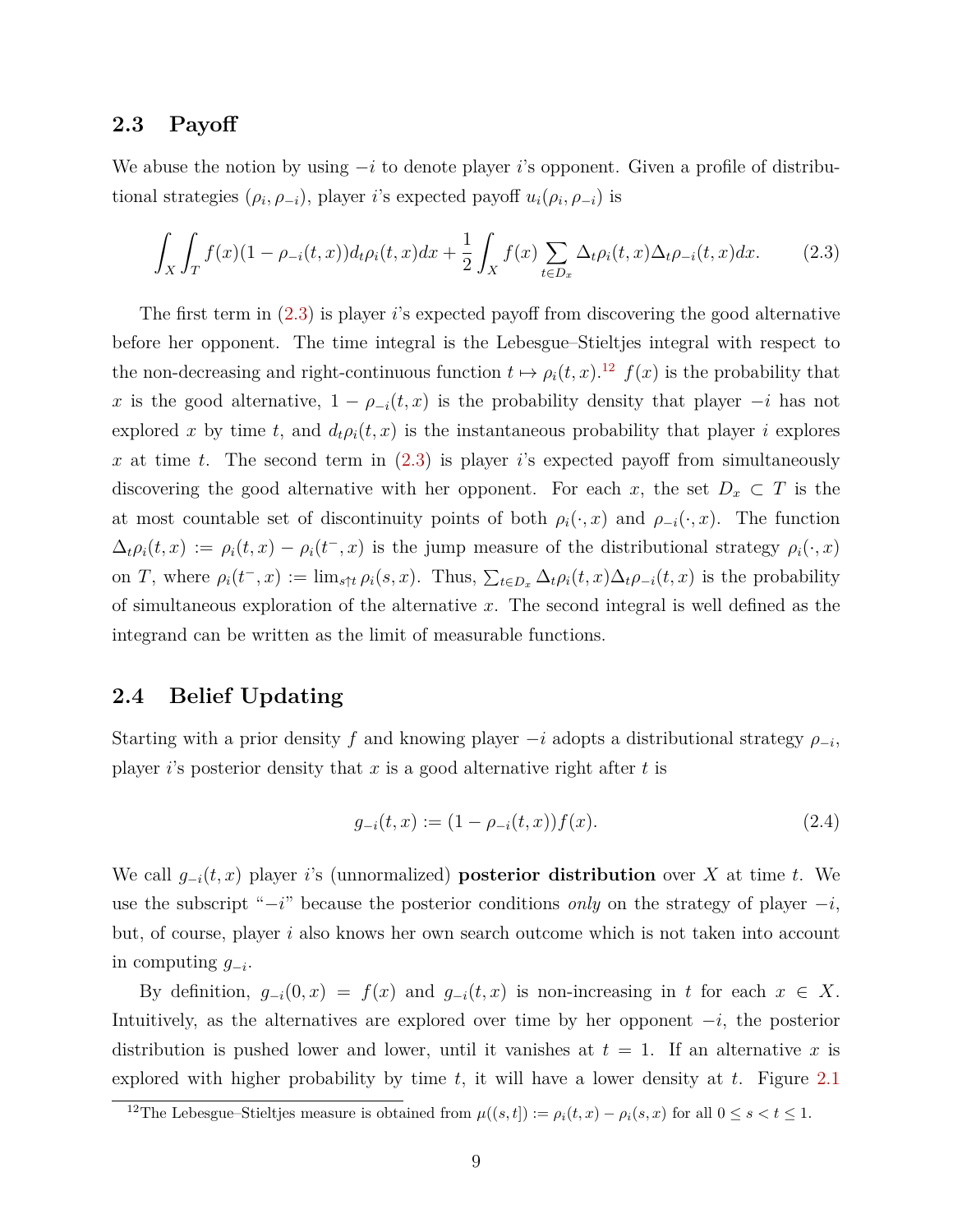illustrates the relationship between the distributional strategy, the prior distribution, and the posterior distribution.

<span id="page-11-2"></span>

Figure 2.1: A distributional strategy  $\rho_{-i}$  and the posterior  $g_{-i}$ , at a fixed time.

## <span id="page-11-0"></span>**3 Equilibration of Preemption and Prioritization**

A profile of distributional strategies  $(\rho_i, \rho_{-i})$  is a **Nash equilibrium** if  $u_i(\rho_i, \rho_{-i}) \geq u_i(\rho'_i, \rho_{-i})$ for each  $i \in \{1, 2\}$  and distributional strategy  $\rho'_i$ .

## <span id="page-11-1"></span>**3.1 Necessity of Randomization**

A pure strategy is a distributional strategy with  $\rho_i(t, x) \in \{0, 1\}$ . We shall now argue that, due to preemption motives, no player can play a pure strategy in a Nash equilibrium. Facing any pure strategy  $\rho_{-i}$  (e.g., it can be a strategy that prioritizes alternatives according to their prior densities), player *i* can stay "one-step ahead" of her opponent. More precisely, for  $\epsilon > 0$ , let  $A^{\epsilon} := \{x : \rho_{-i}(\epsilon, x) = 1\}$  be the alternatives that will be explored by player  $-i$ by time  $\epsilon$ . Consider the following pure-strategy response for player *i*:

<span id="page-11-3"></span>
$$
\rho_i^{\epsilon}(t,x) := \begin{cases} \rho_{-i}(t-\epsilon,x), & \text{if } x \notin A^{\epsilon}, \\ \rho_{-i}((t-(1-\epsilon))^+,x), & \text{if } x \in A^{\epsilon}, \end{cases}
$$
\n(3.1)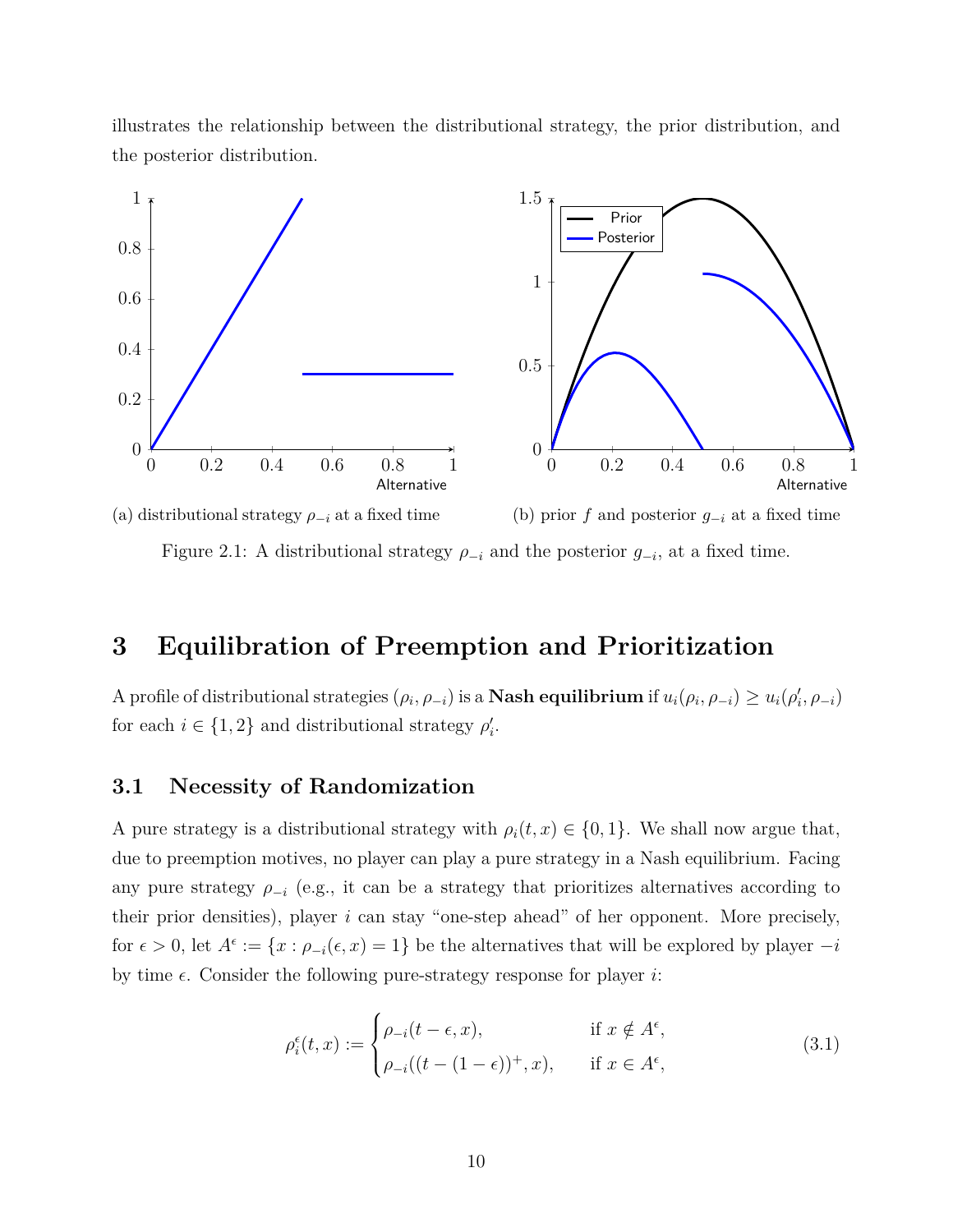where  $(\cdot)^+$  is the positive part. With  $\rho_i^{\epsilon}$ , player *i* will beat her opponent by  $\epsilon$  time to the prize if it is not in  $A^{\epsilon}$ . When  $\epsilon$  is close to 0, player *i*'s payoff from this response is close to  $\pi$ and her opponent's payoff is close to 0. Thus in the putative equilibrium, player −*i*'s payoff is 0. However, player −*i* can always imitate player *i*'s equilibrium strategy to guarantee a payoff  $\pi/2$ . Therefore, equilibrium must involve randomization. We shall show that the trade-off between prioritization and preemption is resolved in such a way that equilibrium randomization levels off posterior densities over time.

## <span id="page-12-0"></span>**3.2 Leveling Strategy**

We first construct a Nash equilibrium in distributional strategies where the probability of simultaneous discovery is zero, and then show that this is the unique Nash equilibrium. When the probability of simultaneous discovery is zero, it follows from [\(2.3\)](#page-10-2) that

$$
u_i(\rho_i, \rho_{-i}) = \int_X \int_T (1 - \rho_{-i}(t, x)) f(x) d_t \rho_i(t, x) dx = \int_X \int_T g_{-i}(t, x) d_t \rho_i(t, x) dx.
$$
 (3.2)

Notice the posterior  $g_{-i}(t, x)$  is also player *i*'s expected **flow payoff** from exploring an alternative *x* at a given time *t* if she has not explored *x* yet.

<span id="page-12-1"></span>In the candidate equilibrium, the posterior distribution  $q_i(t, x)$  levels the prior  $f(x)$  over time as illustrated in Figure [3.1.](#page-12-1) As such, we shall call it the *leveling strategy*. To construct

<span id="page-12-2"></span>

Figure 3.1: The equilibrium posterior  $g_i(t, x)$  levels the prior  $f(x)$  over time.

this strategy, it is instructive to first pin down the highest posterior as a function of time. By the definition of posterior distribution in Equation [\(2.4\)](#page-10-4), player  $-i$ 's strategy  $\rho_{-i}$  and its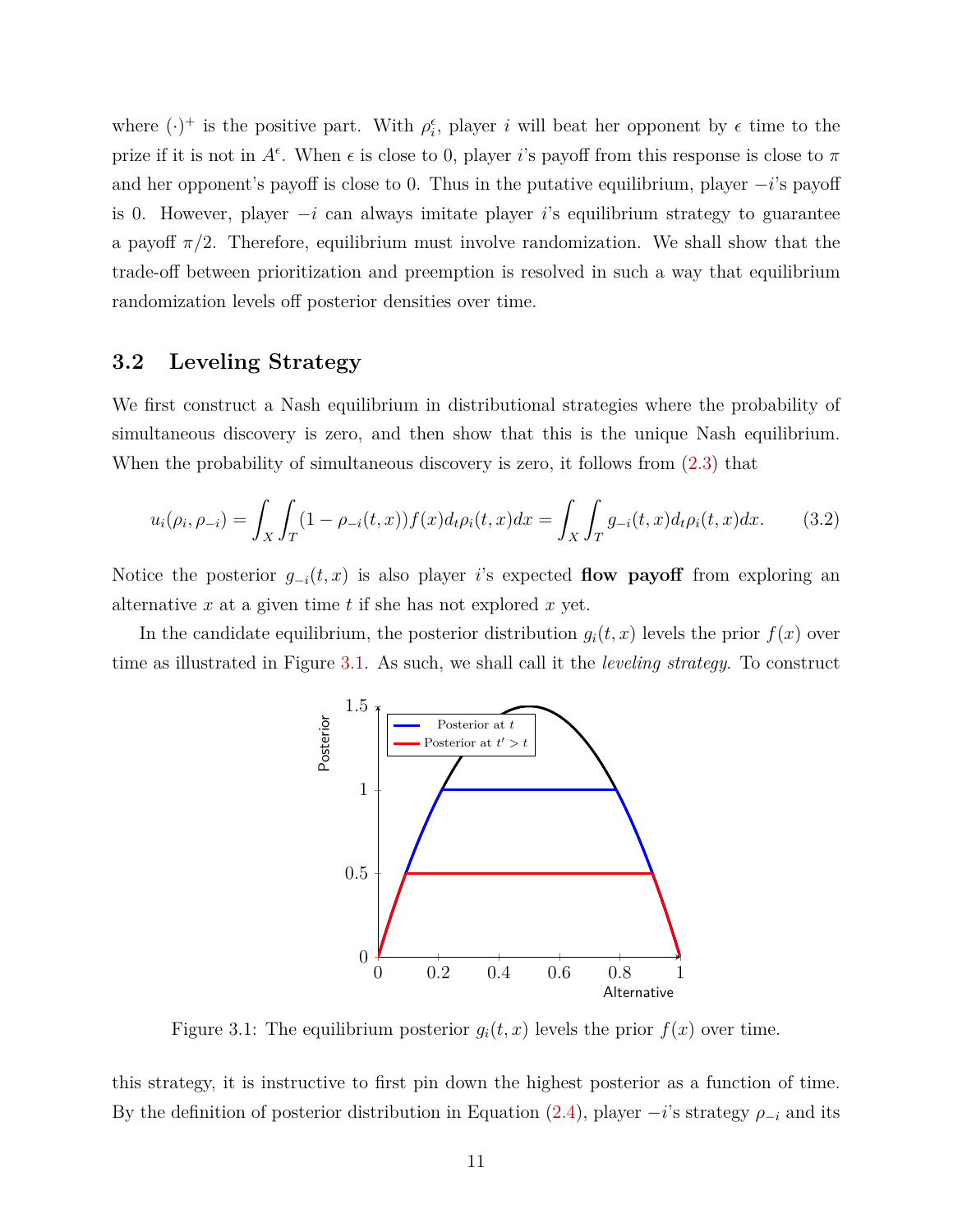induced posterior *g*<sup>−</sup>*<sup>i</sup>* have the following relationship:

<span id="page-13-2"></span><span id="page-13-1"></span>
$$
\rho_{-i}(t,x) = 1 - \frac{g_{-i}(t,x)}{f(x)}\tag{3.3}
$$

for all  $t \in T$  and  $x \in X$ . A function  $\bar{g}: T \to [0, \sup f]$  is called the **leveling function** if it satisfies

$$
\int_{X} \left(1 - \frac{\bar{g}(t)}{f(x)}\right) \mathbf{1}_{\{f(x) \ge \bar{g}(t)\}}(x) dx = t \tag{3.4}
$$

for all  $t \in T$ . The motivation for Equation [\(3.4\)](#page-13-1) is as follows. At time  $t, \bar{g}(t)$  is the highest level of the posterior  $g_{-i}(t, \cdot)$  across  $x \in X$ . It is achieved on  $\{x \in X : f(x) \ge \overline{g}(t)\}\)$  as the posterior is bounded above by the prior. Noting that the distributional strategy is related to the posterior by  $1 - \frac{\bar{g}(t)}{f(x)}$  $\frac{g(t)}{f(x)}$  in Equation [\(3.3\)](#page-13-2), Equation [\(3.4\)](#page-13-1) corresponds to the capacity constraint in Definition [3.](#page-8-4)

<span id="page-13-0"></span>**Lemma 1.** *The leveling function exists and is unique, absolutely continuous, strictly decreasing, and convex.*

The **leveling strategy**  $\bar{\rho}: T \times X \to [0,1]$  is defined by the leveling function  $\bar{g}$  through

<span id="page-13-3"></span>
$$
\bar{\rho}(t,x) := \left(1 - \frac{\bar{g}(t)}{f(x)}\right) \mathbf{1}_{\{f(x) \ge \bar{g}(t)\}}(x) \tag{3.5}
$$

for all  $t \in T$  and  $x \in X$ . It remains to verify that  $\overline{\rho}$  is a well-defined distributional strategy. It is straightforward to check that  $\bar{\rho}$  satisfies the initial condition. The function  $(x, y) \mapsto \left(1 - \frac{y}{f(x)}\right)$ *f*(*x*)  $\left( \int_{f(x) \geq y} \right)$  is continuous and decreasing in *y*. Together with the continuity and monotonicity of  $\bar{g}$ , this property implies that  $\bar{\rho}$  is continuous in t and satisfies the monotonicity and right-continuity condition. The function is also measurable in *x* and hence  $\bar{\rho}$  satisfies the measurability condition. Finally,  $\bar{\rho}$  respects the capacity constraint by Equation [\(3.4\)](#page-13-1).

With an abuse of notation, we denote the posterior density induced by the leveling strategy at time *t* as  $\bar{g}(t, x) := (1 - \bar{\rho}(t, x)) f(x)$  and call it the **leveling posterior** at *t*. We reiterate that it is player *i*'s leveling strategy  $\bar{\rho}$  that levels player  $-i$ 's posterior  $\bar{g}$ .

The relationship between the leveling strategy, the prior, and the leveling posterior is demonstrated in Figure [3.2.](#page-14-0) The implementation of exploration over time is illustrated in Figure [3.3.](#page-14-1)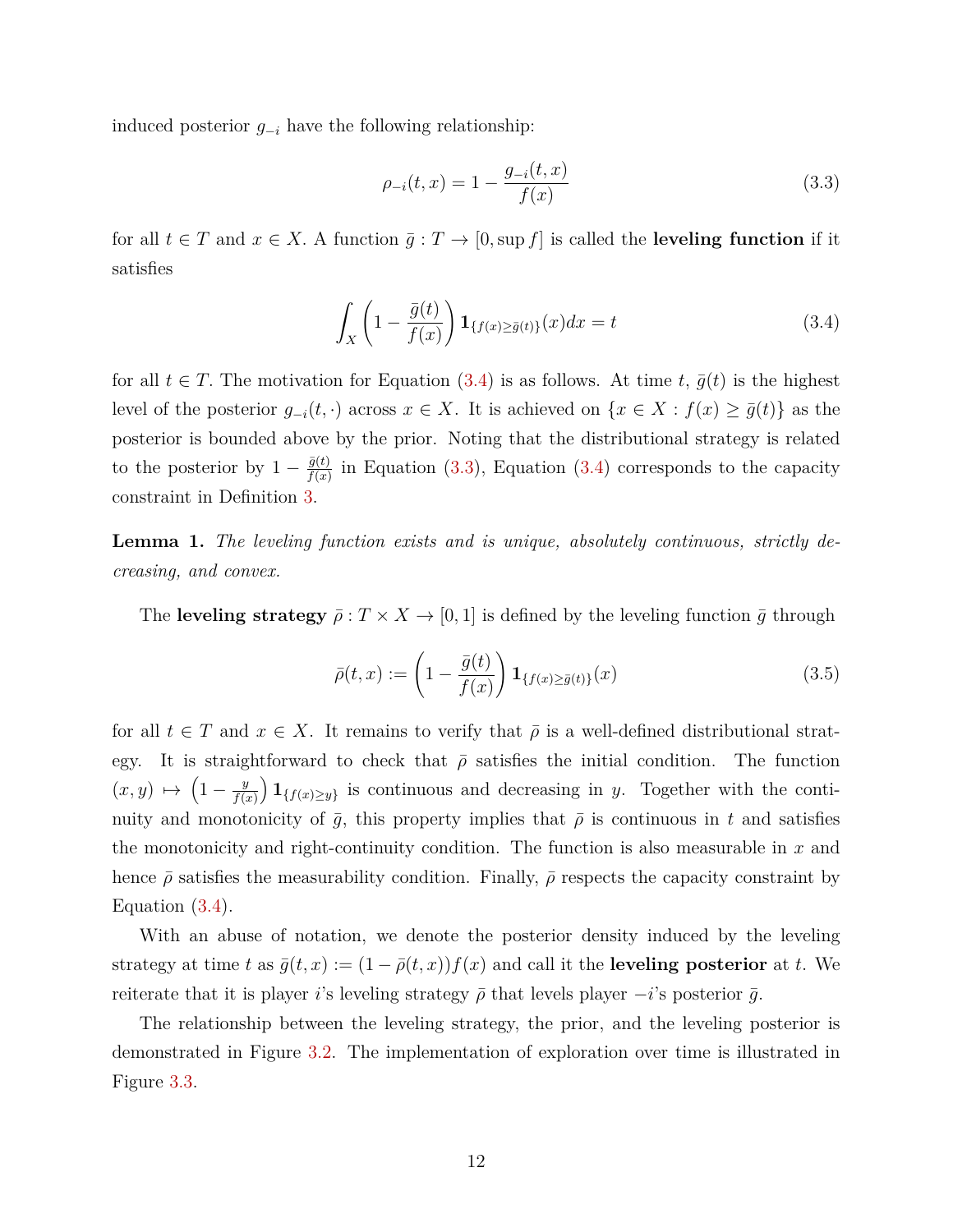<span id="page-14-0"></span>

Figure 3.2: The leveling strategy  $\bar{\rho}$  and the posterior density  $\bar{g}$ , at a fixed time

<span id="page-14-1"></span>

ration  $\partial_t\bar{\rho}$ 

(b) a discretized realization of exploration

Figure 3.3: Exploration over time according to the leveling strategy  $\bar{\rho}$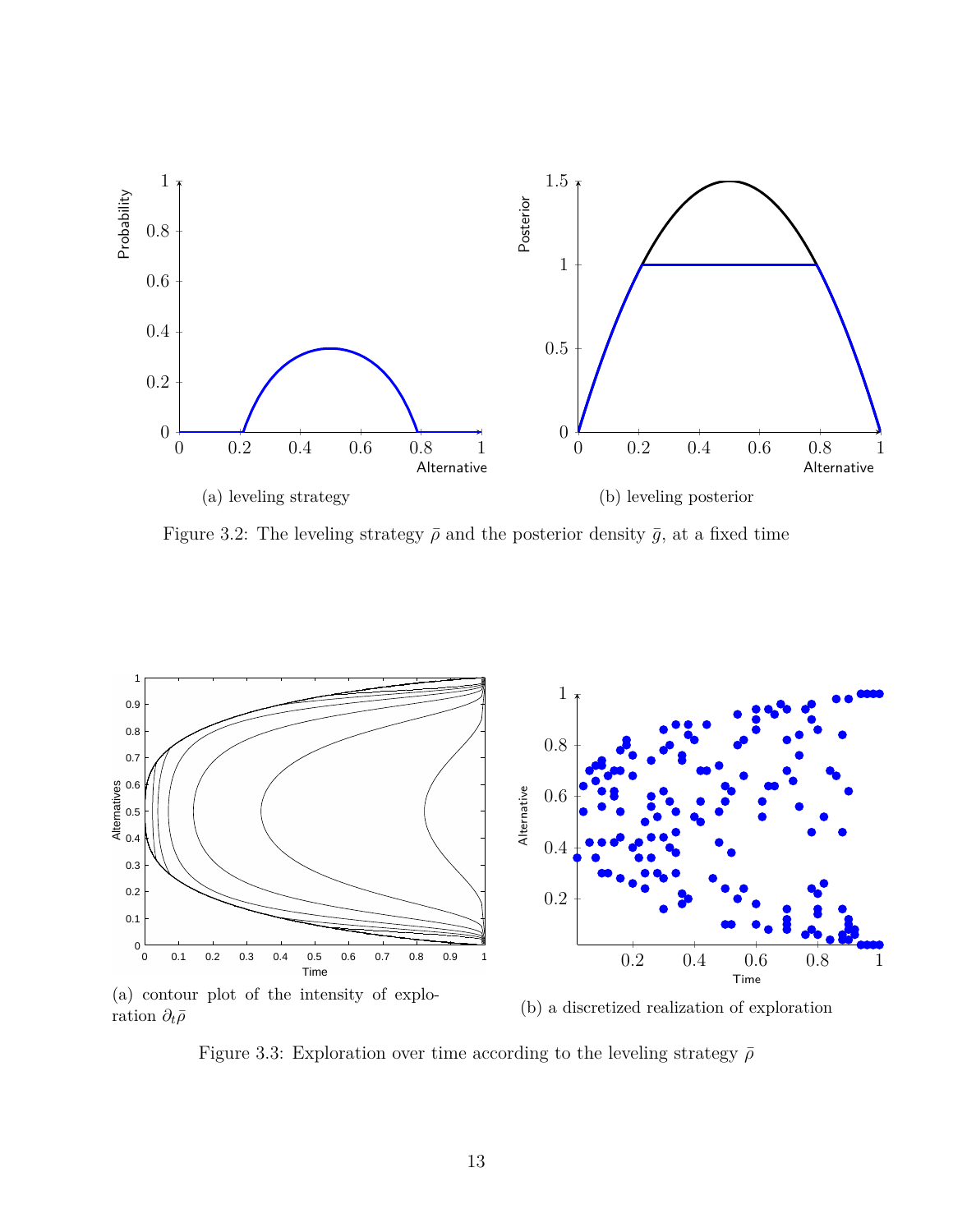## <span id="page-15-0"></span>**3.3 Unique Equilibrium**

The special randomization by the leveling strategy  $\bar{\rho}$  constitutes the unique Nash equilibrium of the game.

<span id="page-15-1"></span>**Theorem 2.** The profile  $(\bar{\rho}, \bar{\rho})$  is the unique Nash equilibrium in distributional strategies.

We remark on several additional features of this equilibrium.

**Remark 1.** (**Greedy Strategy**) The equilibrium strategy is greedy in that a player will explore only alternatives x with the highest posterior (or flow payoff)  $\bar{q}(t)$  at each time t. Indeed, given the leveling posterior, there are multiple greedy strategies, but the equilibrium strategy arises from the preemption–prioritization trade-off instead of myopic optimization. As we shall see in Section [4,](#page-17-1) the unique equilibrium of the asymmetric problem is that the less capable player plays a greedy but not leveling strategy, and the more capable player plays a leveling but not greedy strategy. The latter levels the posteriors for her opponent but she randomizes over alternatives with different posteriors.

**Remark 2.** (**Discovery Time**) Because of the greedy strategy, the highest level of posterior at  $t$ ,  $\bar{q}(t)$ , is also the instantaneous probability with which each player makes a discovery at *t*. Therefore, the probability that a discovery is made by time *t* is

$$
P(t) = \int_0^t 2\bar{g}(s)ds.
$$
\n(3.6)

Due to randomization, in terms of distributions of discovery time, this equilibrium firstorder stochastically dominates (i.e., is slower than) a coordinated exploration that prioritizes alternatives according to their prior densities without the preemption motive.

<span id="page-15-2"></span>**Remark 3.** (**Payoff Sharing Rule**) Since the unique equilibrium strategy is *t*-continuous, Theorem [2](#page-15-1) remains true for arbitrary payoff-sharing in the case of simultaneous discovery, and it continues to hold *verbatim* even if the discoverer enjoys a larger, but not exclusive, share of the prize.

**Remark 4.** (**Space of Alternatives**) By Equation [\(2.4\)](#page-10-4), there is a one-to-one correspondence between functions of posterior densities and distributional strategies. Since only the *level* of the highest posterior belief matters for the equilibrium characterization in distributional strategies, Theorem [2](#page-15-1) continues to hold *verbatim* when the space of alternatives is multidimensional, with the same leveling strategy given by Equation [\(3.5\)](#page-13-3) and the same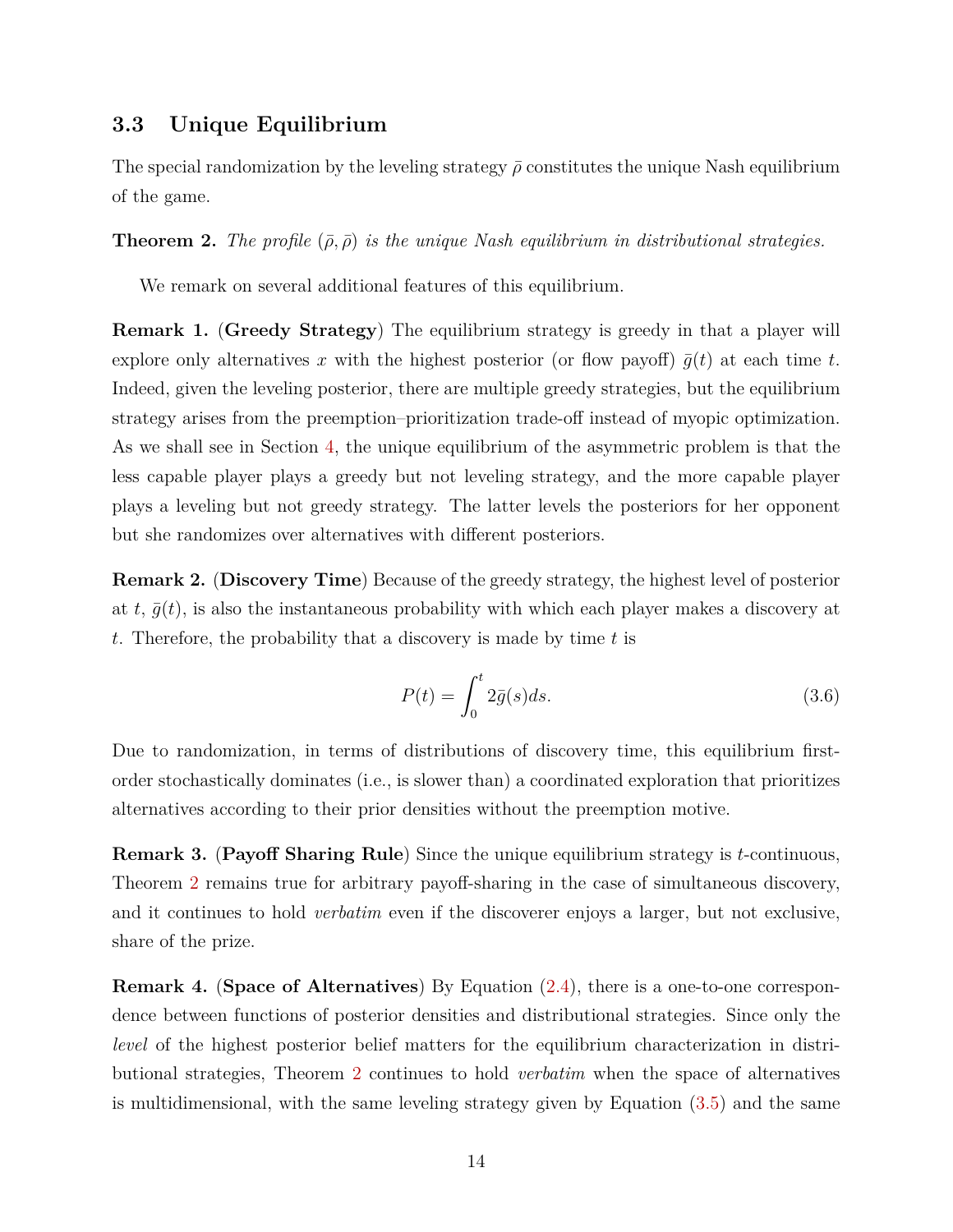leveling function given by Equation [\(3.4\)](#page-13-1) (the actual exploration activity of course depends on the space of alternatives).

<span id="page-16-3"></span>**Remark 5.** (**Multiple Good Alternatives**) Theorem [2](#page-15-1) continues to hold *verbatim* if there are multiple good alternatives that are independent and identically distributed accordingly to *f*, assuming a player's payoff is a weighted sum of the payoffs he receives from each alternative. In fact, the result continues to hold with a continuum of good alternatives if in addition we assume that all good alternatives corresponding to the same position *x* are discovered at once when *x* is searched (this has a zero probability if the number of good alternatives is finite). A formal treatment of a continuum of independent random variables again requires the notion of weak integral.

#### <span id="page-16-0"></span>**3.3.1 Verification**

We shall show that  $(\bar{\rho}, \bar{\rho})$  is a Nash equilibrium. Suppose that player  $-i$  plays the leveling strategy  $\bar{\rho}$ . The probability of simultaneous discovery is zero since the strategy is *t*-continuous. By Equation [\(3.2\)](#page-12-2), the payoff of player *i* with strategy  $\rho_i$  is

$$
u_i(\rho_i, \bar{\rho}) = \int_X \int_T \bar{g}(t, x) d_t \rho_i(t, x) dx.
$$

We shall show that  $u_i(\rho_i, \bar{\rho}) \leq u_i(\bar{\rho}, \bar{\rho})$  for any strategy  $\rho_i$ . By construction in Equation [\(3.5\)](#page-13-3), the integrand  $\bar{g}(t, x)$  is bounded from above by the leveling function  $\bar{g}(t)$ . Therefore,

<span id="page-16-1"></span>
$$
u_i(\rho_i, \bar{\rho}) \le \int_X \int_T \bar{g}(t) d_t \rho_i(t, x) dx.
$$
\n(3.7)

For  $x \in X$ , let  $\kappa_x \in \Delta(T)$  be the Lebesgue–Stieltjes measure induced by  $\rho_i(\cdot, x)$ . Then  $\kappa_x([0,t]) = \rho_i(t,x)$ . For any  $t \in T$ ,

$$
\int_{X} \kappa_x([0,t])dx = \int_{X} \rho_i(t,x)dx = t,\tag{3.8}
$$

where the last equality follows from the capacity constraint of the distributional strategy  $\rho_i$ . Thus  $\int_X \kappa_x dx \in \Delta(T)$  is the Lebesgue measure by the Caratheodory extension theorem. Therefore,

<span id="page-16-2"></span>
$$
\int_{X} \int_{T} \bar{g}(t) d_{t} \rho_{i}(t, x) dx = \int_{X} \int_{T} \bar{g}(t) d\kappa_{x} dx = \int_{T} \bar{g}(t) d\left(\int_{X} \kappa_{x} dx\right) = \int_{T} \bar{g}(t) dt,
$$
\n(3.9)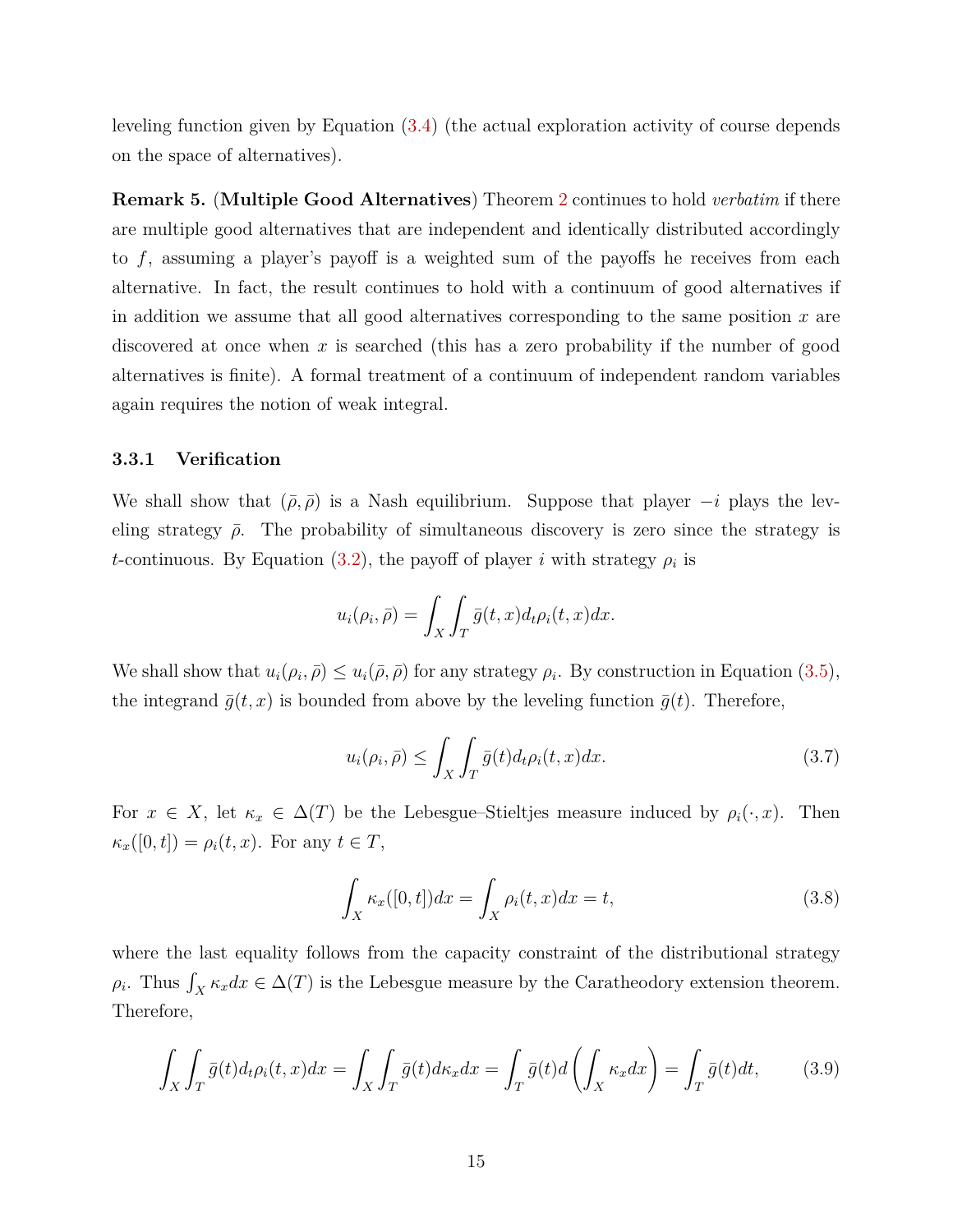where the first equality is by the definition of Lebesgue–Stieltjes integration and the second equality follows from Fubini's theorem. Combining [\(3.7\)](#page-16-1) and [\(3.9\)](#page-16-2), player *i*'s payoff of playing  $\rho_i$  is bounded by

<span id="page-17-3"></span><span id="page-17-2"></span>
$$
u_i(\rho_i, \bar{\rho}) \le \int_T \bar{g}(t)dt. \tag{3.10}
$$

The payoff of playing  $\bar{\rho}$  is

$$
u_i(\bar{\rho}, \bar{\rho}) = \int_X \int_T \bar{g}(t, x) d_t \bar{\rho}(t, x) dx = \int_X \int_T \bar{g}(t) d_t \bar{\rho}(t, x) dx = \int_T \bar{g}(t) dt,
$$
\n(3.11)

where the first equality is due to Equation [\(3.2\)](#page-12-2), the second equality holds because  $\bar{\rho}(t, x) > 0$ only if  $\bar{g}(t, x) = \bar{g}(t)$ , and the third equality follows from Equation [\(3.9\)](#page-16-2).

Combining [\(3.10\)](#page-17-2) and [\(3.11\)](#page-17-3), we have shown that  $u_i(\rho_i, \bar{\rho}) \leq u_i(\bar{\rho}, \bar{\rho})$ . By symmetry, the profile of leveling strategies  $(\bar{\rho}, \bar{\rho})$  is a Nash equilibrium and each player obtains an expected equilibrium payoff

<span id="page-17-4"></span>
$$
u_i(\bar{\rho}, \bar{\rho}) = \frac{1}{2} \int_X f(x) dx = \pi/2.
$$
 (3.12)

#### <span id="page-17-0"></span>**3.3.2 Uniqueness**

The formal proof of uniqueness is contained in Appendix [A.3.](#page-30-0) The intuition can be understood as follows. First, note that  $u_i(\rho_i, \bar{\rho}) \leq \pi/2$  for any  $\rho_i$  and hence,  $u_i(\bar{\rho}, \rho_i) \geq \pi/2$  in the constant-sum game. The latter inequality means that the leveling strategy  $\bar{\rho}$  guarantees a payoff of  $\pi/2$ . It therefore suffices to show that any non-leveling strategy cannot ensure  $\pi/2$ . For such a strategy, there must exist an interval of time over which the posterior declines faster than the leveling posterior in a positive measure set and slower in another positive measure set, due to the capacity constraint. One can then modify the leveling strategy to preempt this strategy by prioritizing the former set at the expense of the latter, in the spirit of the "one-step-ahead" strategy in Equation [\(3.1\)](#page-11-3), to achieve a higher payoff.

## <span id="page-17-1"></span>**4 Impact of Asymmetric Capacities**

Suppose that the two players have different capacities: player 1 can explore measure 1 of alternatives per unit of time, while player 2 explores measure  $\alpha \in (0,1]$  of alternatives per unit of time. That is, player 1 (the "strong" player, she) is more capable or more resourceful than player 2 (the "weak" player, he) at exploration. We will refer to  $\alpha$  as player 2's *capacity*. Thus player 2's distributional strategy  $\rho_2^{\alpha}: T \times X \to [0,1]$  should satisfy the new capacity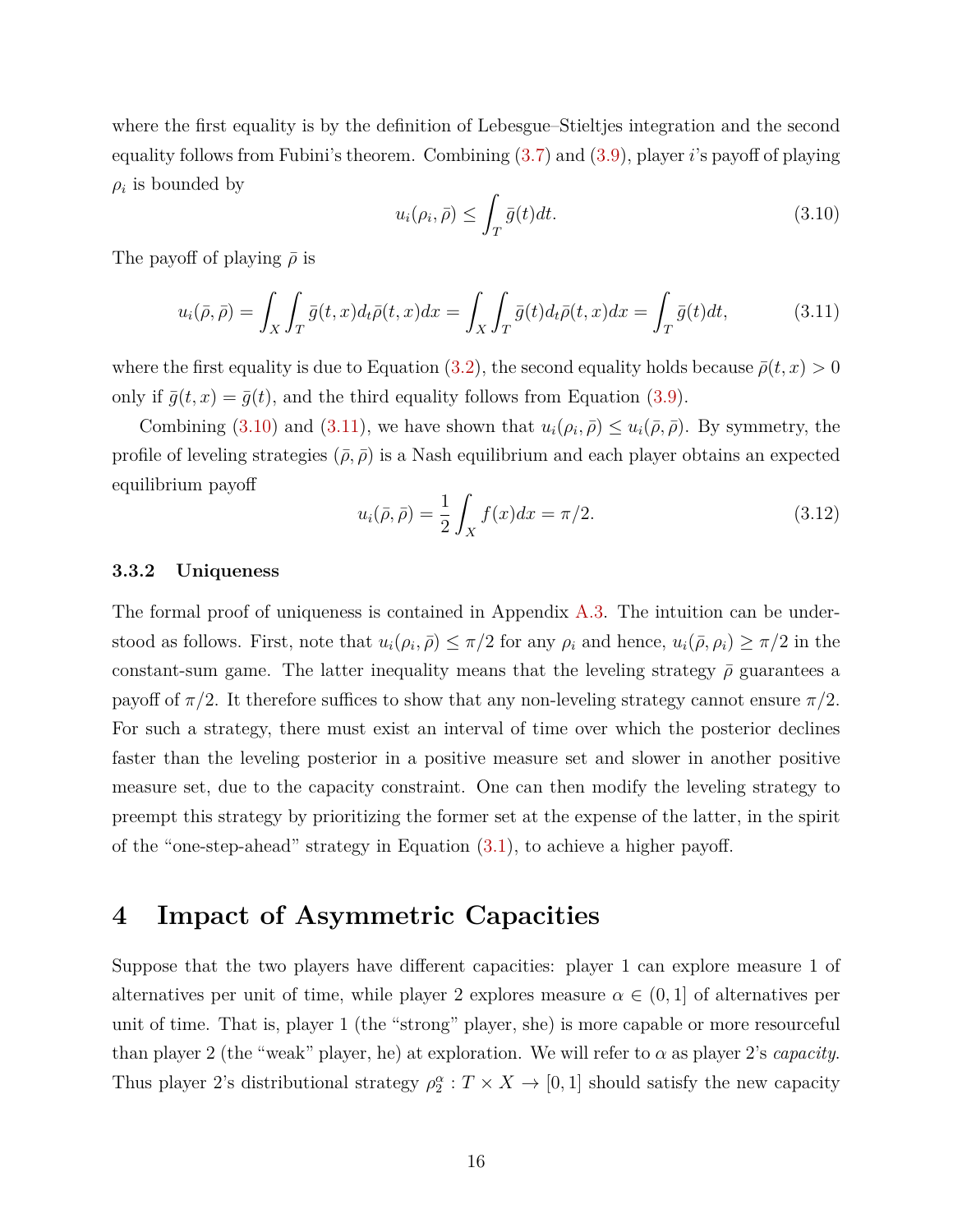constraint

<span id="page-18-2"></span>
$$
\int_{X} \rho_2^{\alpha}(t, x) dx = \alpha t \tag{4.1}
$$

for all  $t \in T$ , in addition to the first three conditions in Definition [3.](#page-8-4) Note that the strong player, player 1, will have explored all alternatives  $x \in X$  by time  $t = 1$  and so exploration will end by then regardless of  $\alpha$ . Hence, the time domain  $T = [0, 1]$  remains the relevant one.

### <span id="page-18-0"></span>**4.1 Unique Equilibrium**

Consider the leveling strategy  $\bar{\rho}$  in the symmetric case. Then  $\alpha\bar{\rho}$  is a distributional strategy for player 2 that satisfies the new capacity constraint of Equation [\(4.1\)](#page-18-2). It is special in that any given alternative x is explored with probability  $\alpha$ . The strategy  $\alpha \bar{\rho}$  no longer levels the posterior as  $\bar{\rho}$  does. Figure [4.1](#page-18-3) demonstrates the difference.

<span id="page-18-3"></span>

Figure 4.1: The strategy profile  $(\bar{\rho}, \alpha \bar{\rho})$  and the corresponding posterior densities, at a fixed time. Player 2 is half as capable as player 1, i.e.,  $\alpha = 1/2$ .

<span id="page-18-1"></span>**Theorem 3.** The profile of distributional strategies  $(\bar{\rho}, \alpha \bar{\rho})$  is the unique Nash equilibrium of the game with asymmetric players. In equilibrium, player 1's payoff is  $\left(1-\frac{1}{2}\right)$  $(\frac{1}{2}\alpha)$   $\pi$  *and player 2's payoff is*  $\frac{1}{2}\alpha\pi$ .

Both the formal proof and the proof idea for Theorem [3](#page-18-1) are relegated to Appendix [A.4.](#page-36-0) The dynamics and payoff distributions in this unique equilibrium have several interesting features.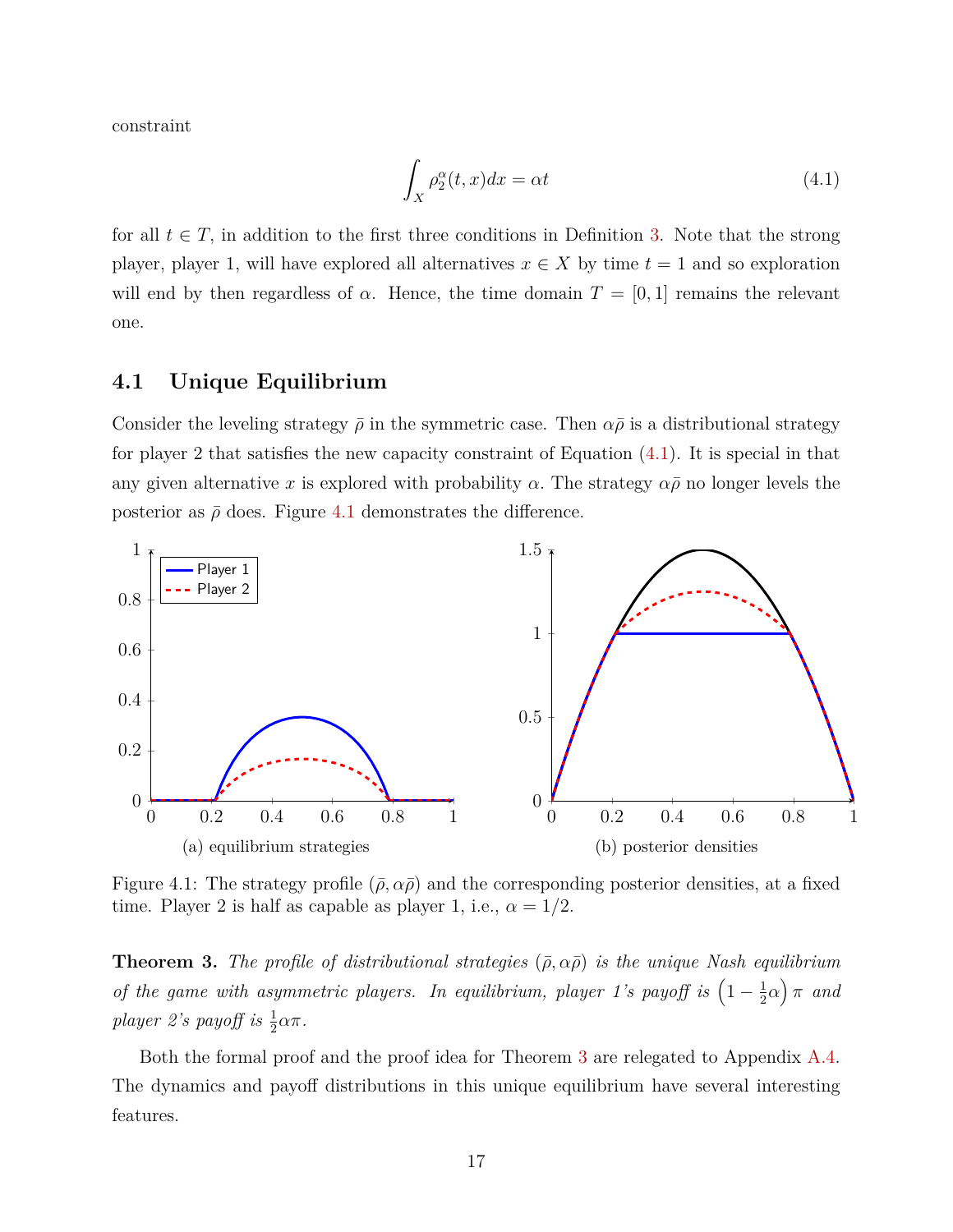**Remark 6.** (**Extensive vs. Intensive Exploration**) Although the two players differ in their speeds of exploration, they randomize over the same expanding set of alternatives, modulo the alternatives they have respectively explored. This is clear as  $\bar{\rho}$  and  $\alpha\bar{\rho}$  have the same support. So the weak player explores as extensively as the strong player does. In addition, although *a priori* player 2 can choose to explore a subset of alternatives with probability greater than  $\alpha$ , he will not do so in equilibrium. Therefore, the weak player conducts *extensive* exploration instead of *intensive* exploration when facing a disadvantageous capacity constraint.<sup>[13](#page-19-0)</sup>

**Remark 7.** (**Greedy vs. Non-Greedy**) As in the symmetric case, the strong player 1's leveling strategy  $\bar{\rho}$  leads to a leveling posterior  $\bar{g}(t,x) = (1 - \bar{\rho}(t,x))f(x)$  that flattens the prior density over time. This posterior makes the greedy strategy a best response for the weak player 2. In contrast to the symmetric case, the posterior  $(1 - \alpha \bar{\rho}(t, x)) f(x)$ induced by the equilibrium strategy  $\alpha \bar{\rho}$  of player 2 is not flat over the set of alternatives  ${x \in X : f(x) \ge \overline{g}(t)}$  as observed in Figure [4.1;](#page-18-3) the strong player is always more optimistic than the weak player. Thus player 1 cannot play a greedy strategy. However, player 1's posterior decreases at a constant rate across these alternatives. The equal option values allow her to randomize. Therefore, the strong player's equilibrium strategy is leveling but not greedy, and the weak player's strategy is greedy but not leveling.

<span id="page-19-1"></span>**Remark 8.** (**Disproportionate Payoff Division**) The ratio of players' equilibrium payoffs  $(2 - \alpha)$ :  $\alpha$  is greater than the ratio of capacities 1:  $\alpha$ . It is as if player 1 monopolizes a fraction  $1 - \alpha$  of the total surplus and splits the remaining fraction evenly with player 2. For example, if  $\alpha = \frac{1}{2}$  $\frac{1}{2}$ , i.e., the strong player is twice as fast as the weak player, the payoff share is  $\left(\frac{3}{4}\right)$  $\frac{3}{4}, \frac{1}{4}$  $\frac{1}{4}$ ). The strong player's payoff is three times as much as the weak player's. In comparison, in a three-player game in which the more resourceful player is split into two equal selves, the payoff share will be  $(\frac{1}{3})$  $\frac{1}{3}, \frac{1}{3}$  $\frac{1}{3}, \frac{1}{3}$  $\frac{1}{3}$ ) in a symmetric three-player equilibrium, as we shall show in the next section. The excess payoff of player 1 beyond the sum of her two selves is due to the pooled information of the two: knowing which alternatives have been explored by herself, player 1 does better as one big player than an ensemble of smaller selves who may duplicate explorations by their peers.

<span id="page-19-0"></span><sup>&</sup>lt;sup>13</sup>If we model each alternative as a Poisson process with the arrival rate controlled by resources allocated to the alternative (see Section [5.1\)](#page-21-1), the weak player would cover as many alternatives as the strong player does, but would spend less resource on each alternative.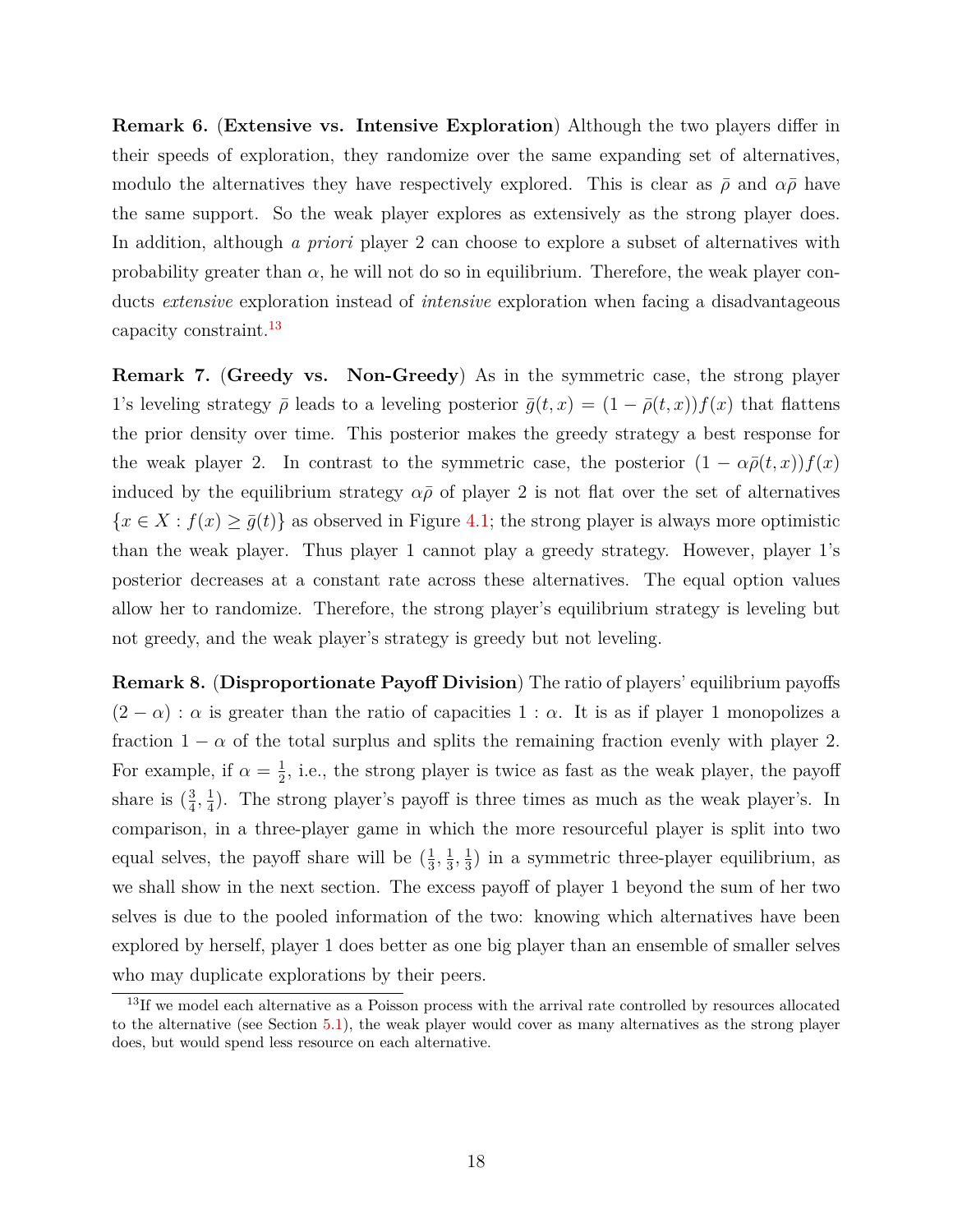### <span id="page-20-0"></span>**4.2 Discovery Time**

We now investigate the impact of asymmetry from a different angle. We fix the total exploration capacity to be 2 (as in the symmetric case), and varies the asymmetry between the two players. Its payoff impact has been clarified in Remark [8.](#page-19-1) The question is how this asymmetry affects the distribution of discovery time of the good alternative, which is a more relevant measurement of social value of exploration. We show that asymmetry speeds up the discovery.

Formally, let  $\beta \in [1, 2)$  and consider the game in which the strong player has capacity *β* and the weak player has capacity  $2 - β \in (0, 1]$ . Theorem [3](#page-18-1) implies that in the unique equilibrium, player 1 plays the strategy  $\rho_1(t, x) = \bar{\rho}(\beta t, x)$  with a leveling posterior  $\bar{g}(\beta t)$ and player 2 plays  $\rho_2(t,x) = \frac{1-\beta}{\beta} \bar{\rho}(\beta t, x)$ *.* 

For  $t \geq 1/\beta$ , the strong player has exhausted all alternatives so the probability of discovery by *t* is  $P_\beta(t) = \pi$ . For  $t \in [0, 1/\beta]$ , the probability of discovery by *t* is given by

$$
P_{\beta}(t) = \int_{X} \left( f(x) - \bar{g}(\beta t) \right) \mathbf{1}_{\{f(x) \ge \bar{g}(\beta t)\}} dx + (2 - \beta) t \bar{g}(\beta t).
$$

The probability is computed using the following idea: first let the strong player search until she levels the posterior down to  $\bar{g}(\beta t)$ , and then let the weak player search for a period with length *t* conditional on the strong player's failure to make a discovery.

<span id="page-20-1"></span>**Theorem 4.** *The distribution of discovery time is decreasing in β in the first-order stochastic dominance sense.*

Figure [4.2](#page-21-2) demonstrates how the the distribution of discovery time varies with *β*. The symmetric division of exploration capacity (when competition, and hence the preemptive incentive, is the most intense) leads to the slowest discovery time  $P_1$ , and the coordinated exploration (when only prioritization incentive prevails) has the fastest discovery time *P*2. Distributions of discovery time under asymmetric divisions of search capacity lie in between the two extremes.

**Remark 9.** (Discontinuity) It is interesting to note that  $P_\beta$  converges to  $P_1$  pointwise as  $\beta \to 1$ , but it does not converge to  $P_2$  as  $\beta \to 2$ . The discontinuity at  $\beta = 2$  arises because the strong player must level the posteriors (with leveling posterior  $\bar{g}(2t)$  in the limit) for the weak player to randomize. So the incentive of preemption does not vanish even in the limit. But there is no discontinuity in payoffs as the strong player explores all alternatives when the weak player's capacity vanishes. Indeed, in the limit of one monopolistic player with capacity 2, all exploration strategies are optimal.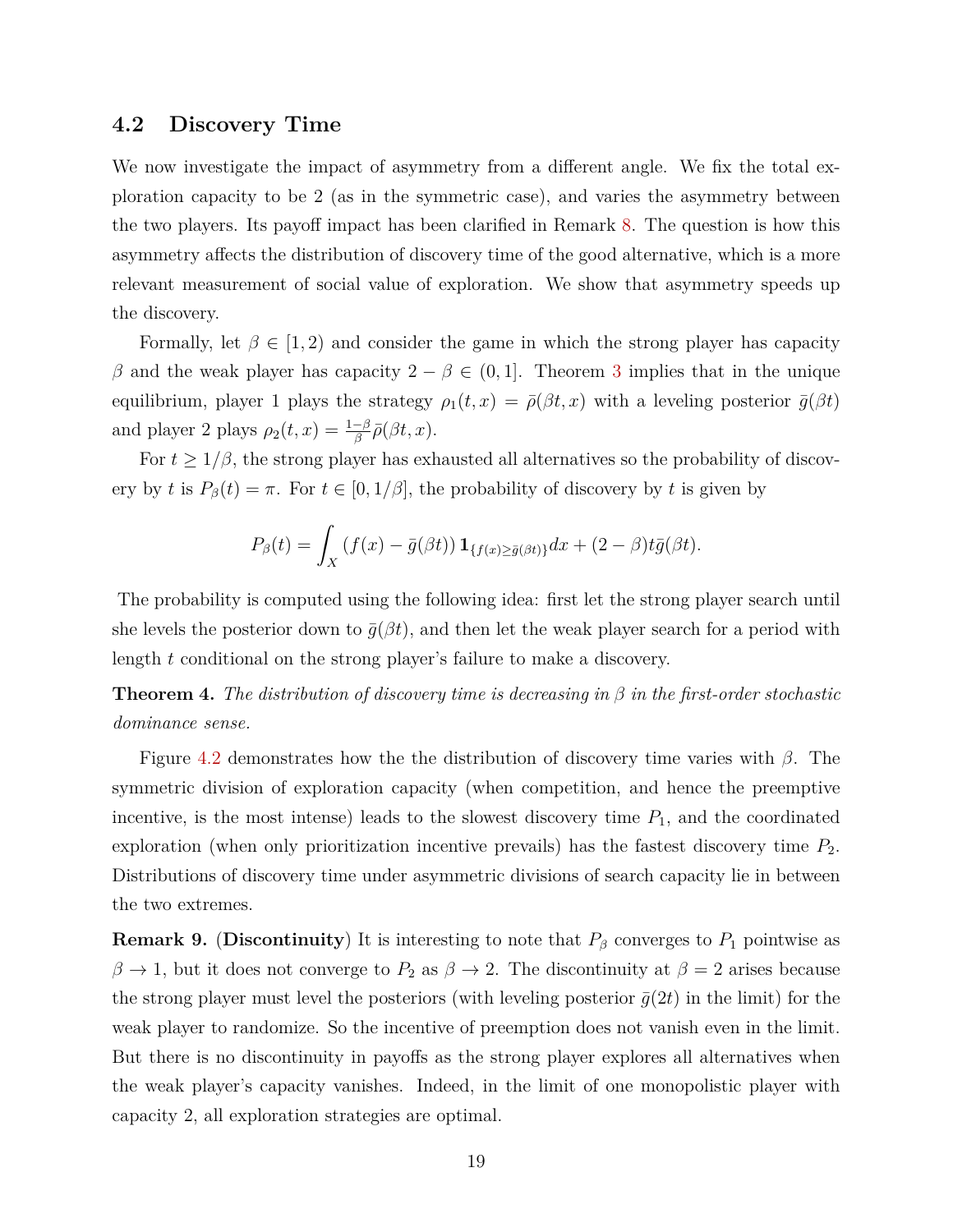<span id="page-21-2"></span>

Figure 4.2: Distribution of discovery time for the coordinated exploration and equilibria with different divisions of capacity.

## <span id="page-21-0"></span>**5 Further Results**

The main model studies strategic exploration in the simplest setting, and its analysis and results are invariant to seemingly non-vacuous modifications as seen in Remarks [3–](#page-15-2)[5.](#page-16-3) The model is amenable to enrichment to study search and learning in various settings, and we shall work out several cases that are of interest for applications, assuming symmetric capacities. We shall also establish comparative statics results with respect to the number of players and variations of prior distributions.

## <span id="page-21-1"></span>**5.1 Poisson Learning**

In the main model, players learn whether a given alternative is good instantaneously upon exploration. In this section, we consider the case where discovery is not immediate; instead, each alternative  $x \in X$  represents a Poisson process with conclusive signals, and the arrival rate is independent of whether  $x$  is a good alternative or not.<sup>[14](#page-21-3)</sup> The arrival of signals is controlled by each player: conditional on the player not receiving any signals from a given alternative, the more resources she has spent on the alternative, the higher the probability of signal arrival from that alternative is for her. Specifically, we assume that the arrival rate of signals from an alternative is proportional to the flow rate of resources spent on the alternative. A player cannot explore all alternatives instantly; the total amount of resources

<span id="page-21-3"></span><sup>&</sup>lt;sup>14</sup>See, e.g., Akcigit and Liu [\(2015\)](#page-27-16) for a model of a binary confirmatory process with independent arrival rate.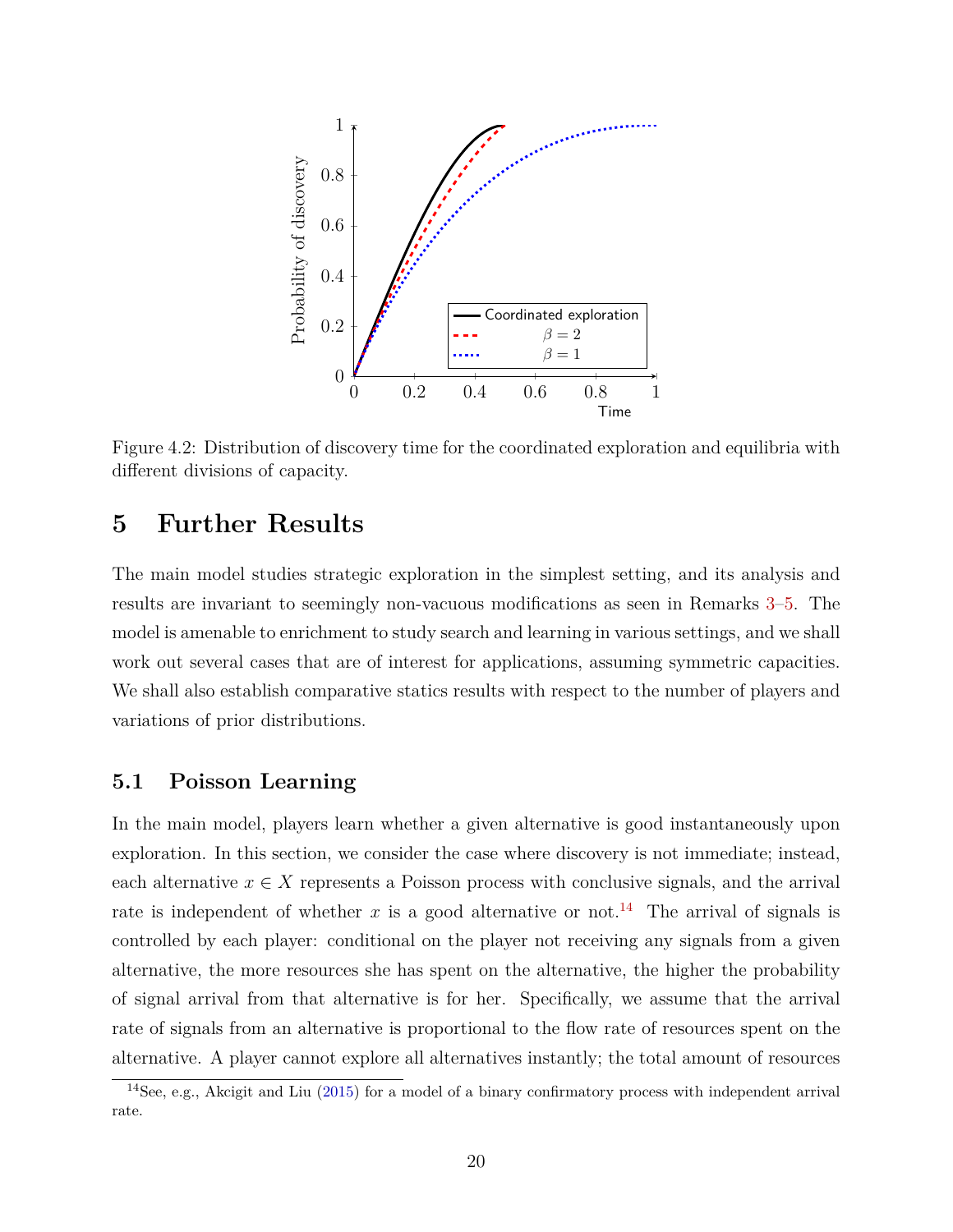available per unit of time is normalized to 1.

Formally, let  $r(t, x)$  be the cumulative amount of resources a player spends on the alternative *x* by time *t conditional on receiving no signal before t*. The probability of signal arrival, which reveals the state of *x*, by time *t* is  $1 - e^{-r(t,x)}$ . If  $r(\cdot, x)$  is differentiable in *t*, the partial derivative  $\partial_t r(t, x)$  is the arrival rate of the potentially non-stationary Poisson process associated with alternative *x*.

The function  $r: T \times X \to \mathbb{R}_+ \cup \{\infty\}$  is a *resource allocation strategy* if the following four conditions are satisfied:

- 1. Initial condition:  $r(0, x) = 0$  for all  $x \in X$ ;
- 2. Monotonicity and right-continuity:  $r(\cdot, x)$  is increasing and right-continuous for all *x* ∈ *X*;
- 3. Measurability:  $r(t, \cdot)$  is measurable for all  $t \in T$ ;
- 4. Capacity constraint:  $\int_X$  $(1 - e^{-r(t,x)}) dx = t$  for all  $t \in T$ .

The first three conditions need no further explanations. The capacity constraint warrants an elaboration. The strategy  $r(t, x)$  may not be the actual amount of resources spent on alternative *x* by time *t*, because it conditions on no signal arrival. No more resources will be spent once a signal arrives. The expected amount of resources spent on alternative *x* by time *t* is given by

$$
\int_0^{r(t,x)} e^{-q} dq = 1 - e^{-r(t,x)},
$$

where  $e^{-q}$  is the probability of no signal being received given the cumulative amount of resources *q*. As the arrival of Poisson signals is independent across alternatives, the law of large numbers applies and the capacity constraint applies to the expected amount of resources.[15](#page-22-0)

Given player *i*'s resource allocation strategy  $r_i$ , we write the probability of signal arrival from alternative *x* by time *t* as  $\rho_i(t, x) := 1 - e^{-r_i(t, x)} \in [0, 1]$ . With this one-to-one relationship between  $r_i$  and  $\rho_i$ , it is immediate that  $r_i$  is a resource allocation strategy if and only if  $\rho_i$  is a distributional strategy that satisfies the four conditions in Definition [3.](#page-8-4)

<span id="page-22-0"></span><sup>&</sup>lt;sup>15</sup>As more signals arrive, the player concentrates his resource on the remaining alternatives, expediting the arrival of Poisson signals over those alternatives. At  $t = 1$ , the capacity constraint can be satisfied if and only if  $r(1, x) = \infty$  almost everywhere. The relevant temporal domain for this game is equal to the expected resources spent to obtain a signal, i.e.,  $T = [0, 1]$ .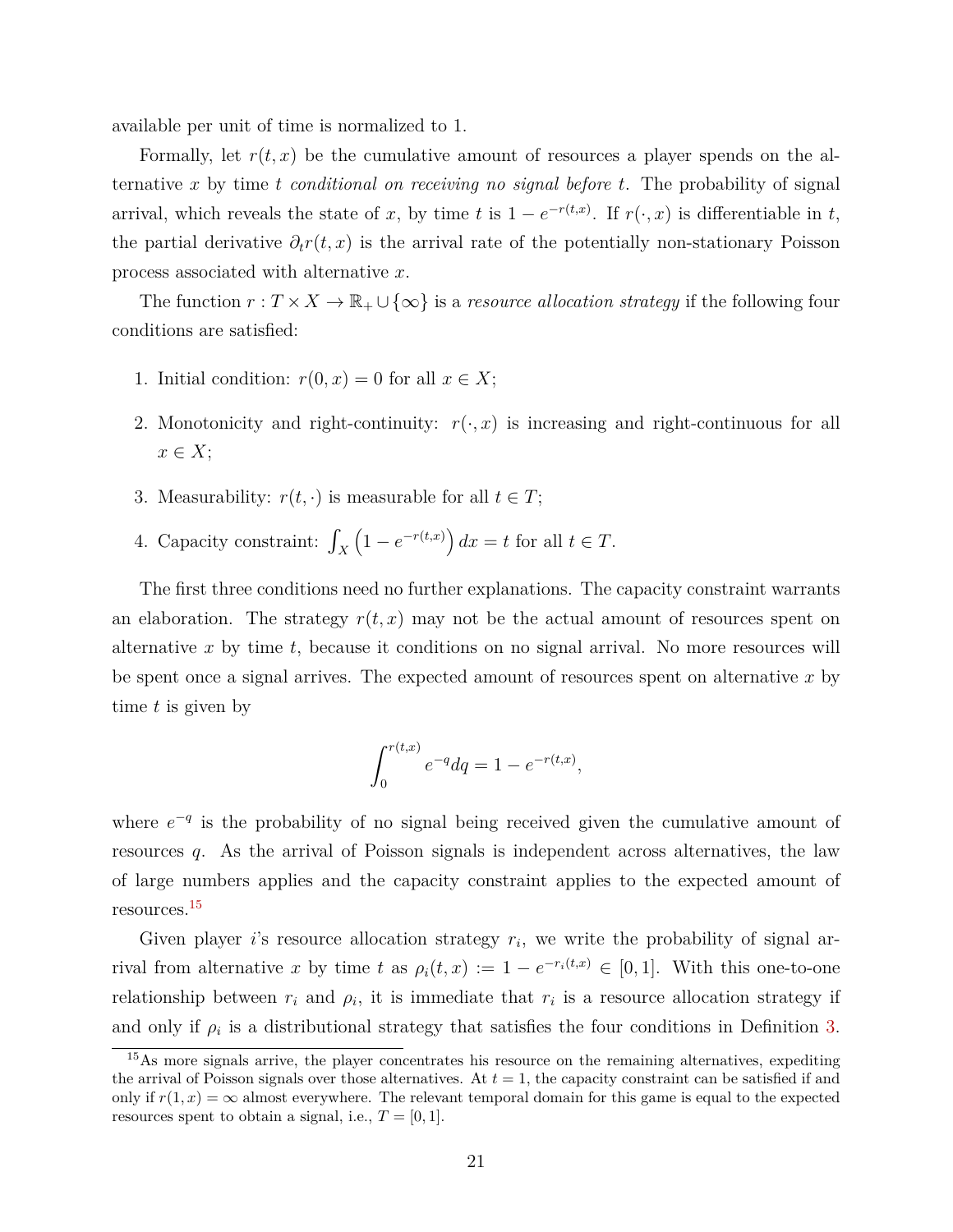Player *i*'s expected payoff from a profile  $(r_i, r_{-i})$  is the same as  $u_i(\rho_i, \rho_{-i})$  as defined in Equation [\(2.3\)](#page-10-2). Therefore, the game with Poisson learning is isomorphic to the main model with instantaneous arrival. Define a resource allocation strategy

$$
\overline{r} := -\log(1-\overline{\rho}),
$$

where  $\bar{\rho}$  is the leveling strategy. The following result is immediate from Theorem [2.](#page-15-1)

**Theorem 5.** With Poisson learning, the profile of resource allocation strategy  $(\bar{r}, \bar{r})$  is the *unique Nash equilibrium.*

We should note that Remarks  $3-5$  $3-5$  are valid here. The equilibrium characterization in resource allocation strategies is invariant to the space of alternatives, payoff-sharing rules, and the multiplicity of good alternatives.

### <span id="page-23-0"></span>**5.2 Multiple Players**

Suppose that there are *n* symmetric players, where  $n \geq 2$ . The set of strategies available to each of them is still given by Definition [3.](#page-8-4) Denote a distributional strategy of player *i* by  $\rho_i$ , and define  $\rho_{-i} := 1 - \prod_{j \neq i} (1 - \rho_j)$ . Then  $\rho_{-i}(t, x)$  is the probability that *x* is searched up to time *t* by at least one of player *i*'s opponents. The posterior induced by  $\rho_{-i}$  is given by  $g_{-i}(t, x) := (1 - \rho_{-i}(t, x)) f(x)$ . With this notation, the payoff of player *i* is again given by Equation [\(2.3\)](#page-10-2). The probability of simultaneous discovery involving player *i* is zero if  $\rho_i$  is continuous in *t*. In that case, the payoff can be simplified to Equation [\(3.2\)](#page-12-2).

We consider the symmetric strategy profile such that the posterior *g*<sup>−</sup>*<sup>i</sup>* is leveling for every player *i*. More precisely, let  $\bar{g}: T \to [0, \sup f]$  be the leveling function defined implicitly by

<span id="page-23-2"></span>
$$
\int_{X} \left(1 - \left(\frac{\bar{g}(t)}{f(x)}\right)^{\frac{1}{n-1}}\right) \mathbf{1}_{\{f(x) \ge \bar{g}(t)\}}(x) dx = t \tag{5.1}
$$

for all  $t \in T$ . The proof of existence and uniqueness of  $\bar{g}$  is analogous to the proof of Lemma [1.](#page-13-0) By Equation [\(5.1\)](#page-23-2), the leveling strategy

$$
\bar{\rho}(t,x) := \left(1 - \left(\frac{\bar{g}(t)}{f(x)}\right)^{\frac{1}{n-1}}\right) \mathbf{1}_{\{f(x) \ge \bar{g}(t)\}}(x) \tag{5.2}
$$

<span id="page-23-1"></span>satisfies the capacity constraint.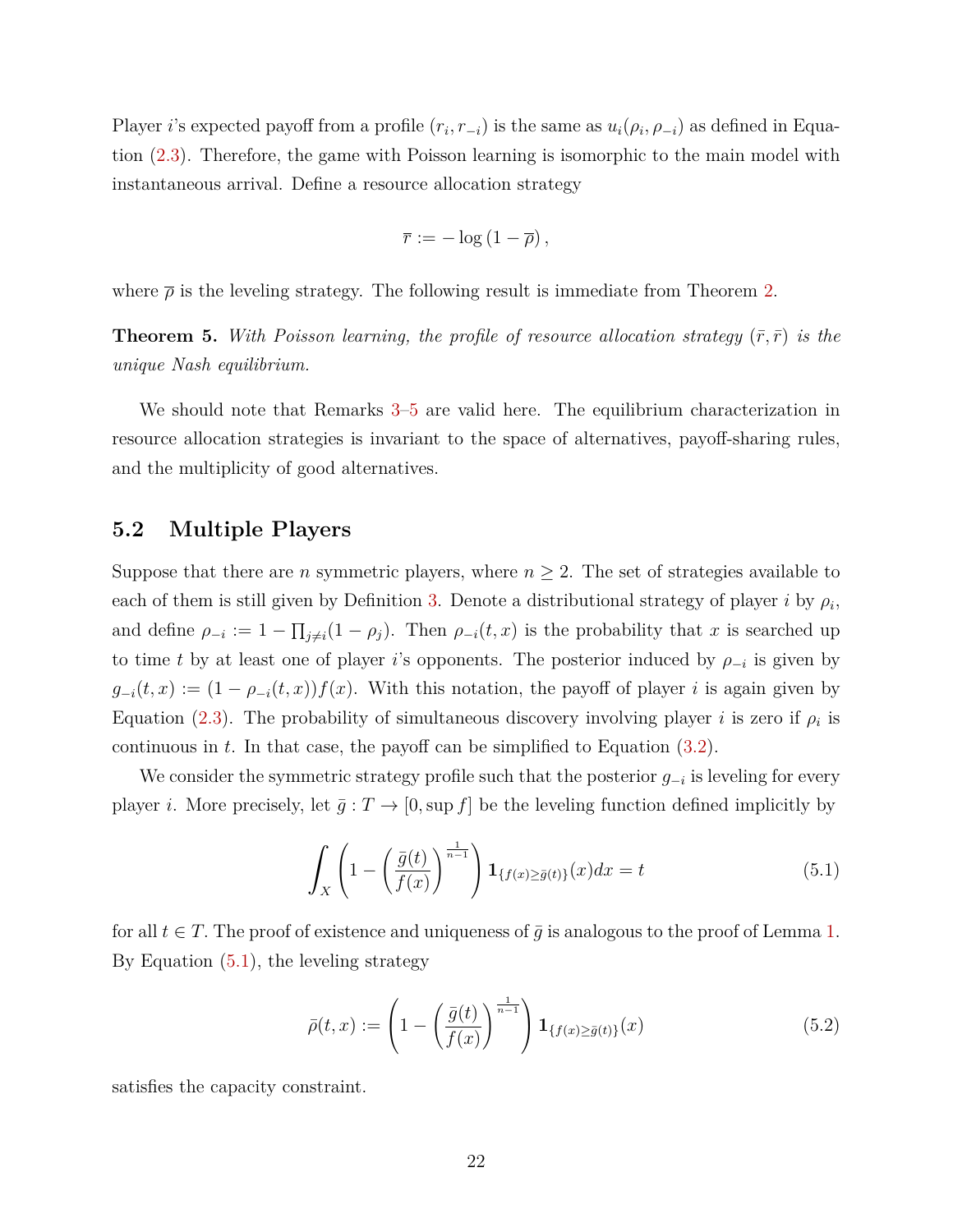**Theorem 6.** The profile of distributional strategies  $(\bar{\rho}, ..., \bar{\rho})$  is the unique symmetric Nash *equilibrium of the game with n players.*

Theorem [6](#page-23-1) characterizes the unique symmetric equilibrium, but does not establish the uniqueness of *Nash equilibrium* which does not hold for *n >* 2. We present an example of an asymmetric equilibrium in which equilibrium payoffs are also unequal for symmetric players.

**Example 2.** Take a uniform prior  $f \equiv 1$  and consider  $n = 5$ . Partition the space  $X = [0, 1]$ *into two halves:*  $X_1 := [0, \frac{1}{2}]$  $\frac{1}{2}$ *)* and  $X_2 := [\frac{1}{2}, 1]$ *. Define the strategies*  $\rho_i$  for player  $i \in \{1, 2\}$ *as follows:*

$$
\rho_i(t, x) = \begin{cases} \min\{2t, 1\}, & \text{if } x \in X_i, \\ \max\{2t - 1, 0\}, & \text{if } x \in X_{i+1}, \end{cases}
$$

*where*  $X_3 := X_1$ *. Player* 1 *searches uniformly over the left half*  $X_1$  *until the alternatives are exhausted at*  $t = \frac{1}{2}$  $\frac{1}{2}$ , and then the other half  $X_2$ . Player 2 searches in the reverse order. It *can be verified that*  $(\rho_1, \rho_2, \rho_1, \rho_2, \rho_1)$  *is a Nash equilibrium. Since the discovery must occur before*  $t = \frac{1}{2}$  $\frac{1}{2}$ , the distribution of discovery time in this equilibrium is different from the one *described in Theorem [6.](#page-23-1) Moreover, despite symmetric capacities, the equilibrium payoffs are asymmetric: player* 1, 3, and 5 *enjoy an expected payoff of*  $\frac{1}{6}$  *while player* 2 *and* 4 *have an* expected payoff of  $\frac{1}{4}$ .

As the number of players increase, the effect of preemption will increase and there will be more duplicated search. But overall discovery is hastened.

<span id="page-24-1"></span>**Theorem 7.** *In this class of symmetric equilibria, the distribution of discovery time is decreasing in n in the first-order stochastic dominance sense.*

### <span id="page-24-0"></span>**5.3 Impact of Prior Beliefs**

With the probability of existence of a good alternative *π* fixed, how does the prior distribution *f* affect the equilibrium discovery? In equilibrium, players concentrate their effort on the area with the highest equilibrium posteriors. If the prior distribution is more spread out or evenly distributed over *X*, the good alternative should be discovered later. We shall now formalize this notion of comparative statics.

Denote  $\lambda$  as the Lebesgue measure. For any prior distribution *f*, let  $\lambda \circ f^{-1}$  be the pushforward measure over  $\mathbb{R}_+$ . Note that  $\lambda \circ f^{-1}(\mathbb{R}_+) = \lambda([0,1]) = 1$ ,  $\lambda \circ f^{-1}$  is a probability measure.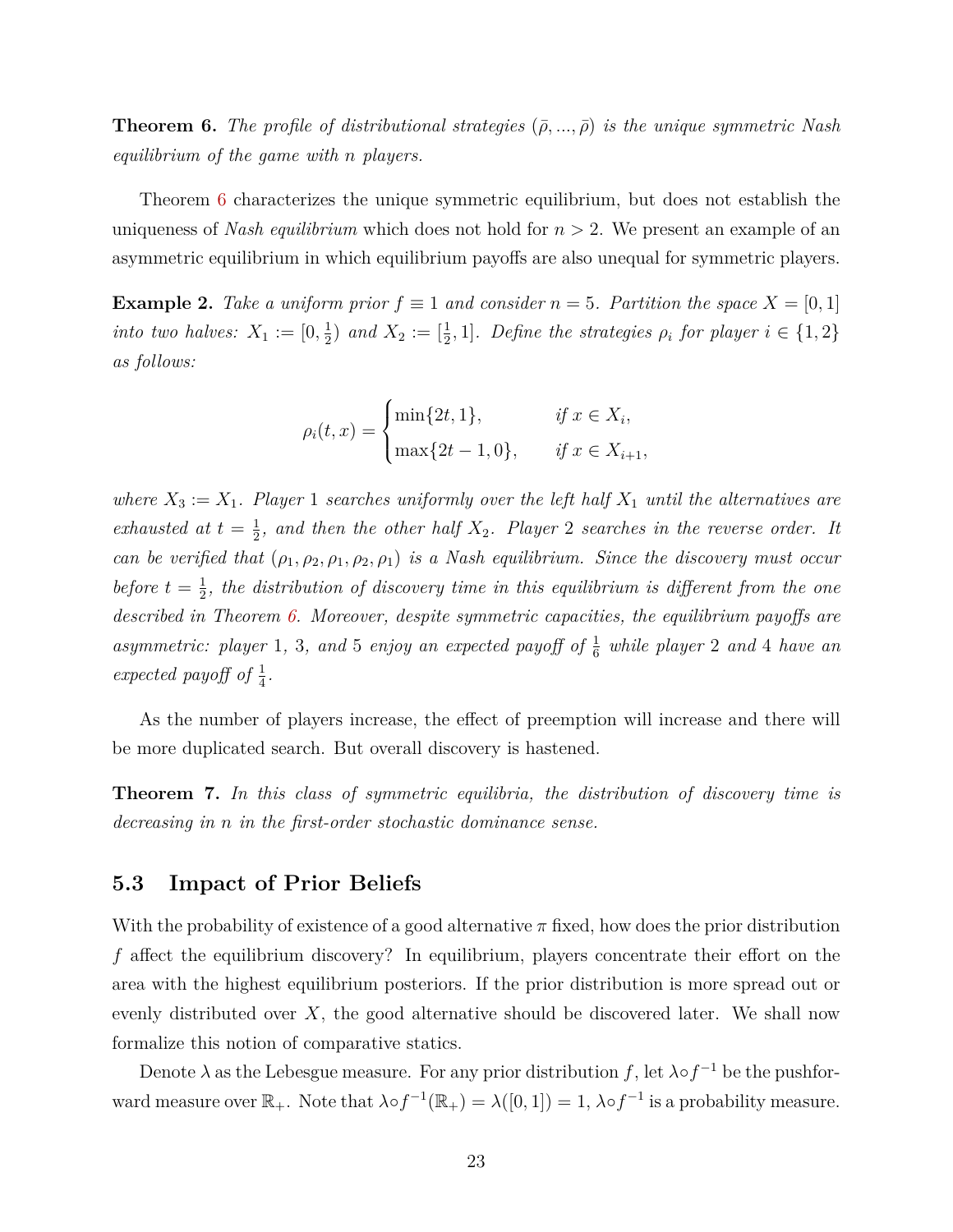The distribution induced by  $\lambda \circ f^{-1}$  has an expectation of  $\int_{\mathbb{R}_+} y d\lambda \circ f^{-1} = \int_{[0,1]} f(x) d\lambda = \pi$ . By definition, the pushforward measure is the distribution of prior density. For example, when the good alternative, if exists, is uniformly distributed over  $X$ , i.e.,  $f(x)$  is a constant, then  $\lambda \circ f^{-1}$  assigns probability 1 to a single point. This is the case where the good alternative is most evenly distributed over  $X = [0, 1]$ .

**Definition 4.** Let  $f_1$  and  $f_2$  be two prior distributions. We say that  $f_2$  is **more even than**  $f_1$  *if*  $\lambda \circ f_1^{-1}$  *is a mean-preserving spread of*  $\lambda \circ f_2^{-1}$ *.* 

Figure [5.1](#page-25-2) below illustrates the partial order of evenness.

<span id="page-25-2"></span>

Figure 5.1: Two distributions  $f_1$  and  $f_2$ , where  $f_2$  is more even than  $f_1$ .

<span id="page-25-1"></span>**Theorem 8.** *Consider the symmetric Nash equilibrium*  $(\bar{\rho}, ..., \bar{\rho})$  *for the game with n players. If f*<sup>2</sup> *is more even than f*1*, then the distribution of equilibrium discovery time associated with f*<sup>2</sup> *first-order stochastically dominates that associated with f*1*, i.e., the good alternative is discovered later with*  $f_2$  *than with*  $f_1$ *.* 

The comparative statics result on discovery times remains true if  $f_2$  second-order/firstorder stochastically dominates  $f_2$ , but the comparison is more meaningful holding the mean *π* fixed.

## <span id="page-25-0"></span>**5.4 Time Preferences**

There are two ways to model time preferences. Suppose that both players have a common time preference function  $\delta : T \to (0, +\infty)$ . That is, a discovery at *t* is worth  $\delta(t)$  at time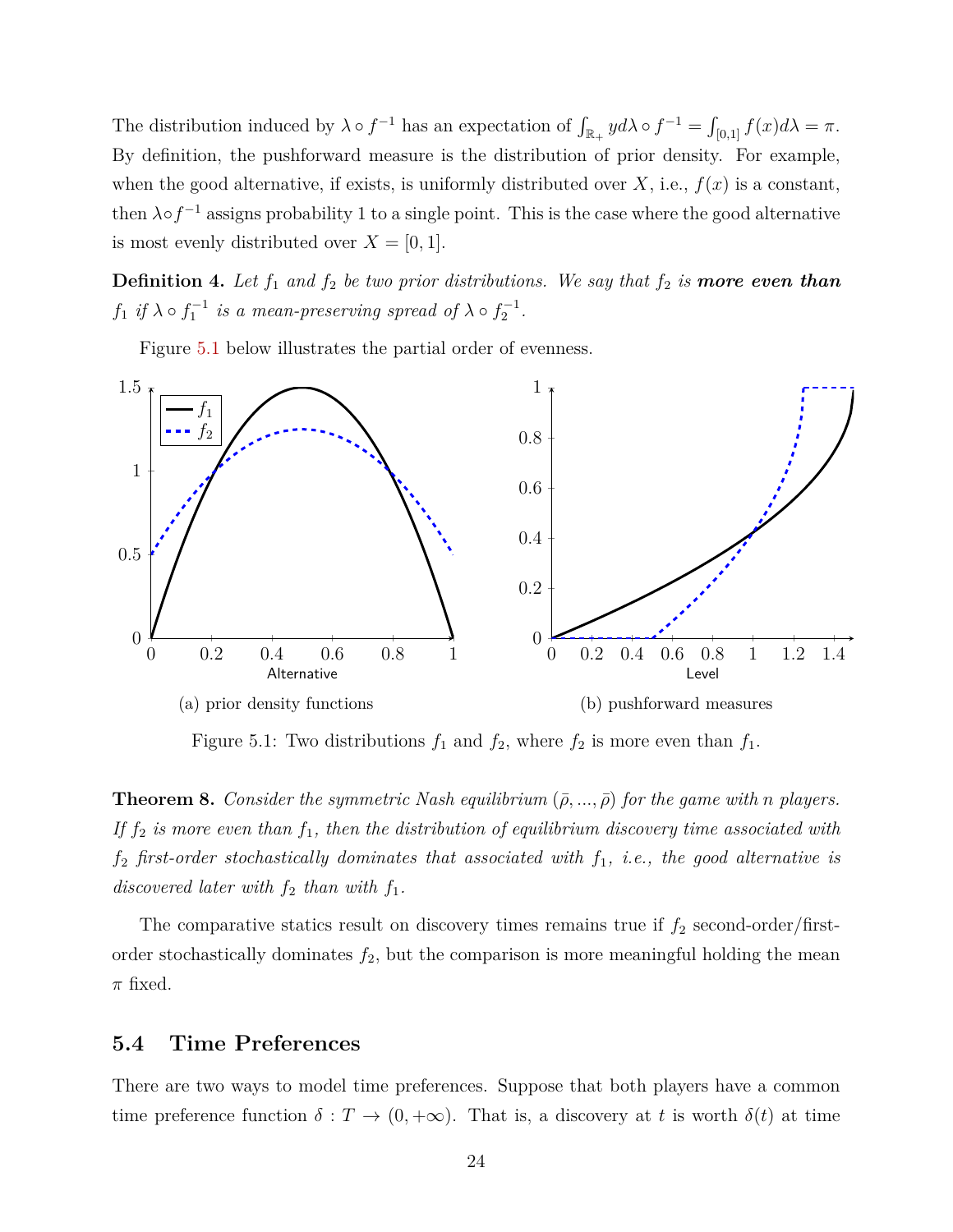0. The main model and all of its variants correspond to the case where  $\delta$  is constant. The equilibria we characterized previously remain equilibria for any time preference function *δ*, but we do not establish a general uniqueness result. We can actually show that the equilibrium is unique if  $\delta$  is strictly increasing, i.e., the prize is getting bigger over time. This class of time preference describes, for example, two competing companies work on a drug with a rising price. In the unique equilibrium, the probability of discovery by each player  $\bar{q}$  decreases over time. The players fail to coordinate and wait till the prize becomes larger—a manifestation of destructive preemption incentives—despite their preference for delayed discoveries.

The second way to model time preferences is to introduce a flow cost of time *c >* 0. We need to make the explicit assumption that a discovery is made public immediately and ends the game. It is readily verified that if  $\pi = 1$  and  $c < 1/2$ , the equilibrium we have constructed in Theorem [2](#page-15-1) remains an equilibrium.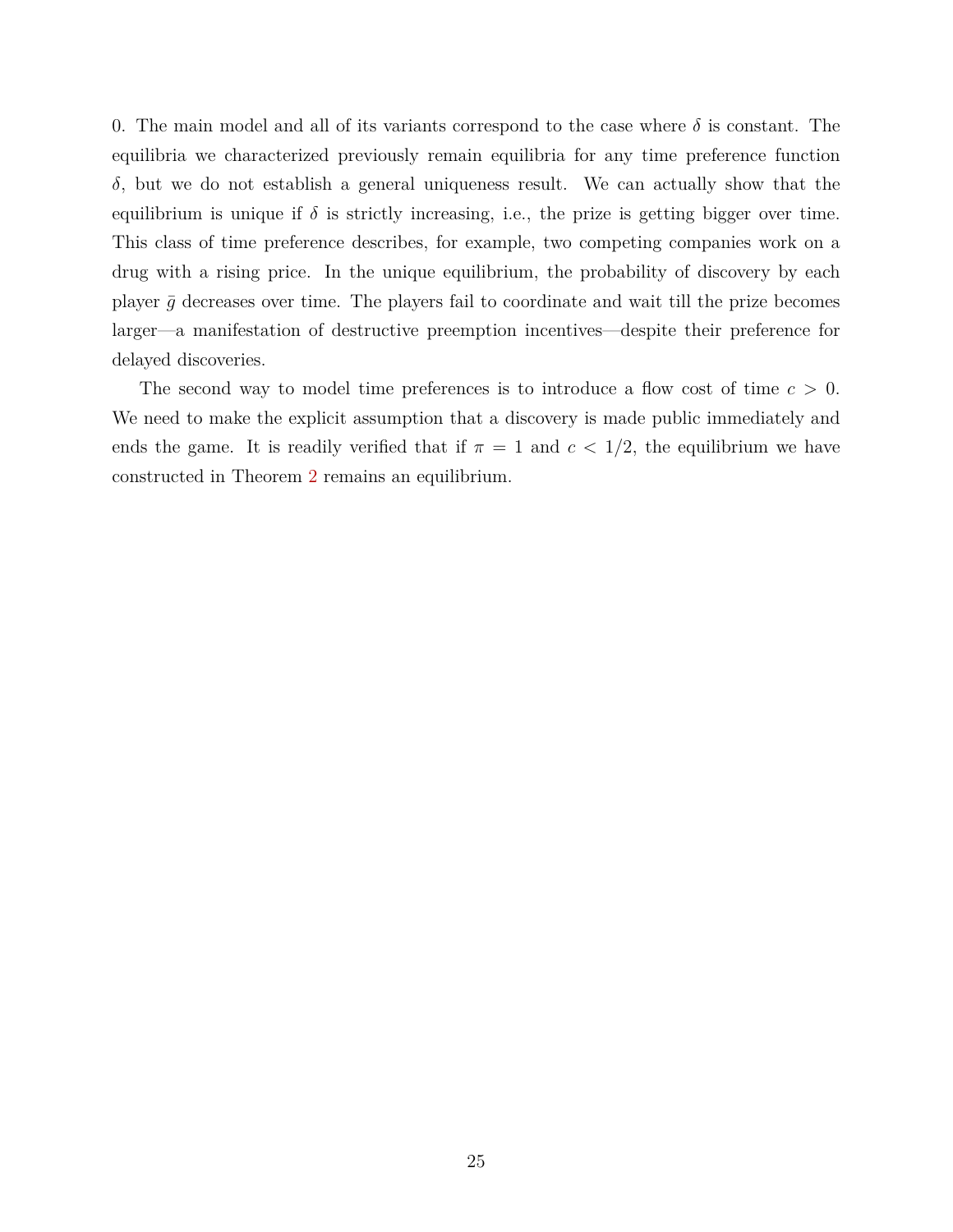## <span id="page-27-0"></span>**References**

- <span id="page-27-16"></span>Akcigit, Ufuk and Qingmin Liu (2015). "The role of information in innovation and competition". In: *Journal of the European Economic Association* 14.4, pp. 828–870.
- <span id="page-27-15"></span>Aumann, Robert J (1964). "Mixed and behavior strategies in infinite extensive games". In: *Advances in Game Theory* 52, pp. 627–650.
- <span id="page-27-10"></span>Awaya, Yu and Vijay Krishna (2019). "Startups and Upstarts: Disadvantageous Information in R&D". In: *Working Paper, University of Rochester and Penn State University*.
- <span id="page-27-8"></span>Bolton, Patrick and Christopher Harris (1999). "Strategic experimentation". In: *Econometrica* 67.2, pp. 349–374.
- <span id="page-27-13"></span>Callander, Steven (2011). "Searching and learning by trial and error". In: *American Economic Review* 101.6, pp. 2277–2308.
- <span id="page-27-3"></span>Chatterjee, Kalyan and Robert Evans (2004). "Rivals' search for buried treasure: competition and duplication in R&D". In: *RAND Journal of Economics*, pp. 160–183.
- <span id="page-27-14"></span>Chen, Yi (2020). "A revision game of experimentation on a common threshold". In: *Journal of Economic Theory* 186, p. 104997.
- <span id="page-27-5"></span>de Roos, Nicolas, Alexander Matros, Vladimir Smirnov, and Andrew Wait (2018). "Shipwrecks and treasure hunters". In: *Journal of Economic Dynamics and Control* 90, pp. 259– 283.
- <span id="page-27-1"></span>Fershtman, Chaim and Ariel Rubinstein (1997). "A simple model of equilibrium in search procedures". In: *Journal of Economic Theory* 72.2, pp. 432–441.
- <span id="page-27-9"></span>Halac, Marina, Navin Kartik, and Qingmin Liu (2016). "Optimal contracts for experimentation". In: *The Review of Economic Studies* 83.3, pp. 1040–1091.
- <span id="page-27-12"></span>Jovanovic, Boyan and Rafael Rob (1990). "Long waves and short waves: Growth through intensive and extensive search". In: *Econometrica*, pp. 1391–1409.
- <span id="page-27-7"></span>Keller, Godfrey, Sven Rady, and Martin Cripps (2005). "Strategic experimentation with exponential bandits". In: *Econometrica* 73.1, pp. 39–68.
- <span id="page-27-6"></span>Klein, Nicolas and Sven Rady (2011). "Negatively correlated bandits". In: *The Review of Economic Studies* 78.2, pp. 693–732.
- <span id="page-27-4"></span>Kleinberg, Jon M (1994). "On-line Search in a Simple Polygon". In: *SODA*. Vol. 94, pp. 8–15.
- <span id="page-27-11"></span>Kremer, Ilan, Yishay Mansour, and Motty Perry (2014). "Implementing the wisdom of the crowd". In: *Journal of Political Economy* 122, pp. 988–1012.
- <span id="page-27-2"></span>Matros, Alexander, Natalia Ponomareva, Vladimir Smirnov, and Andrew Wait (2019). "Search without observability". In: *Working Paper, University of Sydney*.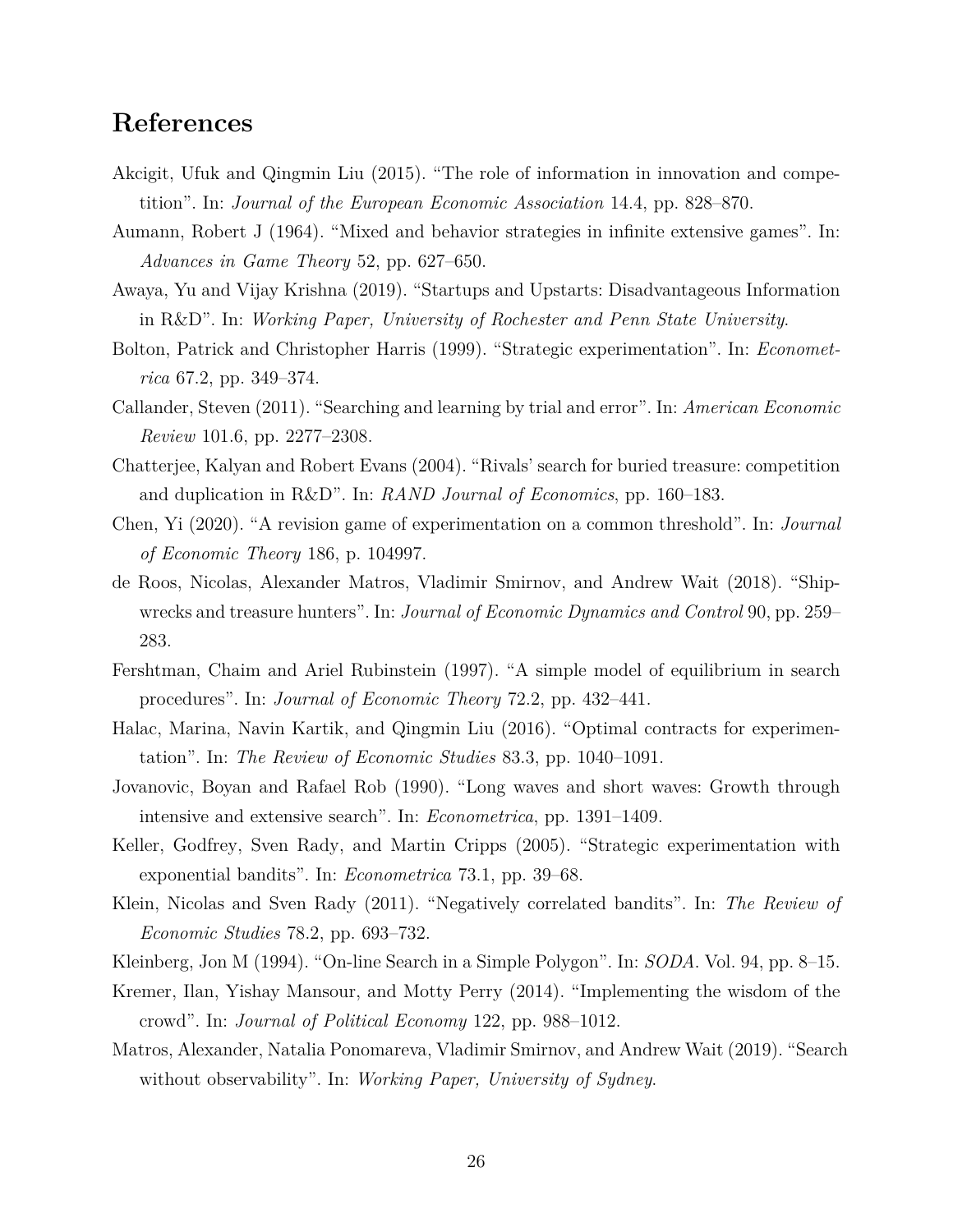- <span id="page-28-1"></span>Matros, Alexander and Vladimir Smirnov (2016). "Duplicative search". In: *Games and Economic Behavior* 99, pp. 1–22.
- <span id="page-28-2"></span>McClellan, Andrew (2019). "Experimentation and approval mechanisms". In: *Working Paper, University of Chicago*.
- <span id="page-28-0"></span>Megow, Nicole, Kurt Mehlhorn, and Pascal Schweitzer (2012). "Online graph exploration: New results on old and new algorithms". In: *Theoretical Computer Science* 463, pp. 62– 72.
- <span id="page-28-6"></span>Milgrom, Paul R and Robert J Weber (1985). "Distributional strategies for games with incomplete information". In: *Mathematics of operations research* 10.4, pp. 619–632.
- <span id="page-28-4"></span>Simon, Leo K. and Maxwell B. Stinchcombe (1989). "Extensive form games in continuous time: Pure strategies". In: *Econometrica* 57, pp. 1171–1214.
- <span id="page-28-5"></span>Talagrand, Michel (1984). "Pettis integral and measure theory". In: *Memoirs of the American Mathematical Society*.
- <span id="page-28-3"></span>Wong, Yu Fu (2020). "Spatial Experimentation". In: *Working Paper, Columbia University*.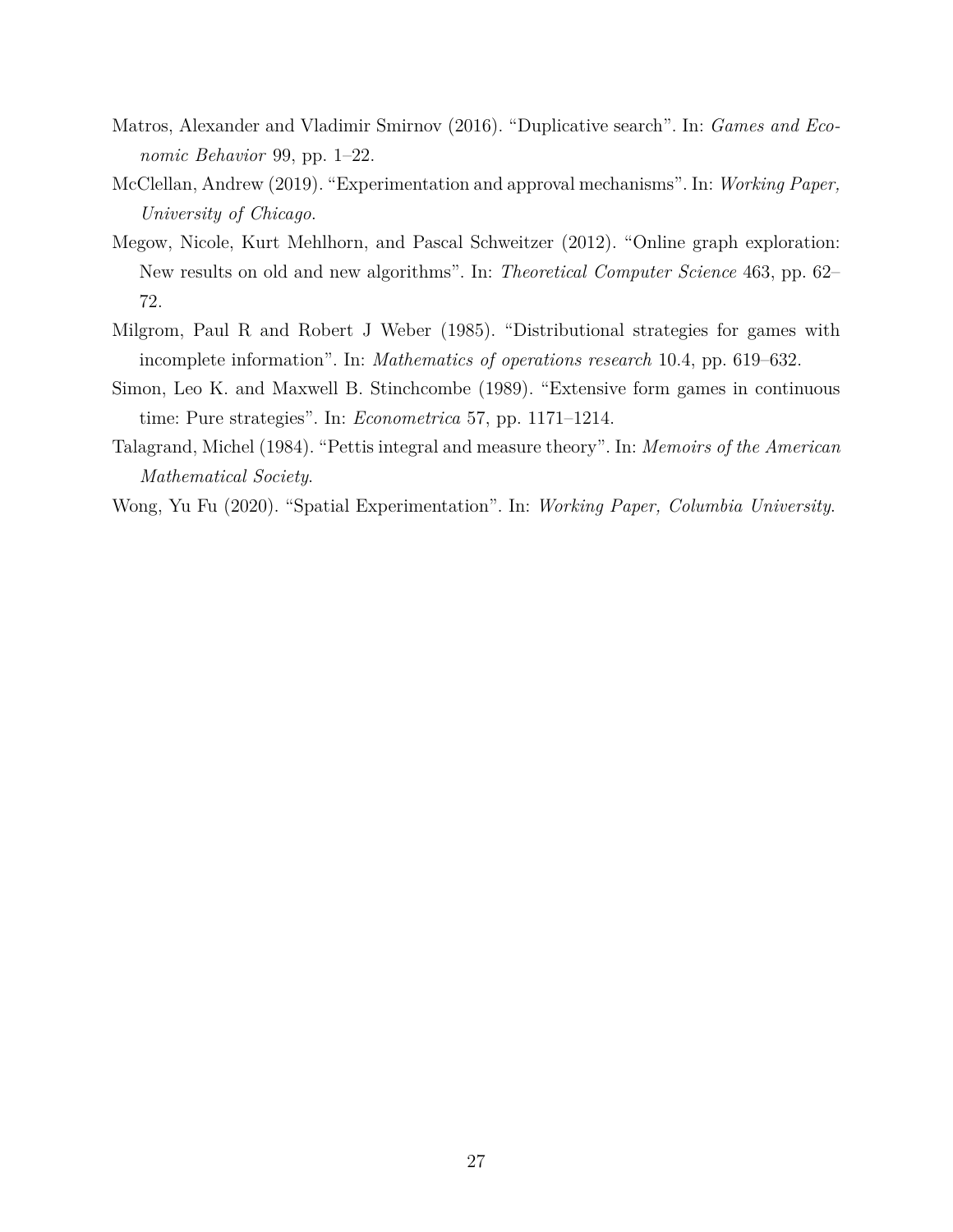## <span id="page-29-0"></span>**A Proofs**

## <span id="page-29-1"></span>**A.1 Proof of Theorem [1](#page-9-0)**

*Proof.* The first part of Theorem [1](#page-9-0) follows directly from the definitions of the weak measurability and the weak integral so its proof is omitted.

We show the second part by construction. By the Kolmogorov extension theorem, there exists a probability triple  $(\Omega, \mathcal{F}, \mathbb{P})$  in which random variables  $r_x \sim U(0, 1)$  are i.i.d. across  $x \in X$ . Define candidate mixed strategy  $\sigma(\omega, t, x) := \mathbf{1}_{\{r_x(\omega) \leq \rho(t, x)\}}(\omega, t, x)$ . By construction, it satisfies the initial condition and the monotonicity and right-continuity condition, and implements the search density.

Fix  $t \in [0,1]$ . We shall show that  $x \mapsto \sigma(\cdot, t, x) \in L^2(\Omega)$  is weak-integrable over the Lebesgue measure with integral *t*. The dual space of  $L^2(\Omega)$  is isomorphic to itself by the Riesz representation theorem. Every element  $Z \in L^2(\Omega)$  operates on  $Y \in L^2(\Omega)$  via  $ZY = \mathbb{E}[ZY]$ .

Since  $\sigma(\cdot, x, t) \in \{0, 1\}$ , its variance is bounded by 1/4. The pairwise independence of  $\{\sigma(\cdot, t, x) : x \in X\}$  implies that  $\{\sigma(\cdot, t, x) - \rho(t, x) : x \in X\}$  is an orthogonal set in  $L_2(\Omega)$ . By the Bessel theorem, we have that for any countable collection  $\{x_n\}$ 

$$
\frac{1}{4}\mathbb{E}[Z^2] \ge \sum_{n=1}^{\infty} \frac{\left(\mathbb{E}[Z(\sigma(\cdot,t,x_n) - \rho(t,x_n))]\right)^2}{4Var[\sigma(\cdot,t,x)]} \ge \sum_{n=1}^{\infty} \left(\mathbb{E}[Z(\sigma(\cdot,t,x_n) - \rho(t,x_n))]\right)^2
$$

which implies that  $\mathbb{E}[Z(\sigma(\cdot,t,x) - \rho(t,x))] = 0$ , or  $\mathbb{E}[Z\sigma(\cdot,t,x)] = \mathbb{E}[Z]\rho(t,x)$ , everywhere except a countable set. Therefore, the function  $\sigma(\omega, t, \cdot)$  is weakly measurable and has weakintegral  $\int_X \rho(t, x) dx = t$ , satisfying the capacity constraint.  $\Box$ 

## <span id="page-29-2"></span>**A.2 Proof of Lemma [1](#page-13-0)**

*Proof.* For  $y \in [0, \sup f]$ , let

$$
h(y) := \int_{X} \left(1 - \frac{y}{f(x)}\right) \mathbf{1}_{\{f(x) \ge y\}}(x) dx.
$$
 (A.1)

For  $x \in X$ , the integrand  $\left(1 - \frac{y}{f(x)}\right)$ *f*(*x*) **1**{ $f(x) ≥ y$ }(*x*) is decreasing in *y* and strictly so for  $f(x) > y$ , which has positive measure for  $y < \sup f$ . Thus, h is strictly decreasing. In addition, the integrand is continuous, and therefore *h* is continuous by the dominated convergence theorem. The convexity of *h* also follows from that of the integrand.

The function *h* is continuous and strictly decreasing with  $h(0) = 1$  and  $h(\sup f) = 0$ .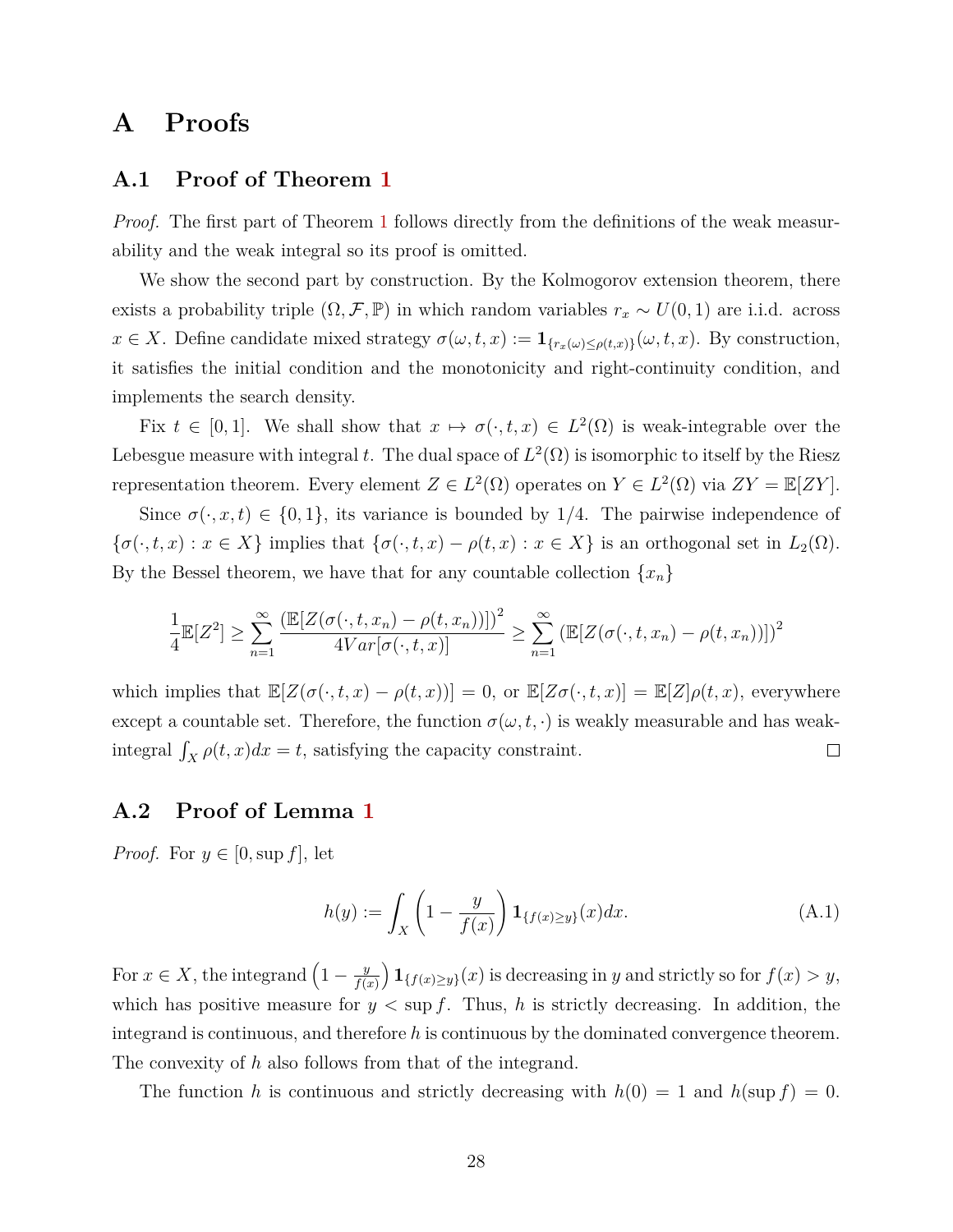Therefore, there exists a unique, continuous, and strictly decreasing function  $\bar{g} = h^{-1}$  that solves Equation [\(3.4\)](#page-13-1). Since h is strictly decreasing, its inverse  $\bar{q}$  is also convex. The absolute continuity of  $\bar{g}$  follows from its continuity and convexity.  $\Box$ 

## <span id="page-30-0"></span>**A.3 Proof of Theorem [2](#page-15-1)**

**Overview.** The verification of the Nash equilibrium is provided in the main text. The uniqueness follows from three lemmas in this section. Lemma [2](#page-31-0) states that, in equilibrium, each player can only search over the set of alternatives, which we call the upper contour set of *f*, that the leveling strategy randomizes over. Otherwise, he will enjoy payoff lower than  $\pi/2$  against the leveling strategy.

Lemma [3](#page-31-1) is key to Theorem [2.](#page-15-1) It states that, in equilibrium, the posterior declines fastest on the upper contour set. If instead the posterior declined slower in some subset of the upper contour set over the other during a period of time, the opponent could devise a *modified leveling strategy* that searches the former in place of the latter just before the period, and vice versa just after the period. The modification generalizes the "one-step ahead" strategy in Equation [\(3.1\)](#page-11-3). The opponent's strategy would then preempt the player's strategy and yield higher payoff than the leveling strategy, which cannot be true in equilibrium in a constant-sum game.

Lemma [3](#page-31-1) has two useful implications. Corollary [1](#page-34-0) establishes the *t*-continuity of the equilibrium strategy. According to Lemma [3,](#page-31-1) the posterior decreases fastest over the upper contour set. Therefore, the posterior for those alternatives must all drop discontinuously. This violates the capacity constraint. Corollary [2](#page-34-1) states that the decrease in posterior must be equal over the upper contour set. This is immediate by applying Lemma [3](#page-31-1) twice.

Lemma [4](#page-35-0) computes the equilibrium posterior within the upper contour set. As the decrease in posterior is the constant across the set of alternatives according to Corollary [2,](#page-34-1) the posterior is pinned down by the capacity constraint and the initial condition, which is exactly the leveling posterior defined by the leveling strategy.

**Proof of the Theorem.** Let  $R_i(\rho_i, \rho_{-i}) := \frac{1}{2} \int_X f \sum_{t \in D_x} \Delta_t \rho_i \Delta_t \rho_{-i} dx$  be the payoff from simultaneous discoveries. We write  $\rho_{-i}^{-}(t, x) := \lim_{s \uparrow t} \rho_{-i}(s, x)$  in place of  $\rho_{-i}(t^{-}, x)$  when the arguments are abbreviated. The payoff function can be written as

$$
u_i(\rho_i, \rho_{-i}) = \int_X f \int_T (1 - \rho_{-i}) d_t \rho_i dx + R_i(\rho_i, \rho_{-i}) \le \int_X \int_T f (1 - \rho_{-i}^-) d_t \rho_i dx,
$$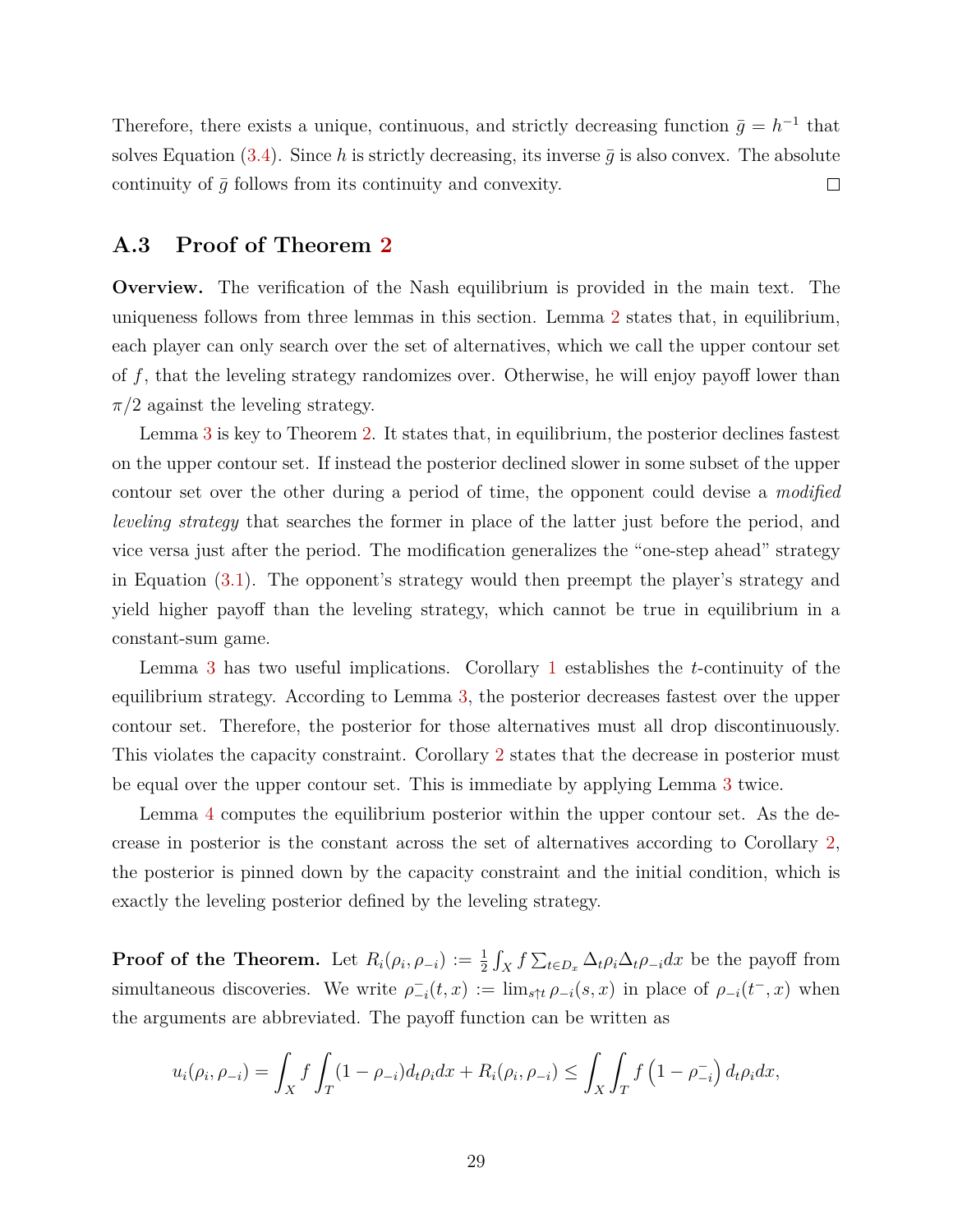where the inequality follows from an identity of Stieltjes integral

$$
\int_T \rho_{-i}^- d_t \rho_i + \sum_{t \in D_x} \Delta_t \rho_i \Delta_t \rho_{-i} = \int_T \rho_{-i} d_t \rho_i.
$$

In particular, it holds as an equality whenever one of the strategies is *t*-continuous.

As shown in Equation [\(3.11\)](#page-17-3) and Equation [\(3.12\)](#page-17-4) in the main text, the Nash equilibrium in leveling strategies gives a payoff

$$
\int_X \int_T \bar{g} d_t \bar{\rho} dx = \frac{1}{2} \int_X f dx = \frac{1}{2} \pi.
$$

As the game is constant-sum, the equilibrium strategies in any Nash equilibrium must be achieve the above payoff.

For  $t \in T$ , denote  $H(t) := \{x \in X : f(x) \ge \overline{g}(t)\}\$ as the upper contour set of f and  $H^C(t) := X \backslash H(t)$  as its complement.

<span id="page-31-0"></span>**Lemma 2.** *Let*  $(\rho_1, \rho_2)$  *be a Nash equilibrium. Then, for all*  $t_0 \in T$  *and*  $i \in \{1, 2\}$ *,*  $\rho_i(t_0, x) =$ 0 *for*  $x \in H^C(t_0)$  *almost everywhere.* 

*Proof.* The statement for  $t_0 = 0$  follows from the initial condition. Suppose there exists time  $t_0 \in (0,1]$ , positive-measure set  $A \subset H^C(t_0)$  such that  $\rho_i(t_0, x) > 0$  for all  $x \in A$ . Then the payoff of player *i* against a leveling strategy of player −*i* is strictly below the equilibrium payoff:

$$
u_i(\rho_i, \overline{\rho}) - u_i(\overline{\rho}, \overline{\rho})
$$
  
= 
$$
\int_X \int_T g_{-i}(t, x) d_t \rho_i(t, x) dx - \int_X \int_T \overline{g}(t, x) d_t \overline{\rho}(t, x) dx
$$
  
= 
$$
\int_X \int_T g_{-i}(t, x) d_t \rho_i(t, x) dx - \int_X \int_T \overline{g}(t) d_t \rho_i(t, x) dx
$$
  
\$\leq \int\_A \int\_{[0, t\_0]} (g\_{-i}(t, x) - \overline{g}(t)) d\_t \rho\_i(t, x) dx\$  
\$0.

The second equality is due to Equation [\(3.9\)](#page-16-2). The weak inequality follows from  $g_{-i}(t, x) \leq$ *g*(*t*) for all *t* ∈ *T* and *x* ∈ *X*, and the strict one from the fact that  $g_{-i}(t, x) < g(t)$  for all  $t \leq t_0$  and  $\rho_i(t_0, x) > 0$  for all  $x \in A$ .  $\Box$ 

<span id="page-31-1"></span>For *i* ∈ {1, 2}, *t* ∈ *T*, and *x* ∈ *X*, denote  $g_i(t^-, x) := \lim_{s \uparrow t} g_i(s, x)$ .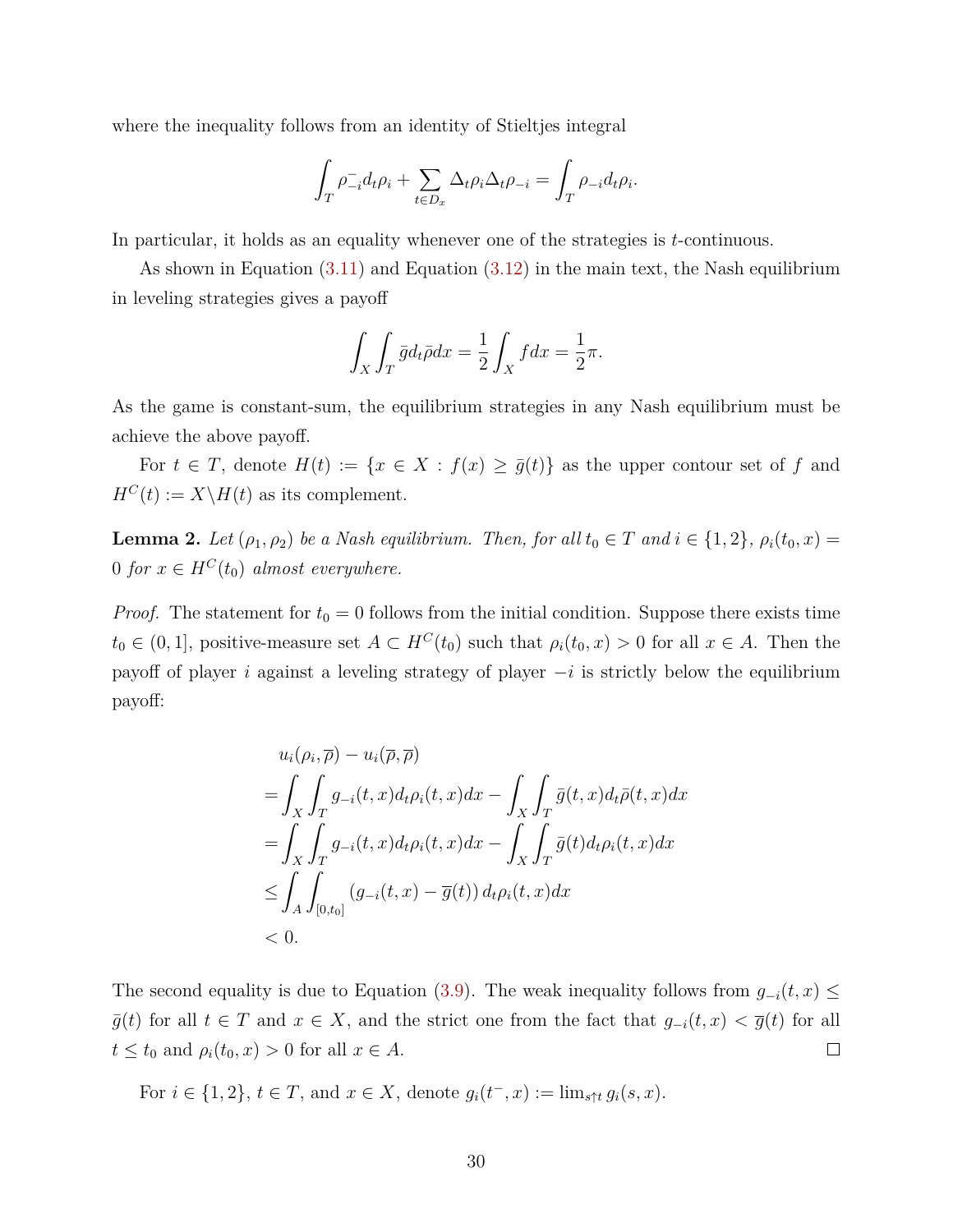**Lemma 3.** *Let*  $(\rho_1, \rho_2)$  *be a Nash equilibrium. For*  $0 < t_0 < t_1 \le t_2 < 1$  *and*  $i \in \{1, 2\}$ *,* 

$$
g_i(t_2, x_A) - g_i(t_1^-, x_A) \ge g_i(t_2, x_B) - g_i(t_1^-, x_B)
$$

*for*  $x_A \in X$  *and*  $x_B \in H(t_0)$  *almost everywhere.* 

*Proof.* For  $x_A \in H^C(t_2)$  $x_A \in H^C(t_2)$  $x_A \in H^C(t_2)$  almost everywhere, Lemma 2 implies  $g_i(t_2, x_A) - g_i(t_1^-, x_A) = 0$  so the inequality follows from the monotonicity condition.

Suppose there exists positive-measure sets  $A \subset H(t_2)$  and  $B \subset H(t_0)$  such that  $g_i(t_2, x_A)$ –  $g_i(t_1^-, x_A) < g_i(t_2, x_B) - g_i(t_1^-, x_B)$  for all  $x_A \in A, x_B \in B$ . Without loss of generality, assume  $g_i(t_2, x_A) - g_i(t_1^-, x_A) < a < g_i(t_2, x_B) - g_i(t_1^-, x_B)$  for some  $a < 0$ , ess inf<sub>A $\cup B$ </sub> f > 0, and  $\int_A$  $\frac{1}{f} = \int_B$  $\frac{1}{f} > 0$ ; if this is not the case, replace the sets respectively by some positive-measure subsets. Fix  $\epsilon \in (0,1)$ . We proceed in two steps.

Step 1: A Modified Leveling Strategy.

Let  $\epsilon_1 := (t_1 - t_0)\epsilon > 0$ . Let  $\epsilon_2 > 0$  be a solution to  $\bar{g}(t_1 - \epsilon_1) - \bar{g}(t_1) = \bar{g}(t_2) - \bar{g}(t_2 + \epsilon_2)$ . For sufficiently small  $\epsilon$ , it exists and is unique by the continuity and monotonicity of  $\bar{g}$ . In addition,  $0 < t_1 - \epsilon_1$  $0 < t_1 - \epsilon_1$  $0 < t_1 - \epsilon_1$  and  $t_2 + \epsilon_2 < 1$ . The left- and right-differentiability of  $\bar{g}$  from Lemma 1 imply that  $\epsilon_1 \partial_t^{\top} \bar{g}(t_1) = \epsilon_2 \partial_t^{\top} \bar{g}(t_2) + o(\epsilon)$ . Let  $\Delta_1 t := [t_1 - \epsilon_1, t_1]$  and  $\Delta_2 t := [t_2, t_2 + \epsilon_2]$ .

Consider the following *modified leveling strategy*  $\tilde{\rho}_{-i}$ , which, comparing to the leveling strategy, searches *A* in expense of *B* over  $\Delta_1 t$ , and vice versa over  $\Delta_2 t$ .

If  $t \in \Delta_1 t$ , let

$$
\tilde{\rho}_{-i}(t,x) := \begin{cases}\n\bar{\rho}(t,x) + \frac{\bar{g}(t_1 - \epsilon_1) - \bar{g}(t)}{f(x)}, & \text{if } x \in A; \\
\bar{\rho}(t_1 - \epsilon_1, x), & \text{if } x \in B.\n\end{cases}
$$

If  $t \in (t_1, t_2)$ , let

$$
\tilde{\rho}_{-i}(t,x) := \begin{cases}\n\bar{\rho}(t,x) + \frac{\bar{g}(t_1 - \epsilon_1) - \bar{g}(t_1)}{f(x)}, & \text{if } x \in A; \\
\bar{\rho}(t,x) - \frac{\bar{g}(t_1 - \epsilon_1) - \bar{g}(t_1)}{f(x)}, & \text{if } x \in B.\n\end{cases}
$$

If  $t \in \Delta_2 t$ , let

$$
\tilde{\rho}_{-i}(t,x) := \begin{cases}\n\bar{\rho}(t_2 + \epsilon_2, x), & \text{if } x \in A; \\
\bar{\rho}(t, x) - \frac{\bar{g}(t_1 - \epsilon_1) - \bar{g}(t_1)}{f(x)} + \frac{\bar{g}(t_2) - \bar{g}(t)}{f(x)}, & \text{if } x \in B.\n\end{cases}
$$

If  $x \notin A \cup B$  or  $t \notin [t_1 - \epsilon_1, t_2 + \epsilon_2]$ , let  $\tilde{\rho}_{-i}(t, x) := \bar{\rho}(t, x)$ .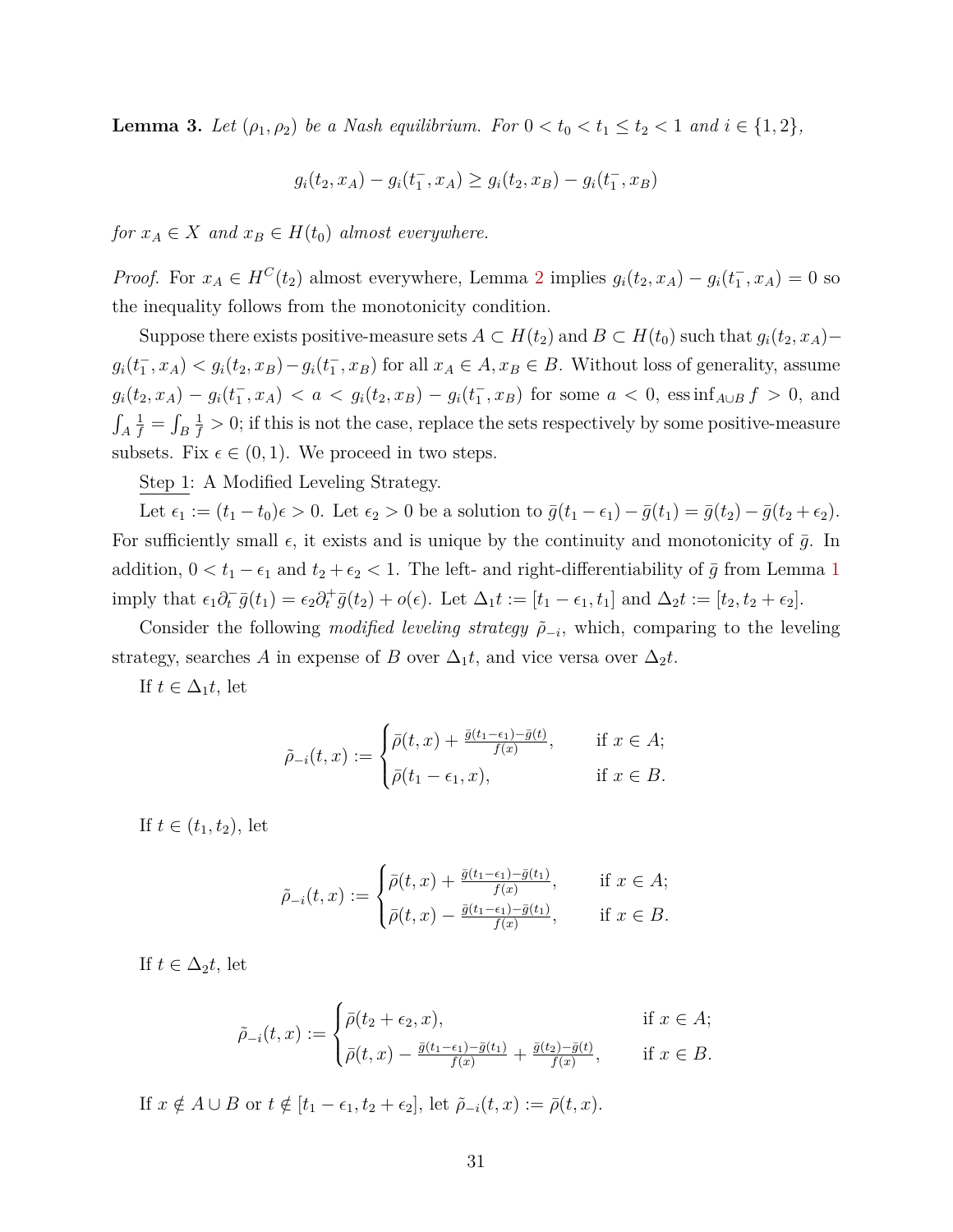Note that the modified strategy  $\tilde{\rho}_{-i}$  is a strategy for player  $-i$ , and in particular that it satisfies the capacity constraint because  $\int_A$  $\frac{1}{f} = \int_B$ 1  $\frac{1}{f}$ . It can be verified to be *t*-continuous.

Step 2: Payoffs from the Modified Leveling Strategy.

Observe that the difference in strategies is  $d_t \tilde{\rho}_{-i} - d_t \bar{\rho} = -\frac{1}{f}$  $\frac{1}{f}d_t\bar{g}$  on *A* and  $d_t\tilde{\rho}_{-i}-d_t\bar{\rho}=\frac{1}{f}$  $\frac{1}{f}d_t\bar{g}$ on *B* over  $\Delta_1 t$ , and vice versa over  $\Delta_2 t$ . It is zero otherwise. The change in utility of the modified leveling strategy comparing to the leveling strategy,  $u_{-i}(\tilde{\rho}_{-i}, \rho_i) - u_{-i}(\bar{\rho}, \rho_i)$ , is

$$
-\int_A \frac{1}{f} \int_{\Delta_1 t} g_i d_t \bar{g} dx + \int_B \frac{1}{f} \int_{\Delta_1 t} g_i d_t \bar{g} dx + \int_A \frac{1}{f} \int_{\Delta_2 t} g_i d_t \bar{g} dx - \int_B \frac{1}{f} \int_{\Delta_2 t} g_i d_t \bar{g} dx. \tag{A.2}
$$

For the first term in  $(A.2)$ , we perform a change of variable to get

<span id="page-33-0"></span>
$$
-\int_{A} \frac{1}{f(x)} \int_{\Delta_{1}t} g_{i}(t,x) d\bar{g}(t,x) dx
$$
  
=  $-\epsilon_{1} \int_{A} \frac{1}{f(x)} \int_{[0,1]} g_{i}(t_{1} - s\epsilon_{1}) \partial_{t}^{-} \bar{g}(t_{1} - s\epsilon_{1}) ds dx$   
=  $-\epsilon_{1} \partial_{t}^{-} \bar{g}(t_{1}) \int_{A} \frac{1}{f(x)} g_{i}(t_{1}^{-}, x) dx + o(\epsilon),$ 

where the second equality is due to the dominated convergence theorem. The equation states that, over short time interval  $\Delta_1 t$ , both  $g_i$  and  $\partial_t^- \bar{g}_{-i}$  can be taken as constants with respect to time. The same can be applied to the other three terms.

The payoff difference  $u_{-i}(\tilde{\rho}_{-i}, \rho_i) - u_{-i}(\bar{\rho}, \rho_i)$  can thus be written as

$$
-\left(\int_A \frac{1}{f(x)} g_i(t_1^-, x) dx - \int_B \frac{1}{f(x)} g_i(t_1^-, x) dx\right) \epsilon_1 \partial_t^-\overline{g}(t_1)
$$
  
+ 
$$
\left(\int_A \frac{1}{f(x)} g_i(t_2, x) dx - \int_B \frac{1}{f(x)} g_i(t_2, x) dx\right) \epsilon_2 \partial_t^+\overline{g}(t_2) + o(\epsilon)
$$
  
= 
$$
\left(-\int_A \frac{1}{f(x)} \left(g_i(t_2, x) - g_i(t_1^-, x)\right) dx + \int_B \frac{1}{f(x)} \left(g_i(t_2, x) - g_i(t_1^-, x)\right) dx\right) \partial_t^+\overline{g}(t_2) \epsilon_2 + o(\epsilon).
$$

By supposition,

$$
-\int_{A} \frac{1}{f(x)} \left( g_i(t_2, x) - g_i(t_1^-, x) \right) dx + \int_{B} \frac{1}{f(x)} \left( g_i(t_2, x) - g_i(t_1^-, x) \right)
$$
  
> 
$$
- a \int_{A} \frac{1}{f(x)} dx + a \int_{B} \frac{1}{f(x)} dx
$$
  
= 0.

Therefore, there exists  $\epsilon > 0$  sufficiently small such that, against  $\rho_i$ , the modified leveling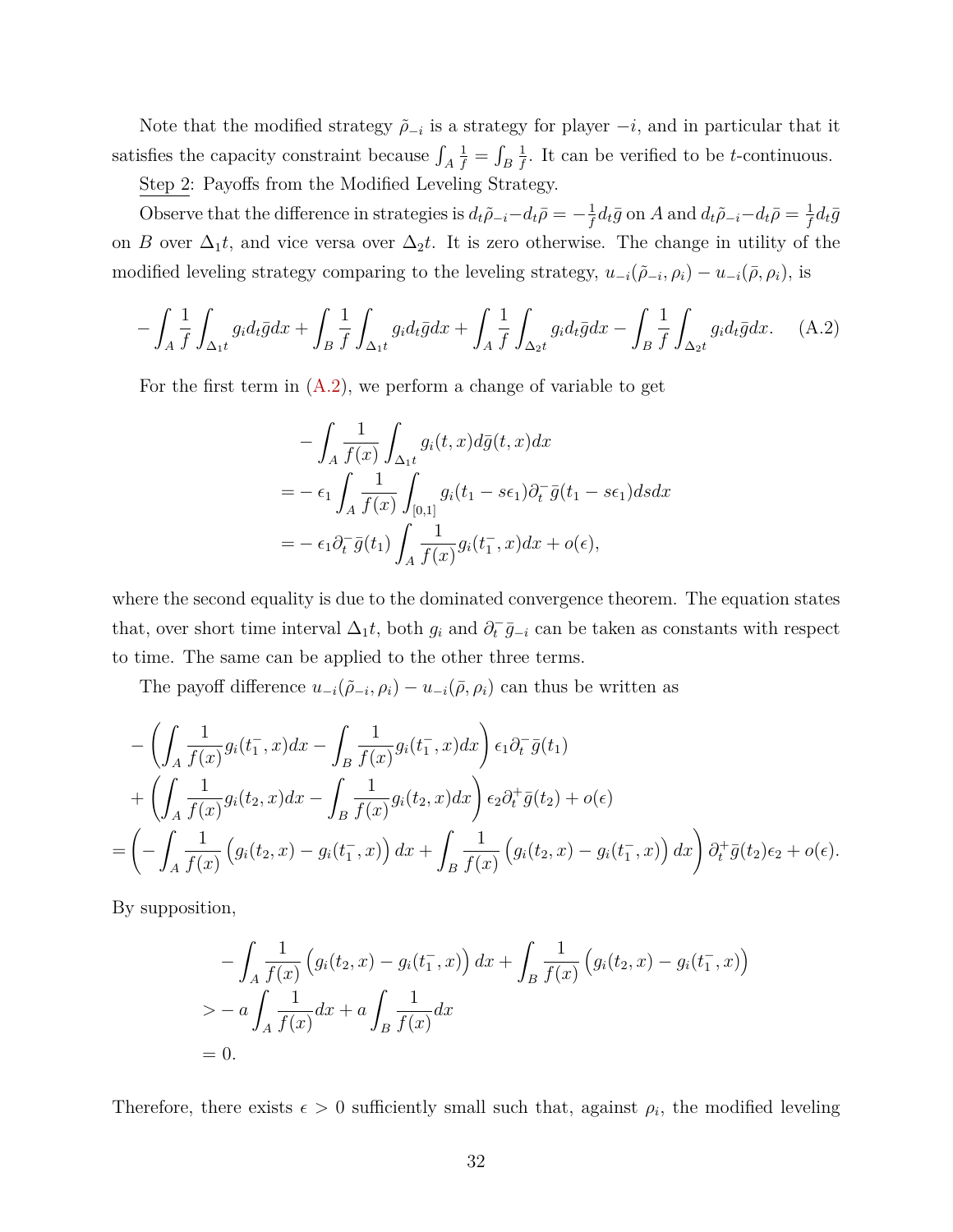strategy  $\tilde{\rho}_{-i}$  yields strictly higher payoff than leveling strategy, which guarantees the maxmin payoff.  $\Box$ 

The first corollary below establishes the *t*-continuity of the equilibrium strategy. According to Lemma [3,](#page-31-1) the posterior decreases fastest over the upper contour set *H*. Therefore, the posterior for those alternatives must all drop discontinuously. This violates the capacity constraint.

### <span id="page-34-0"></span>**Corollary 1.** *In any Nash equilibrium, player i's strategy ρ<sup>i</sup> is t-continuous.*

*Proof.* The statement for  $t = 0$  follows from the monotonicity and right-continuity condition, and that for  $t = 1$  is without loss because the set  $\{x \in X : \rho_i(1, x) - \rho_i(1^-, x) > 0\}$  is null.

Suppose there exists positive-measure set  $B \subset X$  such that  $\rho_i$ , or equivalently  $g_i$ , is not *t*-continuous on  $(0,1) \times B$ . Without loss of generality, there exists  $b < 0$  and  $\epsilon \in (0,1)$  such that, for all  $x \in B$ , there is  $t_x \in (\epsilon, 1)$  satisfying

$$
g_i(t_x, x) - g_i(t_x^-, x) \leq b.
$$

The compactness of  $[\epsilon, 1]$  implies that, for any  $\delta > 0$ , there exists  $\underline{t}_{\delta}, \overline{t}_{\delta} \in (\epsilon, 1)$  with  $\underline{t}_{\delta} < \overline{t}_{\delta}$ and  $\bar{t}_{\delta} - \underline{t}_{\delta} < \delta$ , and positive-measure subset  $B_{\delta} \subset B$  such that

$$
g_i(\bar{t}_{\delta}, x) - g_i(\underline{t}_{\delta}^-, x) \le b.
$$

Lemma [3](#page-31-1) implies that  $\rho_i(\bar{t}_\delta, x) - \rho_i(t_\delta^-)$  $(\overline{\delta}, x) \ge -b/f(x)$  for all  $x \in H(\epsilon)$ , a positive-measure set. The capacity constraint reads

$$
\delta = \int_X \rho_i(\bar{t}_\delta, x) - \rho_i(\underline{t}_\delta^-, x) dx \ge \int_{H(\epsilon)} \rho_i(\bar{t}_\delta, x) - \rho_i(\underline{t}_\delta^-, x) dx \ge \int_{H(\epsilon)} \frac{-b}{f(x)} dx,
$$

which yields a contradiction as  $\delta \downarrow 0$ .

<span id="page-34-1"></span>**Corollary 2.** *In any Nash equilibrium, for*  $0 < t_1 < t_2 \leq 1$ ,

$$
g_i(t_2, x_A) - g_i(t_1, x_A) = g_i(t_2, x_B) - g_i(t_1, x_B)
$$

*for*  $x_A, x_B \in H(t_1)$  *almost everywhere.* 

*Proof.* Assume  $t_2 < 1$ . For any  $t \in (t_1, t_2)$ ,  $H(t_1) \subset H(t)$ . Lemma [3](#page-31-1) thus gives the equality

$$
g_i(t_2, x_A) - g_i(t, x_A) = g_i(t_2, x_B) - g_i(t, x_B)
$$

 $\Box$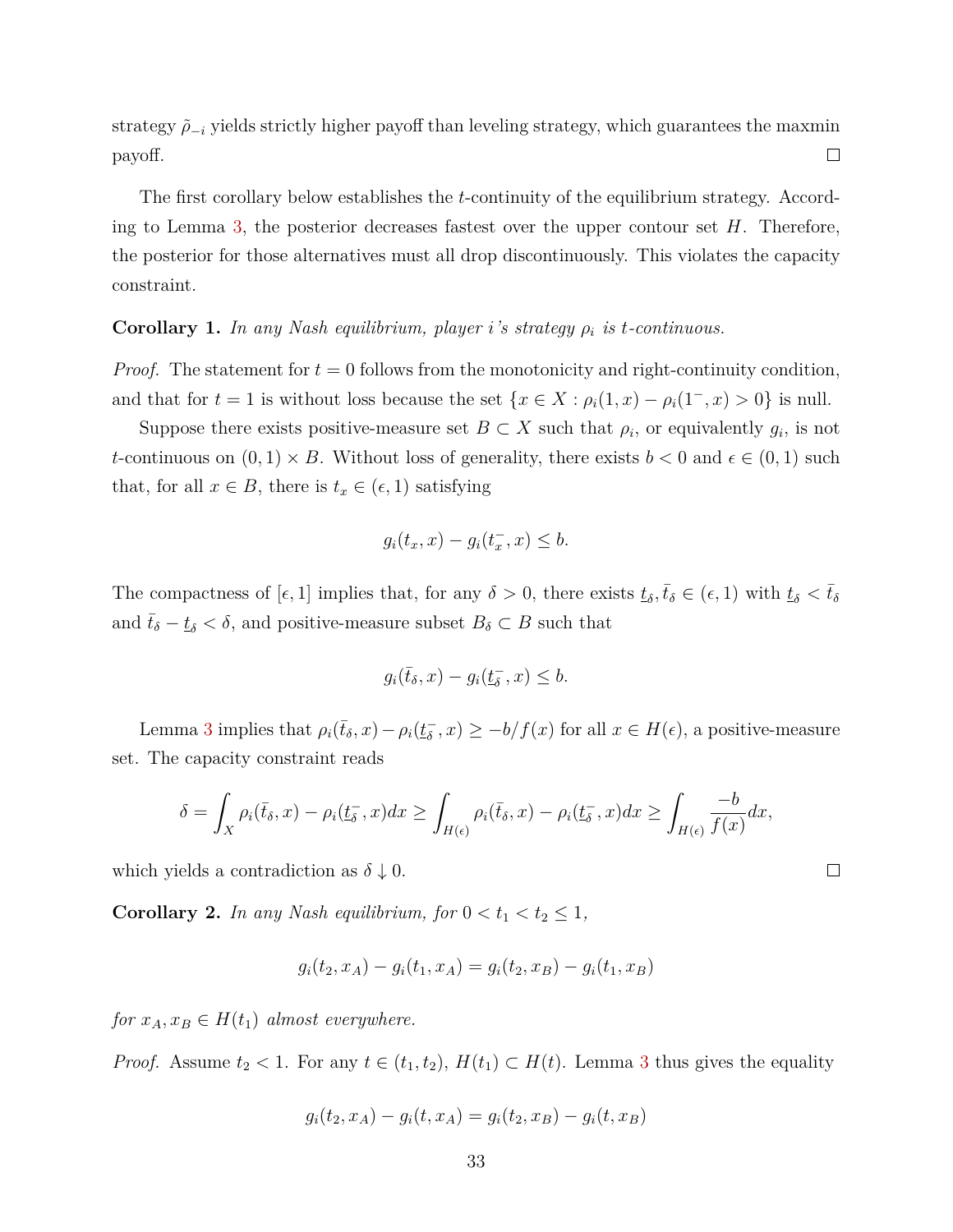for  $x_A, x_B \in H(t_1)$  almost everywhere. The statement is obtained by taking a countable sequence  $t \uparrow t_1$ , noting that  $g_i$  is *t*-continuous by Corollary [1.](#page-34-0)

The boundary case  $t_2 = 1$  follows similarly by taking a countable sequence  $t_2 \uparrow 1$ .  $\Box$ 

<span id="page-35-0"></span>**Lemma 4.** In any Nash equilibrium, for  $i \in \{1,2\}$  and  $t \in T$ ,  $g_i(t,x) = \overline{g}(t)$  for  $x \in H(t)$ *almost everywhere.*

*Proof.* Once the statement is proven for  $t \in (0,1]$ , it extends to the endpoint  $t = 0$  because of the monotonicity and right-continuity condition.

For  $t \in (0,1]$ , define  $\tilde{g}_i(t) := \sup_{x \in H(t)} g_i(t, x)$ . The terminal condition implies  $\tilde{g}_i(1) = 0$ . Corollary [2](#page-34-1) with  $t_2 = 1$  reads

<span id="page-35-1"></span>
$$
\tilde{g}_i(t) = g_i(t, x) - g_i(1, x) = g_i(t, x)
$$
\n(A.3)

for all  $x \in H(t)$  almost everywhere.

We now derive the right-derivative  $\partial_t^+ \tilde{g}_i$ . For  $0 < t_1 < t_2 < 1$ , the capacity constraint gives

$$
t_2 - t_1 = \int_{H(t_1)} \rho_i(t_2, x) - \rho_i(t_1, x) dx + \int_{H(t_2) \backslash H(t_1)} \rho_i(t_2, x) - \rho_i(t_1, x) dx
$$
  
= 
$$
- (\tilde{g}_i(t_2) - \tilde{g}_i(t_1)) \int_{H(t_1)} \frac{dx}{f(x)} - \int_{H(t_2) \backslash H(t_1)} \frac{g_i(t_2, x) - g_i(t_1, x)}{f(x)} dx
$$
(A.4)  

$$
\leq - (\tilde{g}_i(t_2) - \tilde{g}_i(t_1)) \left( \int_{H(t_1)} \frac{dx}{f(x)} + \int_{H(t_2) \backslash H(t_1)} \frac{dx}{f(x)} \right).
$$

The inequality is due to Lemma [3.](#page-31-1) Rearranging the terms,

$$
0 \ge \frac{\tilde{g}_i(t_2) - \tilde{g}_i(t_1)}{t_2 - t_1} \ge -\left(\int_{H(t_1)} \frac{dx}{f(x)} + \int_{H(t_2) \setminus H(t_1)} \frac{dx}{f(x)}\right)^{-1} \ge -\frac{\bar{g}(t_2)}{|H(t_2)|} > -\infty,
$$

where the third inequality is due to the definition of *H*. The function  $\tilde{g}_i$  is Lipschitz and thus absolutely continuous on (0*,* 1).

Take  $t_2 \downarrow t_1$ . Since  $H(t_2) \downarrow H(t_1)$  in the set-inclusion sense, the dominated convergence theorem states that  $|H(t_2)\setminus H(t_1)| \downarrow 0$ . The second term in Equation [\(A.4\)](#page-35-1) is dominated by

$$
\int_{H(t_2)\backslash H(t_1)}\frac{|g_i(t_2,x)-g_i(t_1,x)|}{f(x)}dx\leq \frac{|\tilde{g}_i(t_2)-\tilde{g}_i(t_1)|\,|H(t_2)\backslash H(t_1)|}{\bar{g}\left(\frac{1}{2}(t_1+1)\right)}=o(t_2-t_1).
$$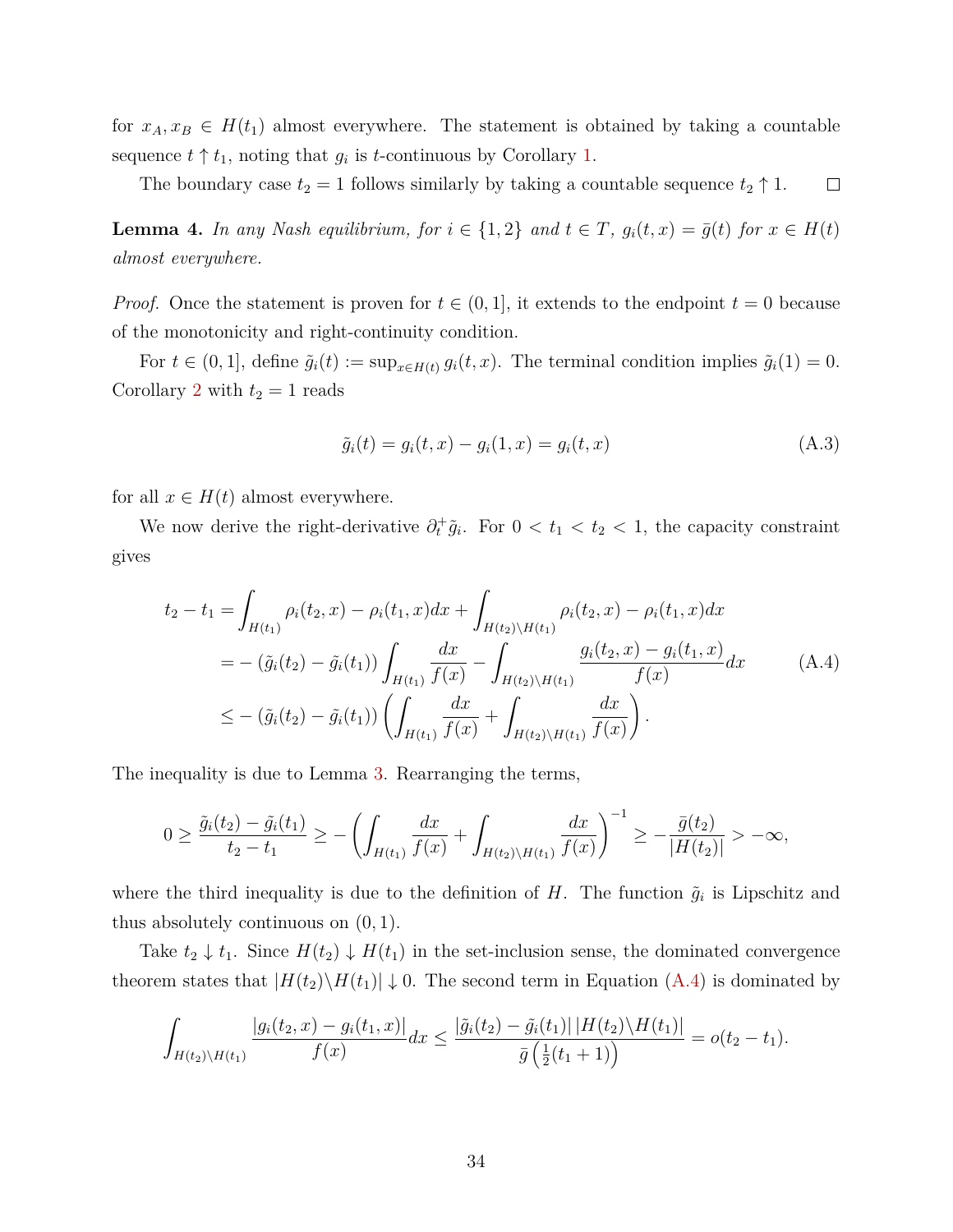The right-derivative of  $\tilde{g}_i$  is thus given by

$$
\partial_t^+ \tilde{g}_i(t_1) = \lim_{t_2 \downarrow t_1} \frac{\tilde{g}_i(t_2) - \tilde{g}_i(t_1)}{t_2 - t_1} = - \int_{H(t_1)} \frac{dx}{f(x)}.
$$

Since  $\bar{q}$  also satisfies the first two lemmas and the two corollaries, an analogous calculation shows that

$$
\partial_t^+ \bar{g}(t) = -\int_{H(t)} \frac{dx}{f(x)} = \partial_t^+ \tilde{g}_i(t).
$$

Therefore,  $\bar{g} = \tilde{g}_i + C$  for some constant  $C \in \mathbb{R}$ . The boundary condition at  $t = 1$  is  $\lim_{t \uparrow 1} \tilde{g}_i(t) = \bar{g}(1) = 0$  which implies  $C = 0$ .  $\Box$ 

Lemma [2](#page-31-0) and Lemma [4](#page-35-0) imply that, for all  $t \in T$ ,  $g_i(t, \cdot) = \overline{g}(t, \cdot)$  almost everywhere. There exists a full measure set over which the inequality holds for all  $t \in [0,1] \cap \mathbb{Q}$ . The theorem then follows from the monotonicity and right-continuity condition.

## <span id="page-36-0"></span>**A.4 Proof of Theorem [3](#page-18-1)**

#### <span id="page-36-1"></span>**A.4.1 Proof Strategy**

The idea of the proof of Theorem [3](#page-18-1) is as follows. For every strategy  $\rho_2^{\alpha}$  of player 2, define  $\rho_2 := \rho_2^{\alpha}/\alpha$ . It is easy to verify that  $\rho_2 : T \times X \to [0, 1/\alpha]$  satisfies the four conditions of Definition [3.](#page-8-4) It differs from a distributional strategy in its codomain  $[0, 1/\alpha]$  instead of  $[0, 1]$ . We shall call  $\rho_2 : T \times X \to [0, 1/\alpha]$  a *normalized strategy*. Players' payoffs from the strategy profile  $(\rho_1, \rho_2^{\alpha})$  can be rewritten as payoffs from  $(\rho_1, \rho_2)$  as follows:

<span id="page-36-3"></span><span id="page-36-2"></span>
$$
u_1(\rho_1, \rho_2^{\alpha}) = (1 - \alpha)\pi + \alpha u_1(\rho_1, \rho_2); \tag{A.5}
$$

$$
u_2(\rho_2^{\alpha}, \rho_1) = \alpha u_2(\rho_2, \rho_1).
$$
 (A.6)

Therefore, the payoff functions under asymmetric capacity are increasing affine transformations of those with a normalized strategy of player 2. Thus, the game with asymmetric capacity is strategically equivalent to the one with a normalized strategy, and the existence and uniqueness of the Nash equilibrium in the game with asymmetric players will follow from their counterparts in the game with normalized strategies. But the latter is not quite the same as the symmetric game because of the codomain of the normalized strategy  $\rho_2$ , i.e., it is not a priori clear that  $\rho_2(1, \cdot) = 1$  in equilibrium. This gap is closed using the following proof strategy. We decompose the maximization over normalized strategies into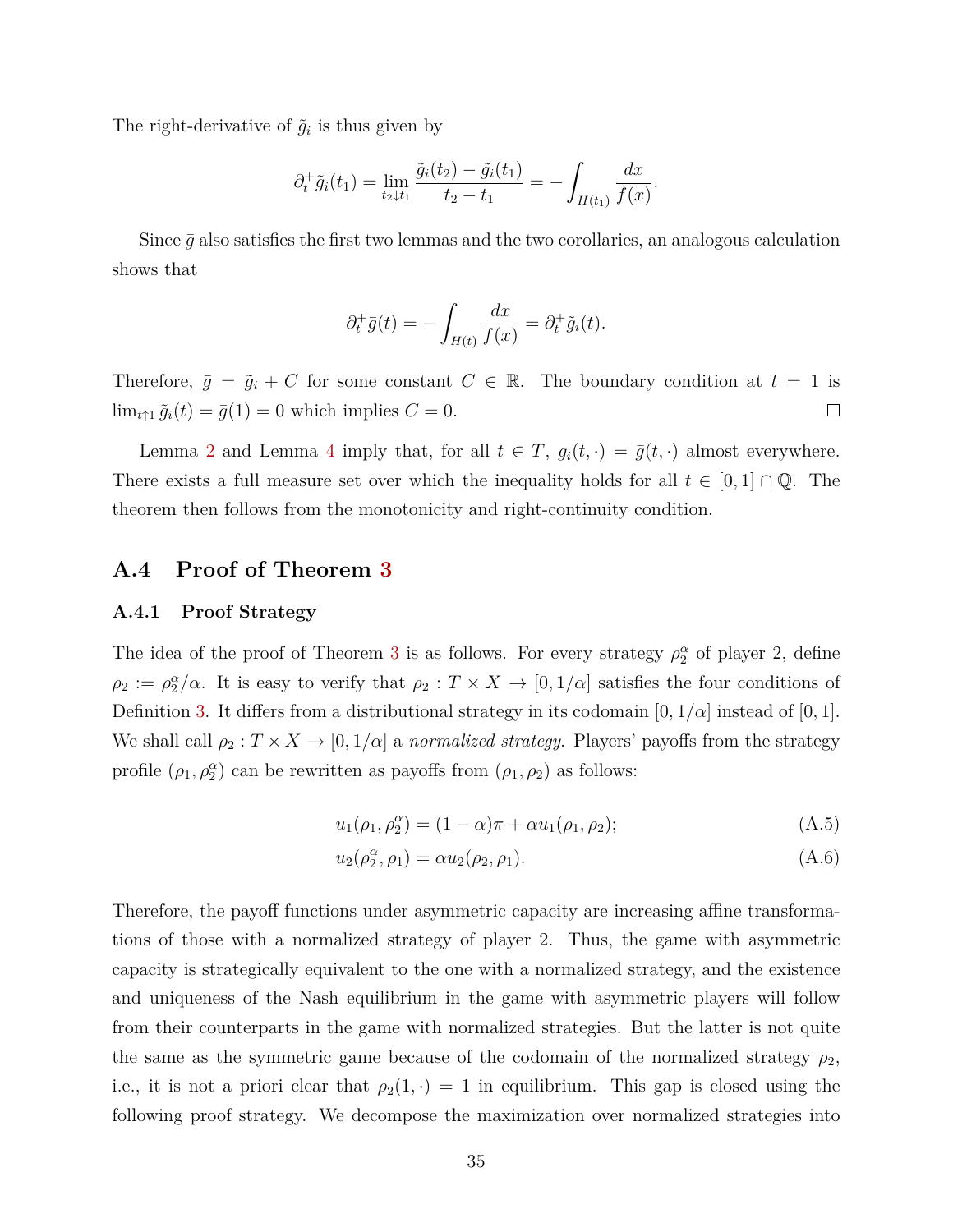two components: the (normalized) probability of exploration by the end of the game  $\rho_2(1, \cdot)$ , and the implementation of the exploration given this probability. We shall show that, for any probability of exploration, a generalized leveling strategy is optimal for player 2, and his payoff is uniquely maximized at  $\rho_2(1, \cdot) = 1$  given the leveling strategy.

## <span id="page-37-0"></span>**A.4.2 Formal Proof**

We first derive Equation  $(A.5)$  and Equation  $(A.6)$  as follows.

$$
u_{1}(\rho_{1}, \rho_{2}^{\alpha}) = \int_{X} \int_{T} (1 - \alpha \rho_{2}(t, x)) f(x) d_{t} \rho_{1}(t, x) dx + \frac{1}{2} \int_{X} f(x) \sum_{t \in D_{x}} \Delta_{t} \rho_{1}(t, x) \Delta_{t} \alpha \rho_{2}(t, x) dx
$$
  
\n
$$
= (1 - \alpha) \int_{X} \int_{T} f(x) d_{t} \rho_{1}(t, x) dx
$$
  
\n
$$
+ \alpha \int_{X} \int_{T} (1 - \rho_{2}(t, x)) f(x) d_{t} \rho_{1}(t, x) dx + \frac{\alpha}{2} \int_{X} f(x) \sum_{t \in D_{x}} \Delta_{t} \rho_{1}(t, x) \Delta_{t} \rho_{2}(t, x) dx
$$
  
\n
$$
= (1 - \alpha) \pi + \alpha u_{1}(\rho_{1}, \rho_{2}).
$$
  
\n
$$
u_{2}(\rho_{2}^{\alpha}, \rho_{1}) = \int_{X} \int_{T} \alpha (1 - \rho_{1}(t, x)) f(x) d_{t} \rho_{2}(t, x) dx + \frac{\alpha}{2} \int_{X} f(x) \sum_{t \in D_{x}} \Delta_{t} \rho_{1}(t, x) \Delta_{t} \rho_{2}(t, x) dx
$$
  
\n
$$
= \alpha u_{2}(\rho_{2}, \rho_{1}).
$$

**Definition 5** (Timing game)**.** *Let the (normalized) probability of exploration be a function*  $\Delta \rho_2 : X \to [0, 1/\alpha]$  *such that*  $\int_X \Delta \rho_2 = 1$ . The corresponding timing game is a game in *which player* 1 *plays a distributional strategy, player* 2 *plays a normalized strategy subject to the terminal condition*  $\rho_2(1, \cdot) = \Delta \rho_2(\cdot)$ *, and the payoff function is given by Equation* [\(2.3\)](#page-10-2)*.* 

Denote  $\Delta \rho_1 := 1$ . For any timing game, define  $\Delta \rho_{\min} := \min\{\Delta \rho_1, \Delta \rho_2\}$  and  $t^* :=$  $\int_X \Delta \rho_{\text{min}} dx > 0.$ 

**Definition 6** (Leveling strategy in timing game)**.** *The leveling function in a timing game*  $\overline{g}:[0,t^*] \to [0,\sup_x f \Delta \rho_{\min}]$  *is the unique solution to* 

$$
\int_X \left( \Delta \rho_{\min}(x) - \frac{\bar{g}(t)}{f(x)} \right) \mathbf{1}_{\{f(x) \Delta \rho_{\min}(x) \ge \bar{g}(t)\}}(x) dx = t \text{ for all } t \in [0, t^*].
$$

*The leveling strategy in a timing game is defined as*

$$
\bar{\rho}(t,x) := \left(\Delta \rho_{\min}(x) - \frac{\bar{g}(t)}{f(x)}\right) \mathbf{1}_{\{f(x) \Delta \rho_{\min}(x) \ge \bar{g}(t)\}}(x) \text{ for all } t \in [0,t^*] \text{ and } x \in X.
$$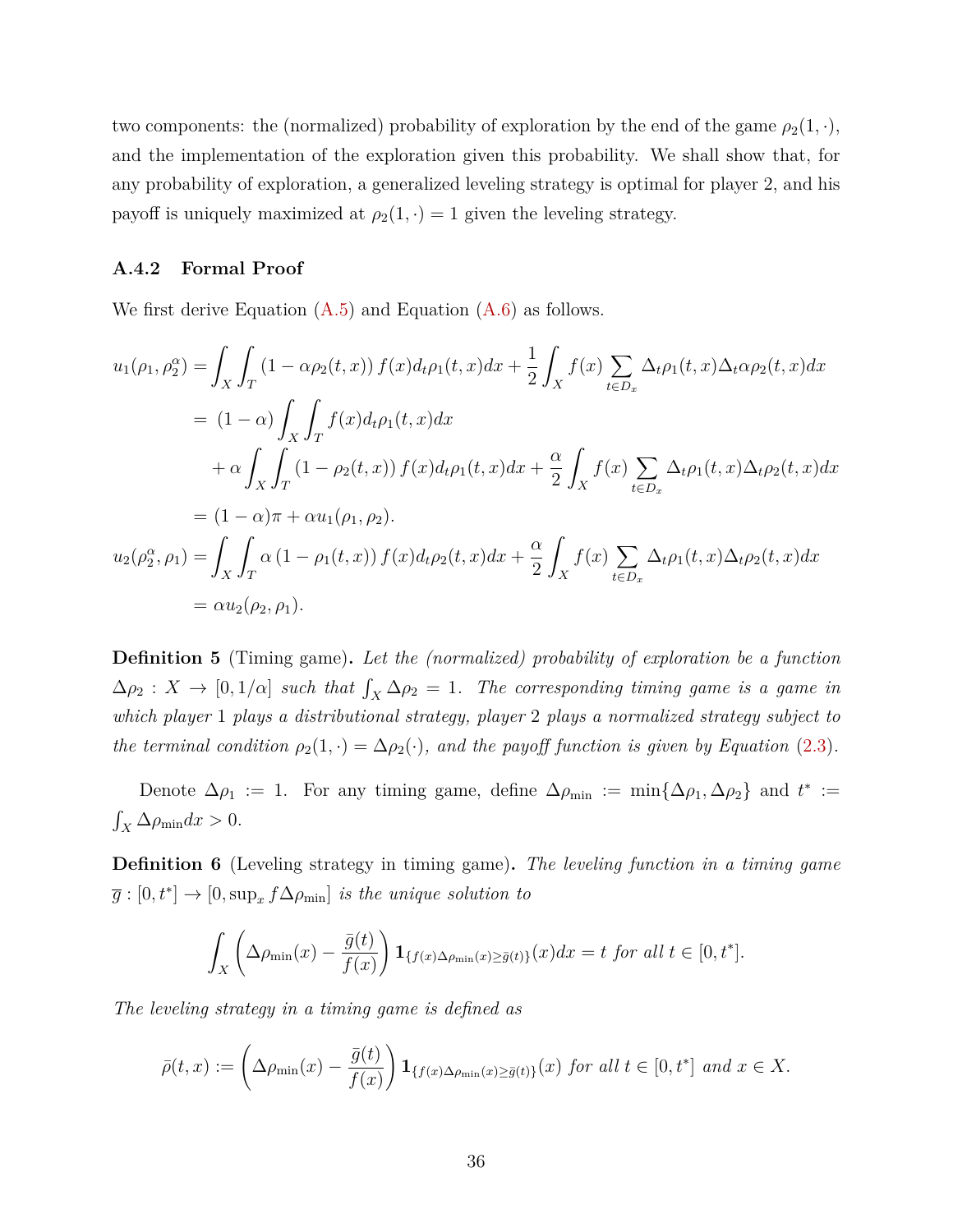The proof of the existence, uniqueness, and absolute continuity of the leveling function in a timing game is analogous to that of Lemma [1.](#page-13-0) So we omit it here. With abuse of notation, a strategy  $\rho$ , normalized or otherwise, in the timing game is called a leveling strategy if  $\rho|_{[0,t^*]\times X} = \overline{\rho}$ . It is obvious that a leveling strategy exists. Since the characterization only applies to  $t \in [0, t^*]$ , it is unique only when  $t^* = 1$  or equivalently  $\Delta \rho_2 = 1$ . In that case, the leveling strategy coincides with the benchmark one. We denote posterior distribution as  $g_i(t, x) := f(x) (\Delta \rho_{\min}(x) - \rho_i(t, x))$ , and the upper contour set  $H(t) := \{x \in X : f(x) \Delta \rho_{\min}(x) \geq \overline{g}(t)\}.$  Note that the definitions agree with the benchmark case in which the probability of exploration is one, i.e.,  $\Delta \rho_2 = 1$ .

Theorem [3](#page-18-1) is shown by two further results. The key idea is that any strategy of player 2 can be decomposed to the probability of exploration and its corresponding timing of exploration. For fixed probability of exploration, Lemma [5](#page-38-0) characterizes the set of Nash equilibrium in the timing game as the set of leveling strategy profiles. Its proof is analogous to that of Theorem [2.](#page-15-1) Lemma [6](#page-39-0) concludes that the symmetric leveling profile in the benchmark case is the unique Nash equilibrium in the normalized game. Over all probabilities of exploration,  $\Delta\rho_\mathrm{min}=1$  uniquely achieves the highest minimum payoff for player 2.

<span id="page-38-0"></span>**Lemma 5.** For any  $\Delta \rho_2$ , the profile  $(\rho_1, \rho_2)$  is a Nash equilibrium in the timing game if and *only if it is a leveling strategy profile.*

*Proof.* The proof is similar to that for Theorem [2.](#page-15-1) We hereby comment on the three instances in which it requires modifications.

The payoff function can be written as

$$
u_i(\rho_i, \rho_{-i}) = \int_X f(1 - \Delta \rho_{\min}) \Delta \rho_i dx + \int_X \int_T f(\Delta \rho_{\min} - \rho_{-i}) d_t \rho_i dx + R_i(\rho_i, \rho_{-i})
$$
  

$$
\leq \int_X f(1 - \Delta \rho_{\min}) \Delta \rho_i dx + \int_X \int_T f(\Delta \rho_{\min} - \rho_{-i}) d_t \rho_i dx.
$$

The integrand in the second term motivates the more general definition of the posterior distribution. The myopic argument is applied to  $t \in [0, t^*]$  during which the maximum posterior is  $\bar{g}(t)$  attained on  $H(t)$ , and then to  $t \in (t^*, 1]$  during which the maximum posterior 0 is attained on  $\{x \in X : \Delta \rho_{\min} = 0\}.$ 

The equilibrium payoff of a leveling strategy profile  $(\bar{\rho}_i, \bar{\rho}_{-i})$  is given by

$$
u_i(\overline{\rho}_i, \overline{\rho}_{-i}) = \int_X f(1 - \Delta \rho_{\min}) \Delta \rho_i dx + \int_X \int_{[0, t^*]} \overline{g} d_t \overline{\rho} dx
$$
  
= 
$$
\int_X f(1 - \Delta \rho_{\min}) \Delta \rho_i dx + \frac{1}{2} \int_X f(\Delta \rho_{\min})^2 dx
$$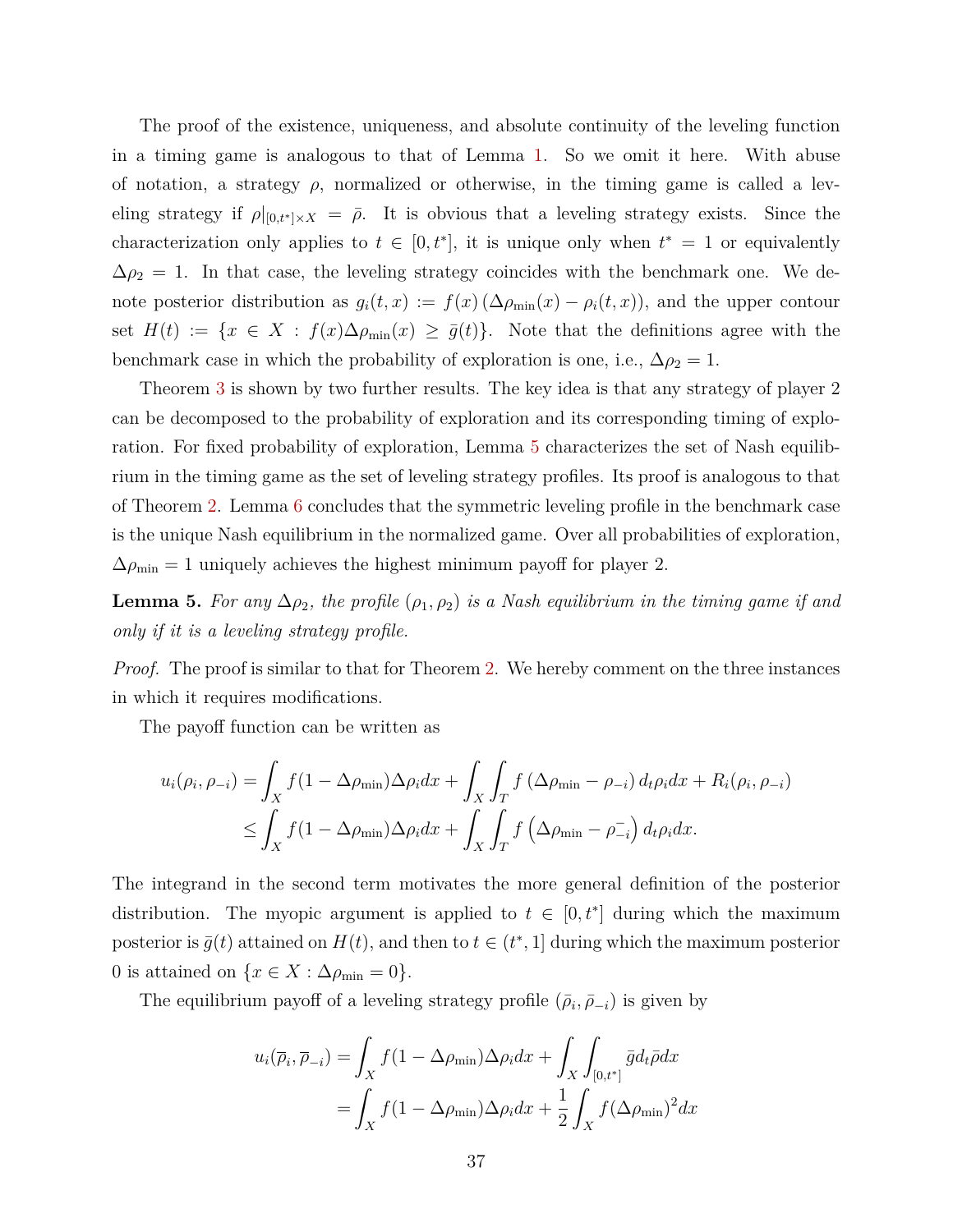$$
= \int_X f\left(1 - \Delta\rho_{\min}\Delta\rho_i + \frac{1}{2}(\Delta\rho_{\min})^2\right) dx.
$$
 (A.7)

<span id="page-39-1"></span> $\Box$ 

In the benchmark case, the three lemmas and the two corollaries apply to  $T \times X$ ; in the timing game, they carry through with restriction to  $[0, t^*] \times X$ .

For the result analogous to Lemma [4,](#page-35-0) the function  $\tilde{g}_i$  is defined more generally as  $\sup_{x \in H(t)} g_i(t, x) - g_i(t^*, x)$ , because  $g_2(t^*, \cdot)$  may not zero in the timing game. As in the benchmark case, the boundary condition at  $t = t^*$  implies that the constant of integration is zero  $C = 0$ . On  $H(t^*) = \{x \in X : \Delta\rho_{\min}(x) > 0\}$  almost surely, the other boundary condition at  $t = \bar{g}^{-1}(f(x)\Delta\rho_{\min}(x)) < t^*$  shows that

$$
g_i(t^*, x) = \lim_{s \downarrow t} g_i(s, x) - \bar{g}(t, x) = f(x) \Delta \rho_{\min}(x) - f(x) \Delta \rho_{\min}(x) = 0.
$$

This establishes the desired result.

<span id="page-39-0"></span>**Lemma 6.** Let  $\bar{\rho}$  be the leveling strategy in the benchmark case. In the normalized game, *the symmetric leveling profile*  $(\bar{\rho}, \bar{\rho})$  *is the unique Nash equilibrium.* 

*Proof.* We first argue that the candidate is a Nash equilibrium in the normalized game. Recall that the leveling strategy in the benchmark case is the unique leveling strategy in the timing game with  $\Delta \rho_2 = 1$ . Player 1 has the same set of strategies in both the timing game with  $\Delta \rho_2 = 1$  and the normalized game. Since the profile is a Nash equilibrium in the former game, he has no profitable deviation in the latter. Player 2 has no profitable deviations by the myopic argument because of the leveling posterior *g*1.

We now show the uniqueness. Any equilibrium of the normalized game is an equilibrium of the timing game with the corresponding normalized probability of exploration, since the strategy set in the former game is a superset of that in the latter. For each  $\Delta \rho_2$ , Lemma [5](#page-38-0) characterizes the set of Nash equilibria of the timing game as the set of leveling profiles, with equilibrium payoff given by Equation [\(A.7\)](#page-39-1). For  $\Delta \rho_1 = 1$ , the function of  $\Delta \rho_2(x)$ 

$$
1 - \min\{1, \Delta \rho_2(x)\} \Delta \rho_2(x) + \frac{1}{2} (\min\{1, \Delta \rho_2(x)\})
$$

is uniquely maximized at  $\Delta \rho_2(x) = 1$ . Therefore, the equilibrium payoff  $\pi/2$  can only be achieved with  $\Delta \rho_2 = 1$  almost everywhere with the corresponding strategy profile  $(\bar{\rho}, \bar{\rho})$ .

Let  $(\rho_1, \rho_2)$  be an equilibrium strategy profile of a timing game with  $\Delta \rho_2(\cdot) \neq 1$ . The player 2's payoff of playing  $\bar{\rho}_2$  is

$$
u_2(\bar{\rho}, \rho_1) \ge u_2(\bar{\rho}, \bar{\rho}) > u_2(\rho_2, \rho_1).
$$

$$
38 \\
$$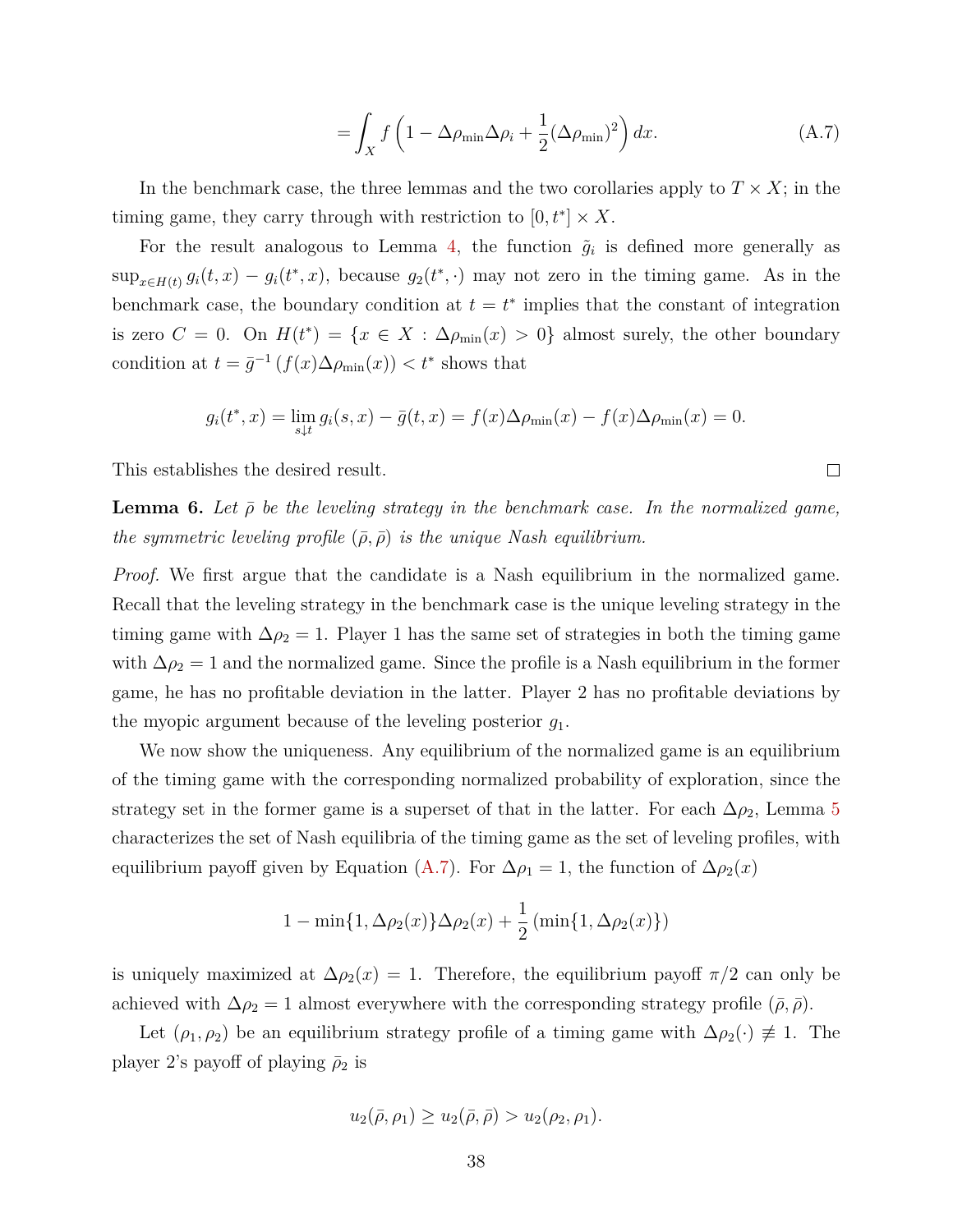The weak inequality is because  $\bar{\rho}$  is a best response to itself for player 1. The strict inequality is due to the fact that  $\Delta \rho_2(\cdot) \neq 1$ . Therefore,  $\bar{\rho}$  is a profitable deviation for player 2 in the normalized game.  $\Box$ 

## <span id="page-40-0"></span>**A.5 Proof of Theorem [4](#page-20-1)**

*Proof.* It suffices to show that  $P_\beta(t)$  is increasing in  $\beta$  for all  $t \in T$ . By differentiating Equation  $(3.4)$  with respect to time, we obtain

$$
\bar{g}'(t) = -\left(\int_X f(x)^{-1} \mathbf{1}_{\{f(x) \ge \bar{g}(t)\}} dx\right)^{-1}
$$

*.*

 $\Box$ 

The Lipschitz term due to the changing domain of integration vanishes because  $1 - \frac{\bar{g}(t)}{f(x)} = 0$ on  $\{x \in X : f(x) = \bar{g}(t)\}.$ 

As the leveling function  $\bar{g}$  is absolutely continuous, the probability of discovery is absolutely continuous with respect to  $\beta$  with derivative

$$
\partial_{\beta}P_{\beta}(t) = -t\bar{g}'(\beta t) \int_{X} \mathbf{1}_{\{f(x) \ge \bar{g}(\beta t)\}} dx - t\bar{g}(\beta t) + (2 - \beta)t^{2} \bar{g}'(\beta t)
$$
\n
$$
= \frac{t}{\int_{X} f(x)^{-1} \mathbf{1}_{\{f(x) \ge \bar{g}(\beta t)\}} dx} \left( \int_{X} \mathbf{1}_{f(x) \ge \bar{g}(\beta t)} dx - \int_{X} \frac{\bar{g}(\beta t)}{f(x)} \mathbf{1}_{\{f(x) \ge \bar{g}(\beta t)\}} dx - (2 - \beta)t \right)
$$
\n
$$
= \frac{t}{\int_{X} f(x)^{-1} \mathbf{1}_{\{f(x) \ge \bar{g}(\beta t)\}} dx} (\beta t - (2 - \beta)t)
$$
\n
$$
= \frac{2(\beta - 1)t^{2}}{\int_{X} f(x)^{-1} \mathbf{1}_{\{f(x) \ge \bar{g}(\beta t)\}} dx}
$$
\n
$$
\ge 0
$$

 $\beta$ -almost everywhere, where the third equality follows from Equation [\(3.4\)](#page-13-1).

## <span id="page-40-1"></span>**A.6 Proof of Theorem [6](#page-23-1)**

*Proof.* Verifying that the strategy profile is a Nash equilibrium is analogous to the arguments in Section [3.3.1](#page-16-0) and we shall not replicate the proof here. In any symmetric strategy profile and hence any symmetric Nash equilibrium, the payoff of each player is  $\pi/n$  by symmetry.

We first show that, for any strategy  $\rho$ , the leveling strategy  $\bar{\rho}$  guarantees player *i* payoff  $\pi/n$  when all other players employ  $\rho$ . Since the leveling strategy is *t*-absolutely continuous,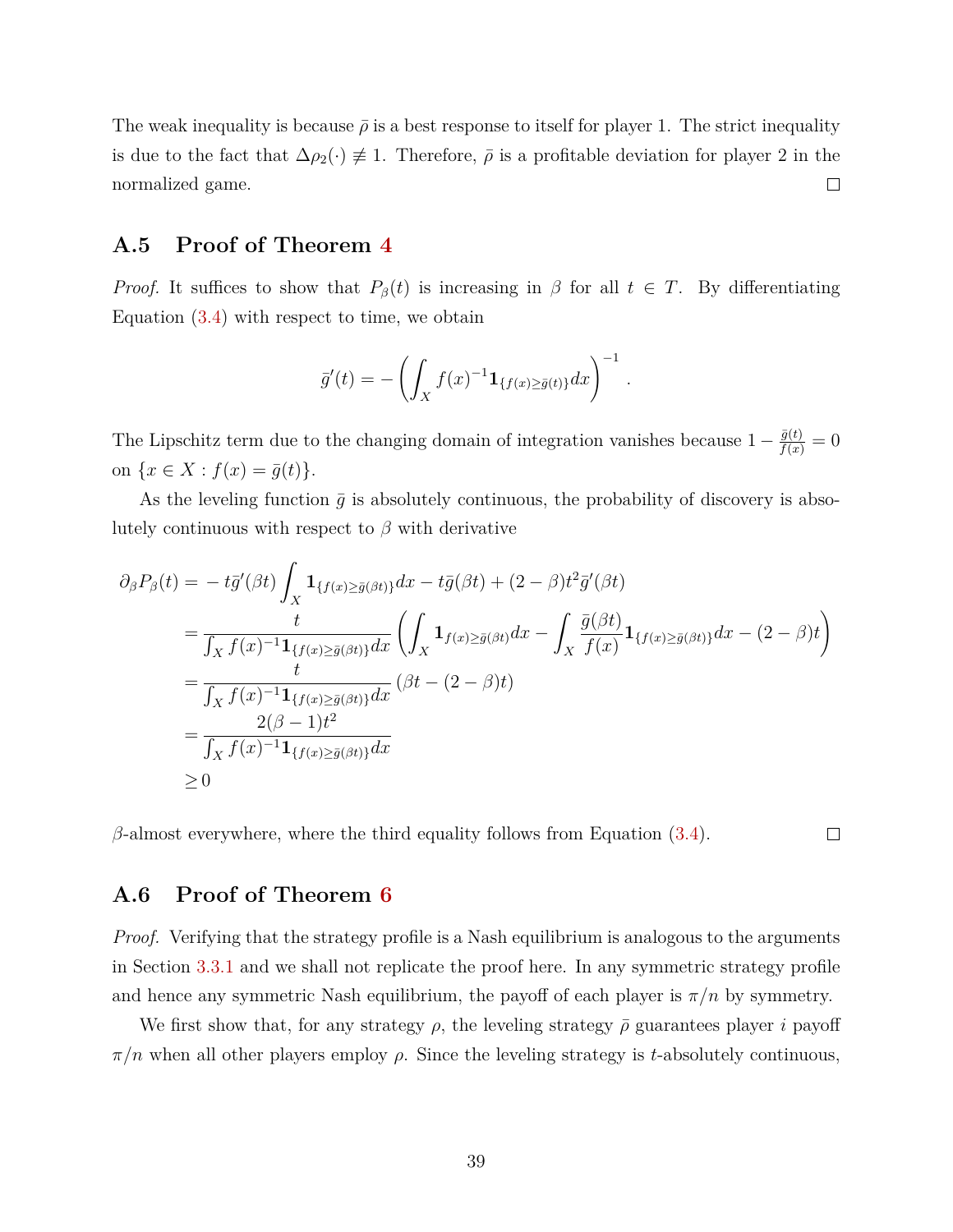the payoff of player *i* equals to the time integral of flow payoffs by Fubini's theorem

$$
u(\bar{\rho}, \rho_{-i}) = \int_X \int_T f(x) (1 - \rho_{-i}(t, x)) \partial_t \bar{\rho}(t, x) dt dx
$$
  
= 
$$
\int_T \int_X f(x) (1 - \rho_{-i}(t, x)) \partial_t \bar{\rho}(t, x) dx dt.
$$

As the leveling profile gives payoff  $\pi/n$  for all players, it suffices to show that, for all  $t \in (0,1)$ , the leveling strategy  $\bar{\rho}(t, \cdot)$  minimizes the flow payoff of  $\bar{\rho}$ 

<span id="page-41-0"></span>
$$
\min_{\rho(t,\cdot)} \int_X f(x)(1-\rho(t,x))^{n-1} \partial_t \bar{\rho}(t,x) dx \tag{A.8}
$$

subject to the capacity constraint at *t*. Without the constraint  $\rho(t, \cdot) \leq 1$ , the relaxed problem must is equivalent to the first-order condition

$$
(n-1)f(x)\partial_t\bar{\rho}(t,x)(1-\rho(t,x))^{n-2}=C
$$

for  $\{x \in X : \rho(t,x) > 0\}$  almost everywhere, together with the complementary slackness condition

$$
(n-1)f(x)\partial_t\bar{\rho}(t,x)\leq C
$$

for  ${x \in X : \rho(t, x) = 0}$  almost everywhere, for some Lagrange multiplier  $C \geq 0$ . It is then straightforward to show that the leveling strategy  $\rho(t, \cdot)$  solves the two conditions and hence the minimization problem.

From here, uniqueness can be shown along the idea of Theorem [2](#page-15-1) by constructing a modified leveling strategy that yields strictly higher payoff, as in the case of  $n = 2$ . We provide here a shorter proof that takes advantage of the strict convexity of minimization problem  $(A.8)$  when  $n > 2$ . With duplication among other players, they can no longer achieve the minimum payoff of player *i* by any other strategies.

We proceed to show that the leveling strategy  $\bar{\rho}$  yields payoff strictly above  $\pi/n$  when all other players employ  $\rho \neq \bar{\rho}$ . Since the strategy is not leveling, there exist time interval  $(t_0, t_1)$  and positive-measure set  $A \subset X$  such that  $\rho(t, x) \neq \overline{\rho}(t, x)$  for all  $t \in (t_0, t_1)$  and  $x \in A$ . The strict convexity of minimization problem  $(A.8)$  implies that the minimizer  $\bar{\rho}(t, \cdot)$ is unique. Therefore, the flow payoff of  $\bar{\rho}$  is strictly above the minimum over  $(t_0, t_1)$ .

For any symmetric strategy profile  $(\rho, ..., \rho)$  for  $\rho \neq \overline{\rho}$ , all players have a profitable deviation to  $\bar{\rho}$ . Therefore, the strategy profile is not an equilibrium.  $\Box$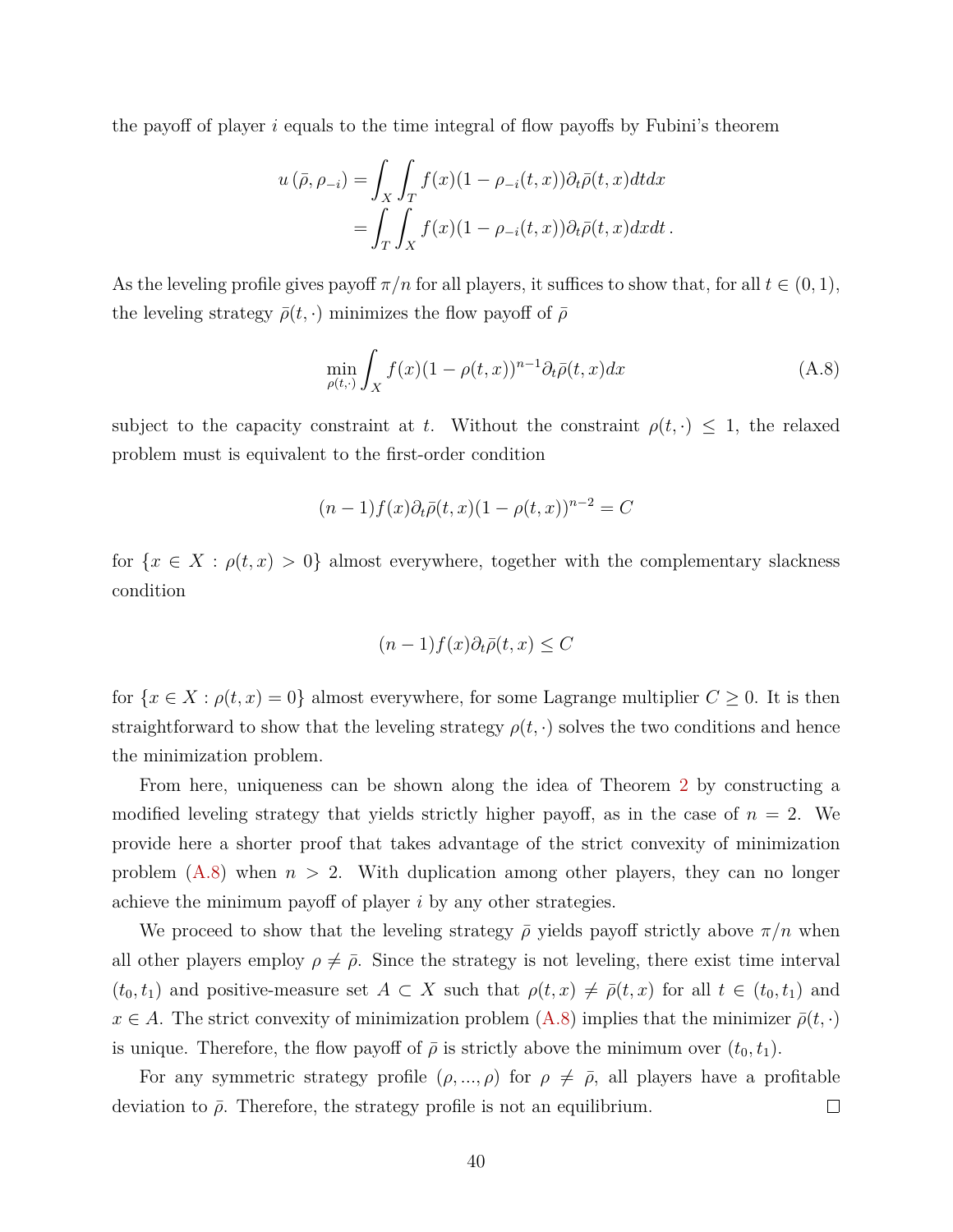## <span id="page-42-0"></span>**A.7 Proof of Theorem [7](#page-24-1)**

<span id="page-42-4"></span>We first show a technical lemma.

**Lemma 7.** *Let v*<sup>1</sup> *and v*<sup>2</sup> *be continuous, strictly decreasing, and convex functions from*  $[0, 1]$  *to*  $\mathbb{R}_+$  *with*  $v_1(1) = v_2(1) = 0$  *and*  $\int_0^1 v_1(s) ds = \int_0^1 v_2(s) ds$ *. Denote*  $v_1^{-1}$  *and*  $v_2^{-1}$ *as their respective inverses, with the extension of value* 0 *outside of their domains. Then*  $\int_0^t v_1(s)ds \geq \int_0^t v_2(s)ds$  for all  $t \in [0,1]$  if and only if  $\int_0^z v_1^{-1}(y)dy \leq \int_0^z v_2^{-1}(y)dy$  for all  $z \in \mathbb{R}_+$ .

*Proof.* We prove the inequality  $\int_0^t v_1(s)ds \leq \int_0^t v_2(s)ds$  for all  $t \in T$  under the hypothesis that  $\int_0^z v_1^{-1}(y) dy \ge \int_0^z v_2^{-1}(y) dy$  for all  $z \in \mathbb{R}_+$ . The converse is analogous.

Since  $v_m$ ,  $m \in \{1, 2\}$ , is strictly decreasing and convex, it has a strictly negative derivative almost everywhere on (0*,* 1). The integration by parts and then a change of variables give

<span id="page-42-1"></span>
$$
\int_0^t v_m(s)ds = tv_m(t) - \int_0^t s dv_m(s) = tv_m(t) + \int_{v_m(t)}^\infty v_m^{-1}(y)dy.
$$
 (A.9)

Take  $t = 1$  (and hence  $v_m(t) = 0$ ), we obtain

<span id="page-42-2"></span>
$$
\int_0^1 v_m(s)ds = \int_0^\infty v_m^{-1}(y)dy.
$$
\n(A.10)

Equation  $(A.9)$  and Equation  $(A.10)$  combines to give,

<span id="page-42-3"></span>
$$
\int_0^t v_m(s)ds = tv_m(t) + \int_0^1 v_m(s)ds - \int_0^{v_m(t)} v_m^{-1}(y)dy.
$$
 (A.11)

Thus the desired inequality holds on the set  $S := \{t \in T : v_1(t) = v_2(t)\}\)$  because it follows from Equation [\(A.11\)](#page-42-3) that

$$
\int_0^t (v_1(s) - v_2(s))ds = \int_0^{v_1(t)} (v_2^{-1}(y) - v_1^{-1}(y))dy \le 0.
$$

The set *S* is closed by the continuity of  $v_1$  and  $v_2$ , and it contains  $t = 1$  by assumption. The inequality holds trivially at  $t = 0$ . Denote  $S^* := S \cup \{0\}$ .

For any  $t \notin S^*$ , define two endpoints  $\underline{t} := \max\{s \in S^* : s < t\}$  and  $\overline{t} := \min\{s \in S^* : s > t\}$ *t*}. They are well-defined because  $S^*$  is closed. The difference  $v_1(s) - v_2(s)$  has the same sign over  $(\underline{t},\overline{t})$  by continuity, so its integral  $\int_0^{t'}$  $\int_0^t (v_1(s) - v_2(s))ds$  is monotonic over the same interval. As the desired inequality holds at the endpoints, it actually holds over the entire  $\Box$ interval, and at *t* in particular.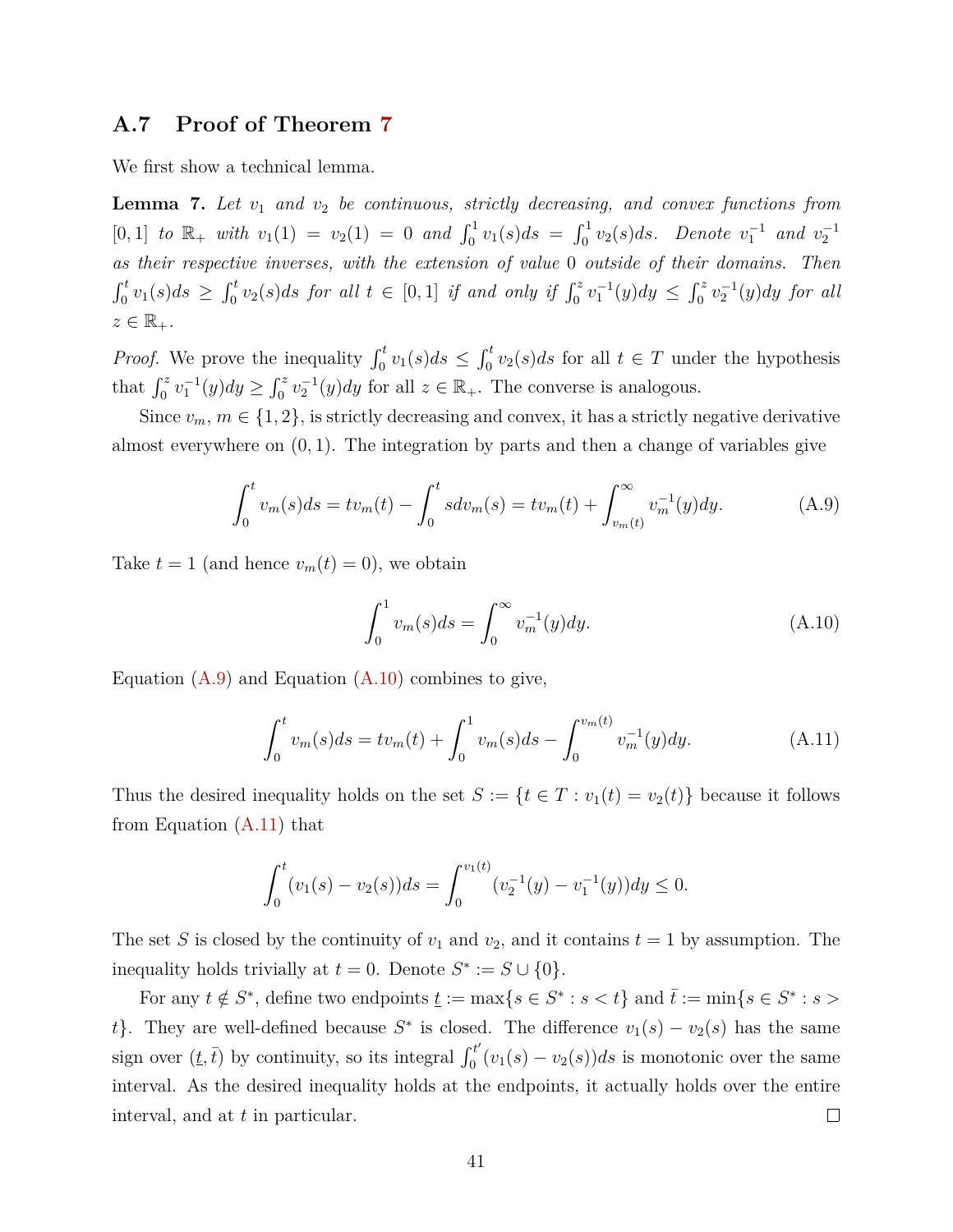*Proof of Theorem [7.](#page-24-1)* Suppose  $n' > n$ . Let  $\bar{g}'$  and  $\bar{g}$  be the leveling function associated with n' players and *n* players respectively. Parallel to the proof of the benchmark case, the probabilities of simultaneous discovery are both zero, and the flow probabilities of discovery are  $n'\bar{g}'$  and  $n\bar{g}$  respectively. By Lemma [7,](#page-42-4) it suffices to prove the stochastic order between their inverses  $h'(\cdot/n')$  and  $h(\cdot/n)$ .

By the Fubini theorem, the integral can be written as

$$
\int_0^y h\left(\frac{z}{n}\right) dz = \int_0^y \int_X \left(1 - \left(\frac{z}{nf(x)}\right)^{\frac{1}{n-1}}\right) \mathbf{1}_{\{nf(x) \ge z\}}(x, z) dx dz
$$

$$
= \int_X \int_0^y \left(1 - \left(\frac{z}{nf(x)}\right)^{\frac{1}{n-1}}\right) \mathbf{1}_{\{nf(x) \ge z\}}(x, z) dz dx
$$

$$
= \int_X I(n, y, f(x)) dx,
$$

where the integrand is given by

$$
I(n, y, f(x)) = \begin{cases} y - \frac{n-1}{n} \left(\frac{y}{nf(x)}\right)^{\frac{1}{n-1}} y, & \text{if } n \ge \frac{y}{f(x)}; \\ f(x), & \text{if } n < \frac{y}{f(x)}. \end{cases}
$$

We obtain the desired inequality by noting that  $I(n, y, f(x))$  is decreasing in *n*.

## <span id="page-43-0"></span>**A.8 Proof of Theorem [8](#page-25-1)**

*Proof.* Let  $\bar{g}_m$  be the equilibrium leveling functions for prior  $f_m$ , and its inverse is  $h_m$ ,  $m \in \{1, 2\}$ , where

$$
h_m(y) = \int_X \left( 1 - \left( \frac{y}{f_m(x)} \right)^{\frac{1}{n-1}} \right) \mathbf{1}_{\{f_m(x) \ge y\}}(x) dx. \tag{A.12}
$$

<span id="page-43-1"></span> $\Box$ 

As the probability of simultaneous discovery is zero, the flow probabilities of discovery are  $2\bar{g}_1$  and  $2\bar{g}_2$  respectively. The desired conclusion is  $\int_0^t n\bar{g}_1(s)ds \geq \int_0^t n\bar{g}_2(s)ds$  for all  $t \in Y$ . Since  $\bar{g}_1$  and  $\bar{g}_2$  satisfies the assumptions of Lemma [7,](#page-42-4) it suffices to show their inverses satisfy  $\int_0^z h_1(y) dy \leq \int_0^z h_2(y) dy \quad \forall z \in \mathbb{R}_+$ . By Equation [\(A.12\)](#page-43-1), the Fubini theorem, and then a change of variables, the integral can be written as

$$
\int_0^z h_m(y)dy = \int_0^z \int_X \left(1 - \left(\frac{y}{f_m(x)}\right)^{\frac{1}{n-1}}\right) \mathbf{1}_{\{f_m(x) \ge y\}}(x, y) dx dy
$$